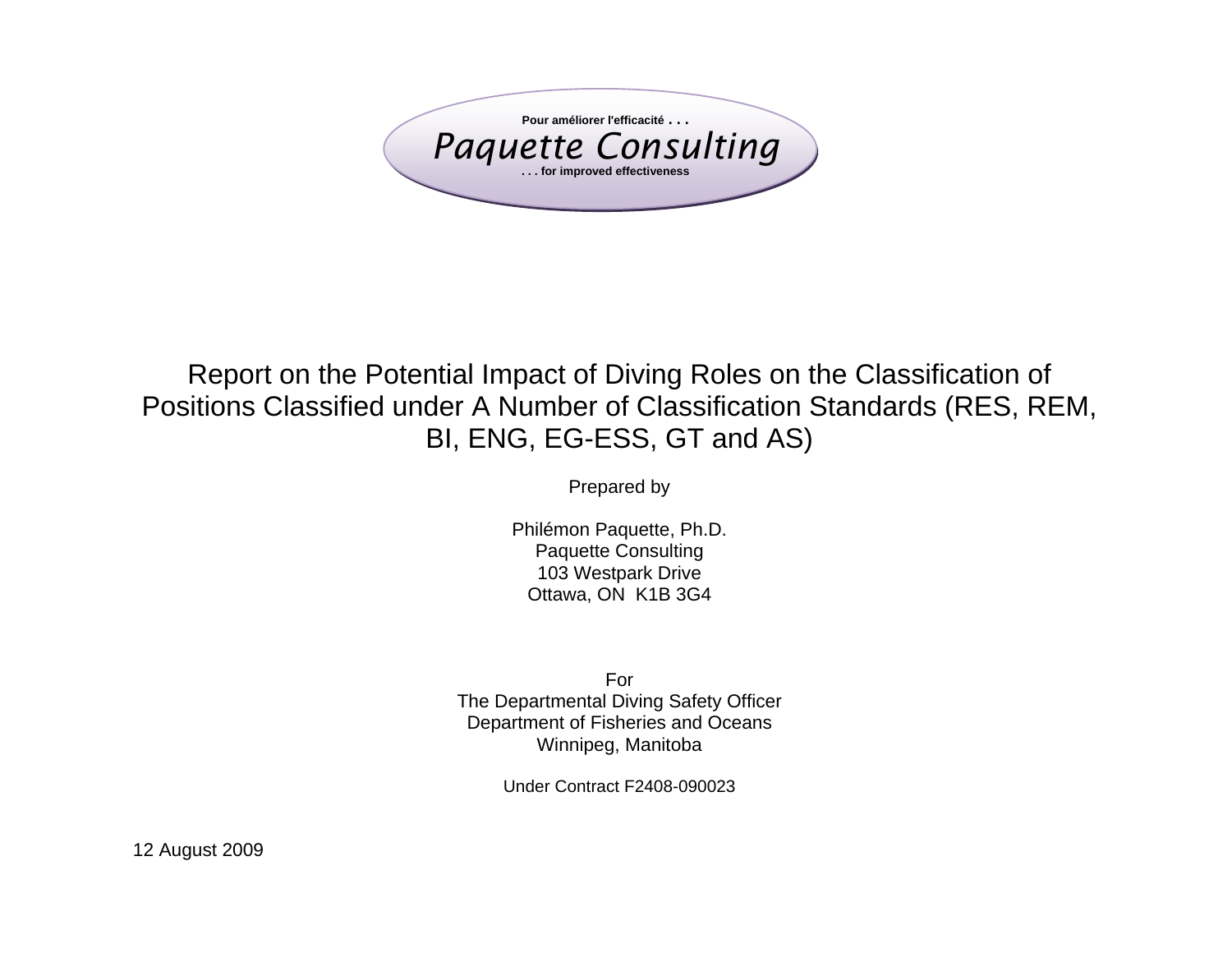# **Table of Contents**

|           |                                                                                                                                                                                                                                      | 3              |
|-----------|--------------------------------------------------------------------------------------------------------------------------------------------------------------------------------------------------------------------------------------|----------------|
| Purpose   |                                                                                                                                                                                                                                      | 5              |
| The Issue |                                                                                                                                                                                                                                      | 5              |
|           | Classification Perspective members and contract the contract of the contract of the contract of the contract of                                                                                                                      | 6              |
|           | An Overview of the Detailed Analysis (and according the continuum and according to the Detailed Analysis (and                                                                                                                        | $\overline{7}$ |
|           |                                                                                                                                                                                                                                      | 8              |
|           | Analytical Table <b>communical contract to the contract of the contract of the contract of the contract of the contract of the contract of the contract of the contract of the contract of the contract of the contract of the c</b> | 9              |
|           | Scientific Research – Research Scientists (RES) and Research Management (REM)                                                                                                                                                        | 9              |
|           |                                                                                                                                                                                                                                      | 10             |
|           |                                                                                                                                                                                                                                      | 20             |
|           |                                                                                                                                                                                                                                      | 20             |
|           |                                                                                                                                                                                                                                      | 27             |
|           |                                                                                                                                                                                                                                      | 34             |

Page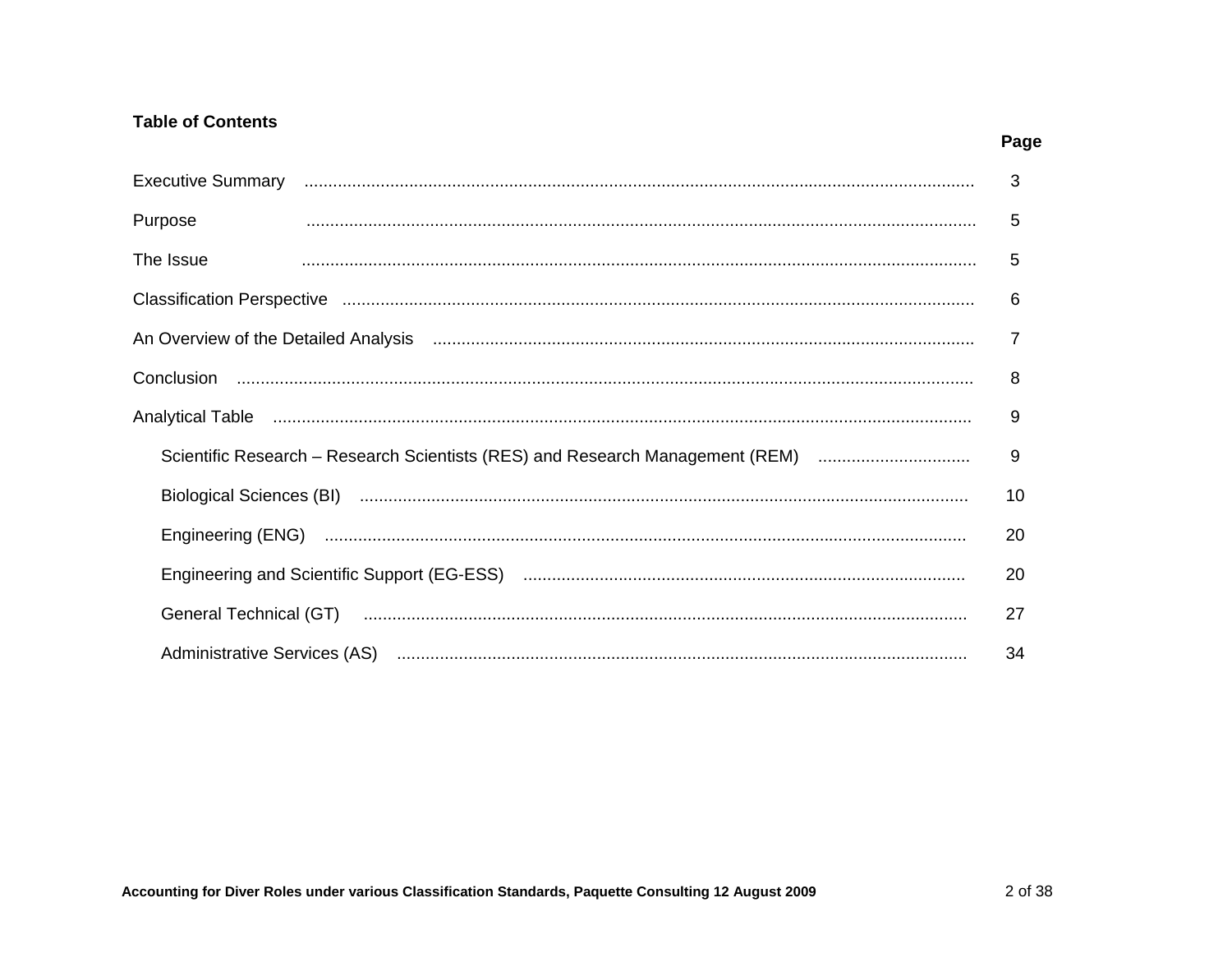### **Executive Summary**

This report was commissioned to provide individuals who have roles as divers, are managers of individuals who have roles as divers, or human resources advisors and others involved in the rating of work descriptions written under a variety of classification standards for positions responsible for diving roles with a tool which can assist them in providing appropriate recognition for the skills, effort, responsibilities, and working conditions associated with those diving roles.

The reason such a tool is required is that there are many employees of DFO who carry out one of the five diving roles defined in the Departmental Diving Safety Procedures normally in addition to other duties they might have, e.g. the research scientist who also dives as part of the duties of the position. Under the Canadian Human Rights Act all the responsibilities, skills, effort, and working conditions required of work is to be measured. This requirement is echoed by the Treasury Board Secretariat's 2004 "*Guidelines on work description writing*". An earlier version of this report written in 2000 with respect to the application of the Universal Classification Standard (UCS) demonstrated that the impact of these roles when properly evaluated could add a full level to the classification of a position carrying out diving roles under the UCS.

| Occupational<br><b>Group/Classification</b><br><b>Standard</b> | <b>Diver</b> | Diver In Charge | <b>Area Diving Officer</b>                    | <b>Regional Diving</b><br><b>Officer</b> | <b>Departmental Diving</b><br><b>Officer</b> |
|----------------------------------------------------------------|--------------|-----------------|-----------------------------------------------|------------------------------------------|----------------------------------------------|
| Scientific Research (RES)                                      |              |                 | No impact – incumbent based level description |                                          |                                              |
| <b>Biological Sciences (BI)</b>                                |              |                 |                                               |                                          |                                              |
| Engineering (ENG)                                              |              |                 | No impact - Level Description                 |                                          |                                              |
| <b>Engineering and Scientific</b>                              | 4            |                 |                                               |                                          |                                              |
| Support (EG-ESS)                                               |              |                 |                                               |                                          |                                              |
| General Technical (GT)                                         |              |                 |                                               |                                          |                                              |
| <b>Administrative Services</b>                                 | 2            |                 |                                               |                                          |                                              |
| (AS)                                                           |              |                 |                                               |                                          |                                              |

In looking at six classification standards and seeing how the skills, effort, responsibilities, and working conditions associated with five of the eight potential diving roles<sup>[1](#page-2-0)</sup>, ratings for these roles can be obtained, as is shown in the table below.

These rating are obtained by treating the diving role being considered as the primary role of the position. In most cases, divers, divers-in-charge, and Area Diving Safety Officers do not have these roles as their primary roles; their diving roles are secondary to the primary roles as biologists, research scientists, scientific support technicians, technologists or administrators. In the case of the

<span id="page-2-0"></span> $1$  The study does not carry out an assessment of three of the diving roles defined in the Departmental Diving Safety Procedures. These are the roles of Diving Tender, Standby Diver, and Dive Boat Operator. They are not included on the grounds that the first two are variants of the diver which is included, and on the grounds that the dive boat operator, is a boat operator that has but to understand what a boat operator must do in support of a dive.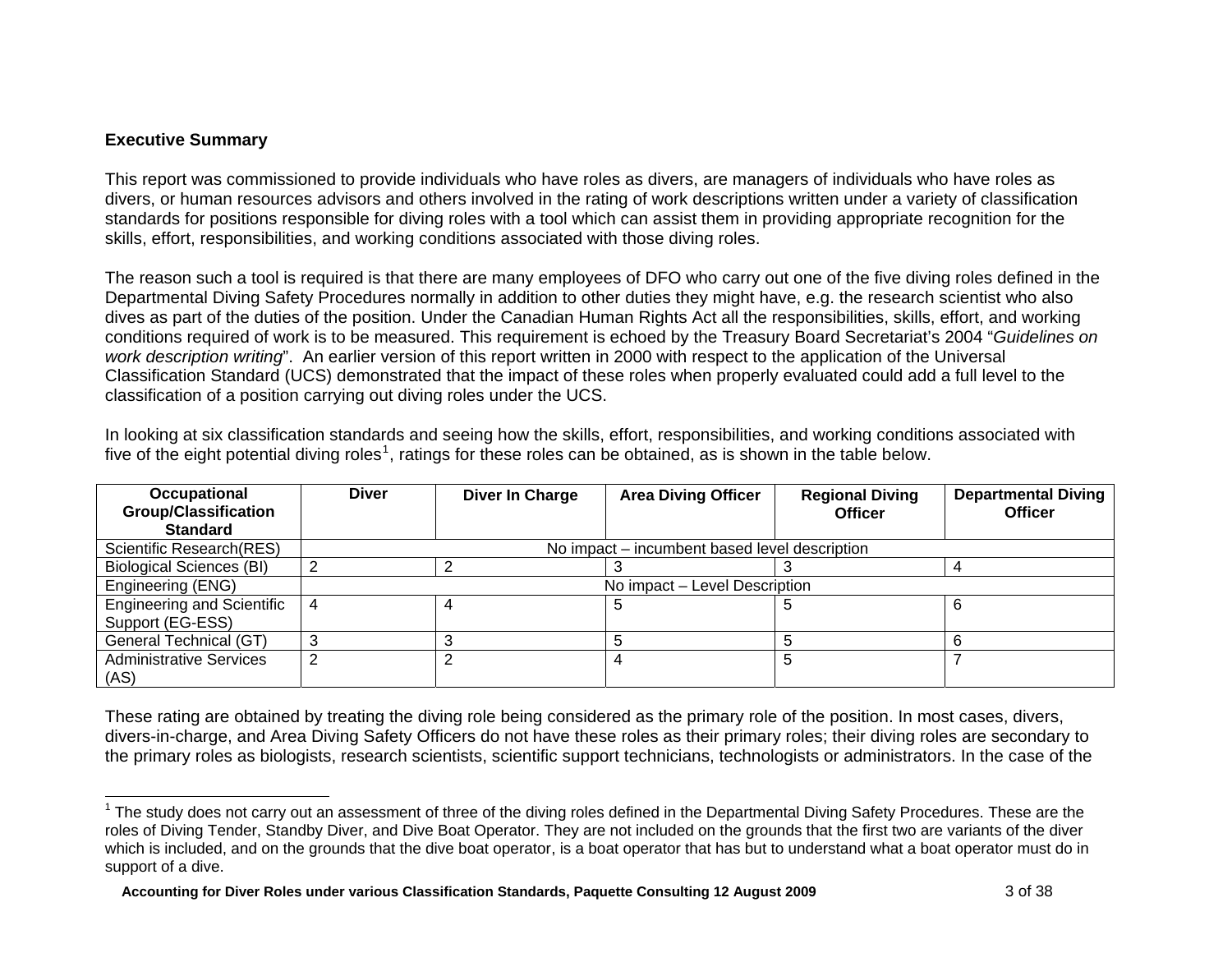National Diving Safety Officer, that role is the primary role of the position, and in the case of one or more Regional Diving Safety Officers, the diving role is the primary role.

The study concludes that the potential for adding to the rating of a position evaluated under the current classification standards is not as clear or uniform as it was under the UCS. However, it remains important for employees that are required to carry out one of the diving roles that the skills, effort, responsibilities, and working conditions associated with the diving role be incorporated into the work description, and taken into account in evaluation

It also reminds the reader that where a diving role is not a requirement of a position, such as the case where a biologist is a qualified diver, but diving is not a required activity of the position that person occupies, then the diving skills are an asset qualification of the individual, not a key activity of the position. In a case like this, the skills, effort, responsibility, or working conditions of a diver should not be incorporated into the work description, and should not be evaluated a part of the classification evaluation of the position.

Thus managers should ensure that the requirements associated with diving roles assigned to positions are fully reflected in those work descriptions as it could contribute to the rating of the position. Further in all cases where the diving role is a requirement of the position it provides a basis for adding the relevant diving role qualifications as mandatory merit criteria in writing the statement of merit criteria for staffing purposes.

This can be accomplished either by incorporating requirements associated with a diving role directly into a unique work description, or through creating a diving variant to a National Model Work Description.

The report provides detailed comments and suggestions on how the five diving roles can impact on the rating of work under the six most common occupational groups involved in the diving program of the Department of Fisheries and Oceans.

Philémon Paquette, Ph.D. Paquette Consulting 12 August 2009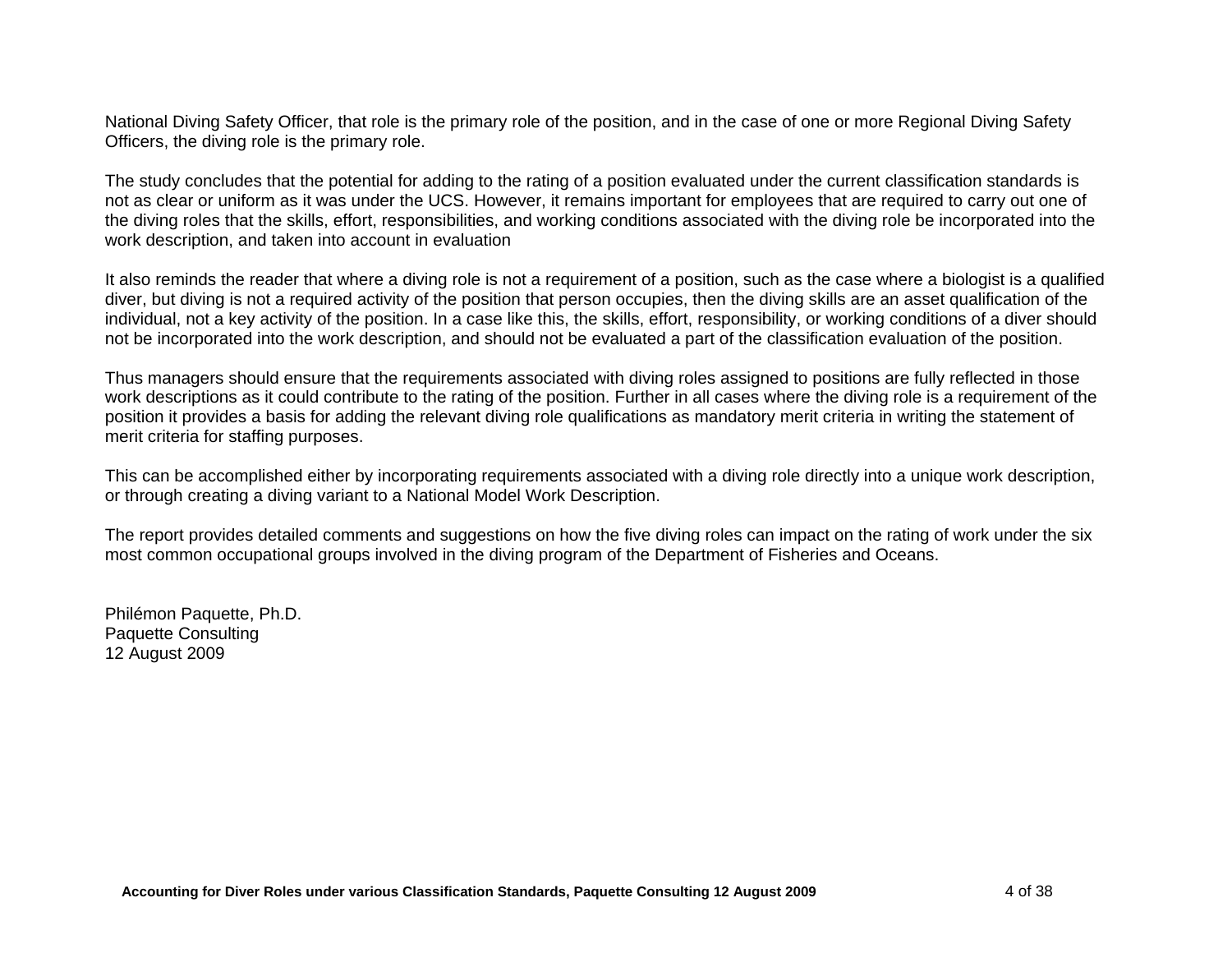### **Purpose:**

The purpose of this report is to provide individuals who have roles as divers, are managers of individuals who have roles as divers, or human resources advisors and others involved in the rating of work descriptions for positions responsible for diving roles with a tool which can assist them in providing appropriate recognition for the responsibilities, skills, effort, and working conditions associated with those diving roles under the most commonly used current classification standards for positions occupied in the diving program of DFO.

### **The Issue:**

There are many employees of DFO who carry out one of the diving roles described below usually in addition to other duties they might have. Under the Under the Canadian Human Rights Act all the responsibilities, skills, effort, and working conditions required of work is to be measured. This requirement is echoed by the Treasury Board Secretariat's 2004 "*Guidelines on work description writing*". In writing work descriptions, or in evaluating work descriptions of positions which require carrying out one or more of the diving roles, there are aspects of diving which can contribute to the rating of the work description, and hence to the rating of the position.

In the diving function of the Department of Fisheries and Oceans, there are eight "diving" roles apart from non-diving management roles responsible for the function:<sup>[2](#page-4-0)</sup>

- 1. Departmental Diving Safety Officer
- 2. Regional Diving Safety Officer
- 3. Area Diving Safety Officer
- 4. Diver-In-Charge
- 5. Diver
- 6. Dive Tender
- 7. Standby Diver, and
- 8. Diving Boat Operator

Each of these "diving" roles have specific requirements for skills, effort, responsibility, and working conditions which inform the assigned work the role is charged with carrying out. The impact of a position being responsible for any of the diving roles is determined by two major factors. The first is that with the exception of the Departmental Diving Safety Officer, and possibly a regional diving safety officer, the "diving" role of a position is not the primary purpose of that position, but a secondary purpose of that position.

<span id="page-4-0"></span> $2$  For a full description of all roles and responsibilities for the Departmental diving function, i.e., for department diving operations, see Chapter 3 of the Departmental Diving Safety Procedures (April 29, 2002) p. 6 ff.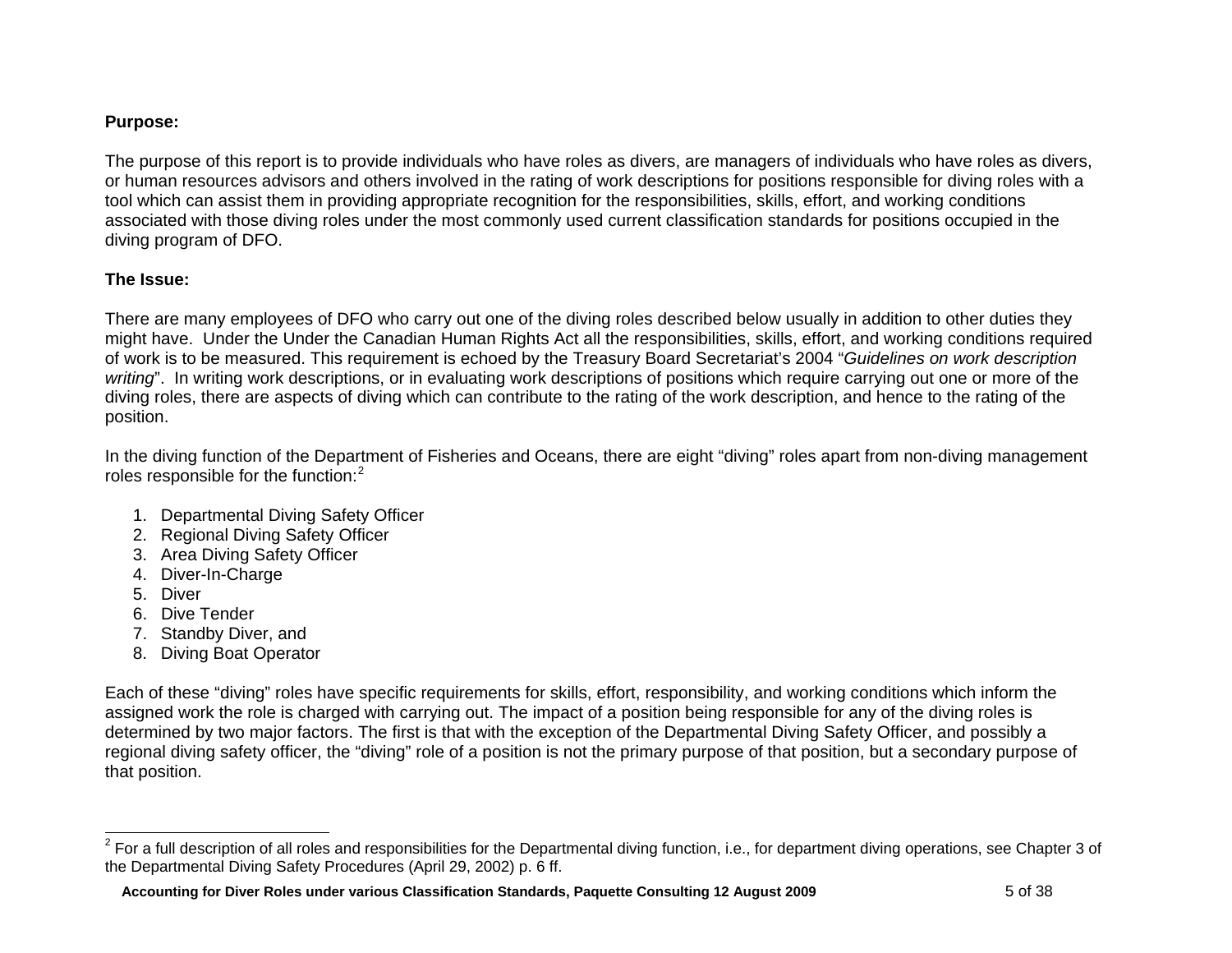### **The Classification Perspective**

The importance of this statement is that from a classification perspective it is the primary purpose of a position which will determine its allocation to an occupational group, and will determine to a large extent the level of the position within that occupational group. However, requirements relating to a secondary role of a position can influence the ultimate level of that position within an occupational group owing to additional skills, effort, responsibility, or working conditions required by the secondary role which in fact may be greater than the skills, effort, responsibility, or working conditions required by the primary role.

The "diving" role of a position will most likely influence the level of a position if the "diving" role is a required component of a position. That is if a position is a marine biologist/diver, or a fisheries research technician/diver, then the "secondary" role is an integral component of the particular position and the skills, effort, responsibilities and working conditions of the "diving" role must be taken into account in the evaluation of the position, and could influence the ultimate rating of the position.

If on the other hand a position of biologist, or of fisheries research technician does not "require" diving as an integral component of the job, then the skills, effort, responsibilities, and working condition associated with the diving roles as such should not be considered in evaluating the position.

The impact of the "diving" role on the rating of a position then depends on whether the "diving" role is integral to the work of the position, and it also depends on the classification standard that applies.

The extent to which the secondary role will influence the level of a position will vary based on the classification standard used to classify the primary role of a position. The reason for this variance is that different occupational groups have different requirements for skills, effort, responsibility and working conditions and the requirements related to the primary role can simply be far greater than the requirements of the secondary "diving" role relegating the impact of the "diving" role to an insubstantial or cosmetic difference. At the same time in other cases the requirements of the secondary role could be sufficiently strong to determine a higher level classification is warranted.

A table follows which details how each of the requirements for skill/knowledge, effort, responsibility, and working conditions, the common measures on which all work must be evaluated according to the Canadian Human Rights Act, and consequently according to the Treasury Board Secretariat 2004 "*Guidelines on work description writing*". The table however, uses the language of the classification standard for each of the groups considered which is interpreted as, or mapped onto, the CHRA factors of skills, effort, responsibility, and working conditions.

The occupational groups considered in this report are:

- 1. Scientific Research (RES and REM)
- 2. Biological Sciences (BI)
- 3. Engineering (ENG)
- 4. Engineering and Scientific Support (EG-ESS)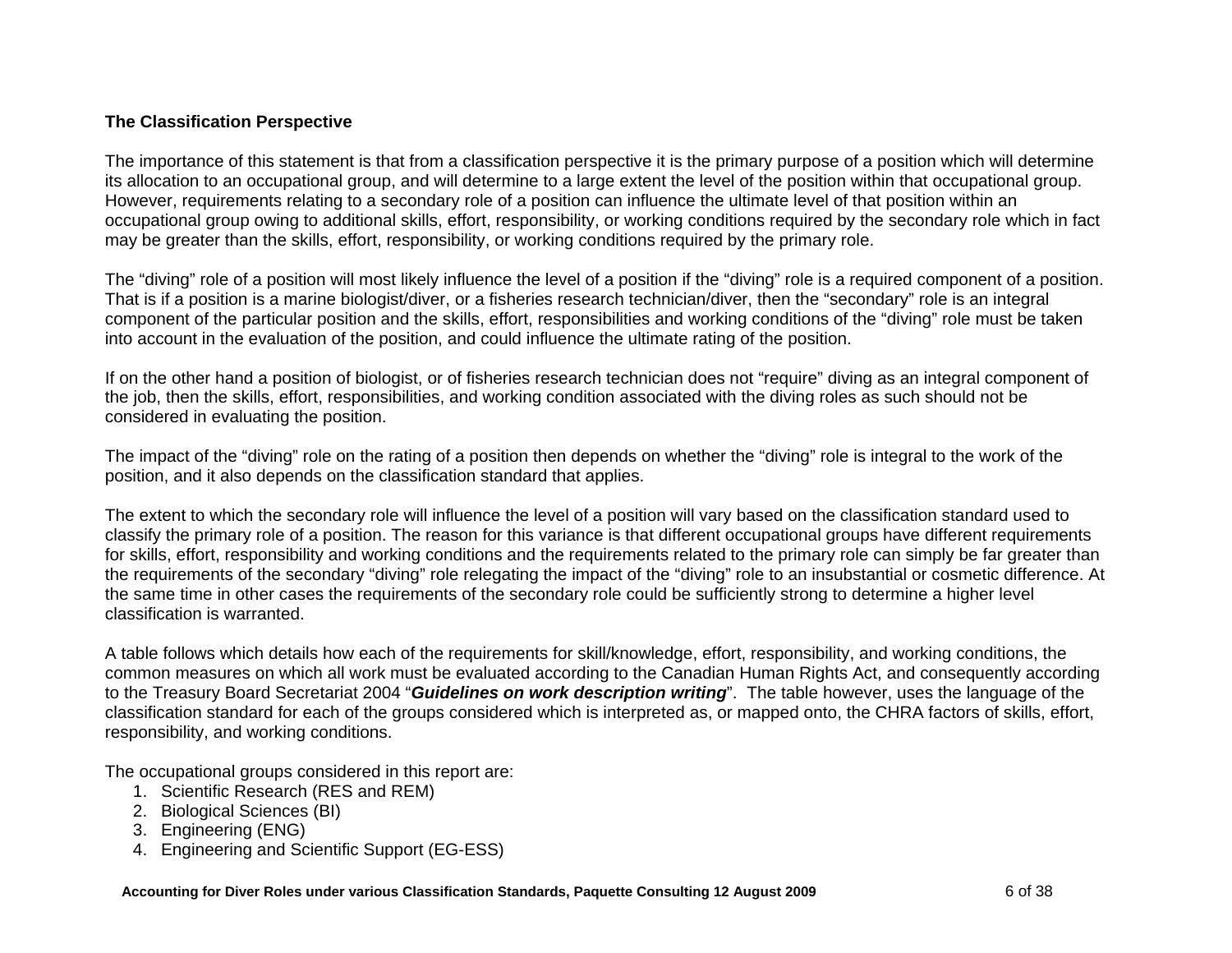- 5. General Technical (GT) and
- 6. Administrative Services (AS).

The reason for including the ENG is that engineers are used in both the Pacific Region and the Quebec Region, and consequently there is a possibility of one of these being required to take on one of the diving roles. The AS is included because while "diving" is a technical activity, "diving safety" is an administrative activity, and since there are a number of positions classified as AS involved in diving operations, and even more in other departmental safety programs it seemed appropriate to include the AS Group in this study.

### **An Overview Of The Detailed Analysis:**

(AS)

The bulk of this report is the table developed, with the analysis by occupational group of how each of the diving roles could or would be evaluated if that diving role were the primary role of a position. It should be borne in mind that this is a fictional proposition to the extent that for instance a biologist is classified as such based on the principal that the primary purpose of that position is the application of a comprehensive knowledge of biology to some range of activities. Consequently one could not have a diving role as a primary purpose of a biologist position. However, if a BI position were evaluated say as a BI-01, and the position was that of a biologist/diver, then the diving role could in fact change some of the ratings of the BI-01, and could increase its level to a BI-02.

**Occupational Group/Classification StandardDiverDiver In Charge | Area Diving Officer | Regional Diving Officer Departmental Diving Officer** Scientific Research(RES) No impact – incumbent based level description Biological Sciences (BI)  $\begin{array}{ccc} \vert & 2 & \vert & \vert & 3 & \vert & \vert & 3 \end{array}$   $\begin{array}{ccc} \vert & 3 & \vert & \vert & 3 & \vert & \vert & \vert & 4 \end{array}$ Engineering (ENG) The Communication of the Communication No impact – Level Description Engineering and Scientific Support (EG-ESS) 4 5 5 6 General Technical (GT) 3 3 5 5 6 Administrative Services 2 2 4 5 7

The table below will illustrate the potential ratings of each of the diving roles under each of the standards considered in this study.

Diving, or the diving function is both technical and scientific in nature. Diving safety is administrative in nature, while granting that it is the administration of technical procedures and processes to ensure the safe conduct of a technical activity. When these two activities, which alone do not constitute occupational groups, are assessed under classification standards that are designed for specific occupational groups, one must emphasize either the scientific or technical aspects of the work, or the administrative policy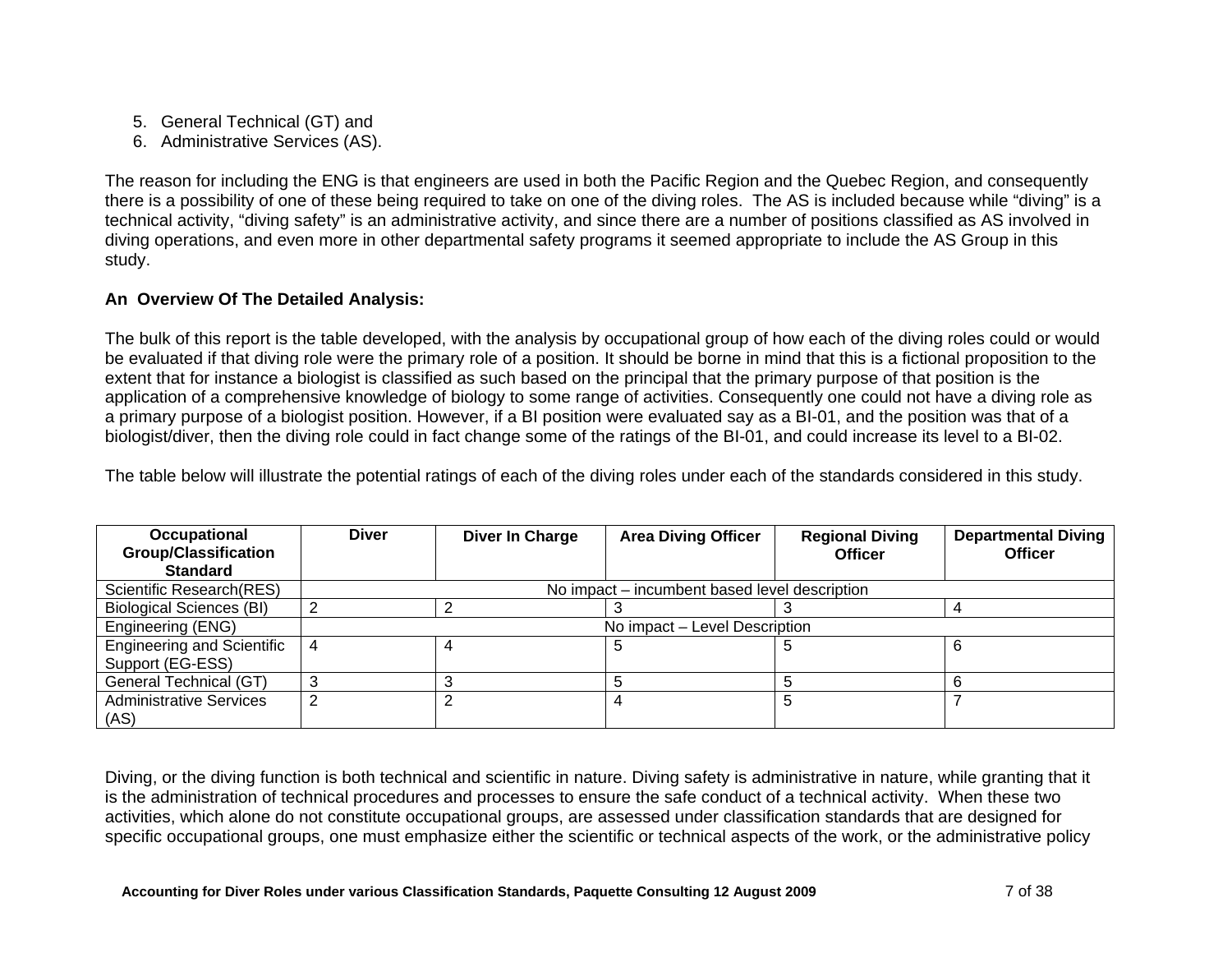and procedures aspects of the work. When one does emphasize these different aspects, one can classify these roles under these standards.

### **Conclusion:**

Only the Departmental Diving Safety Officer and possibly the Regional Diving Safety Officer positions are full time positions. All others are components of, or secondary roles, of other RES, BI, EG-ESS, or GT positions. If the respective diving roles of other positions are integral parts of those positions, then the skills, effort, responsibilities and working conditions that the diving role brings to a position must be taken into account in evaluating that position. Whether the diving role will change the rating of a position being classified depends on the classification standard that applies and the merits of the primary role of the position versus that of the diving role, and which best reflects the requirements of the position.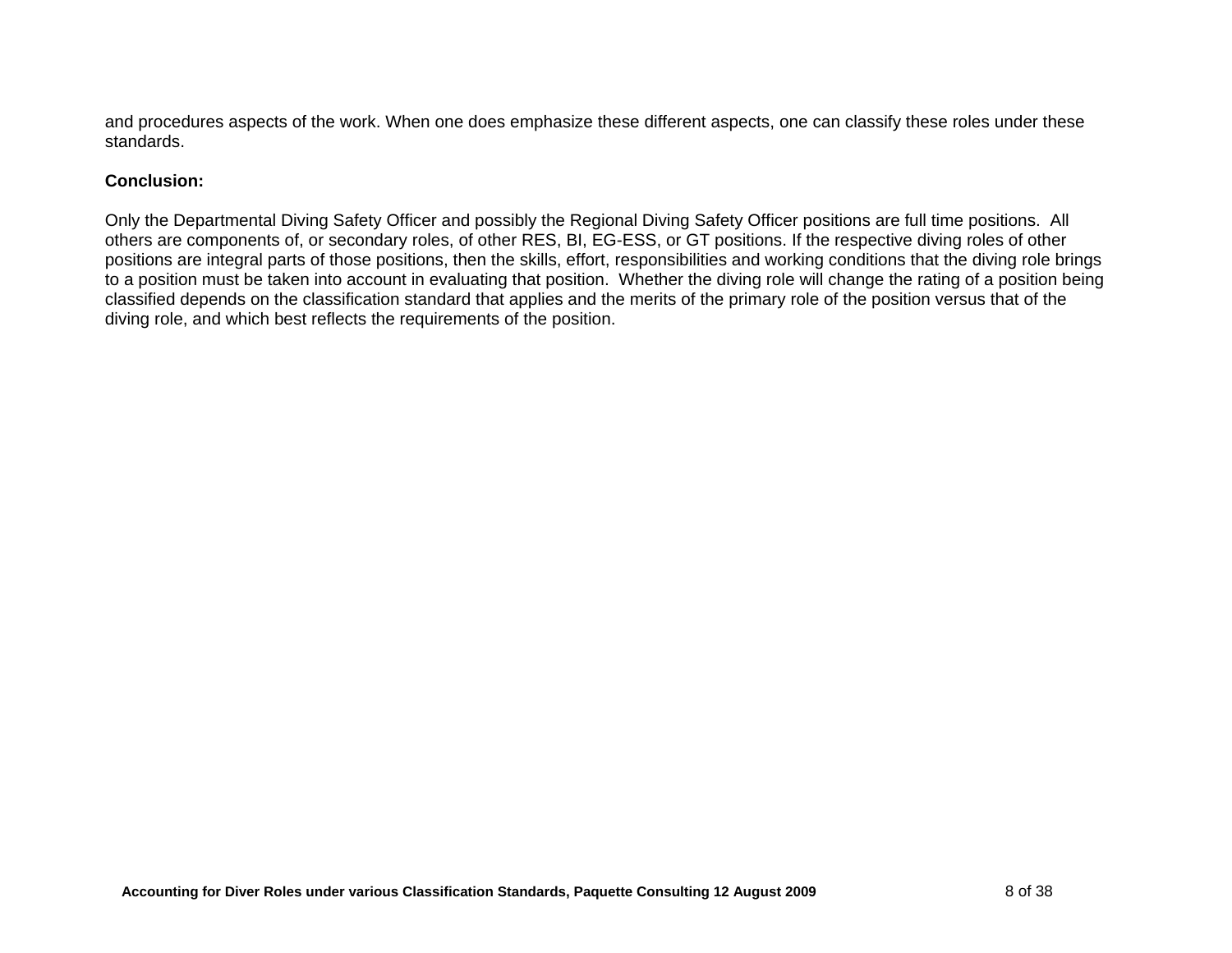#### **ANALYTICAL TABLE**

This table will define the potential impact under the Scientific Research (RES and REM), Biological Sciences (BI), Engineering (ENG), Engineering and Scientific Support (EG-ESS), General Technical (GT) and Administrative Services (AS) Classification Standards. The reason for choosing these specific classification standards is that incumbents with diving roles occupy positions classified to each of these occupational groups except for the AS, and the AS is included on the grounds that it could be used for an appropriate position given the secondary role the "diving" role is for most Public Service positions..

### **Scientific Research – Research Scientists (RES) and Research Management (REM)**

In the case of the Research Scientist or the Research Manager, the approach to classifying these positions renders the secondary "diving" role as irrelevant to the classification of the position. The reason for this is the definition of the approach itself as quoted from page 6 of the Scientific Research Classification Standard:

#### *Method of Classifying Positions and Incumbents*

*When an authorized person-year is to be utilized for employing a research scientist, a position is to be described by management in summary form, augmented by a normal statement of qualifications.* 

*The allocation of the position to this sub-group is determined by the classification authority, but the classification level is not formally assigned at this stage.* 

*The candidate is appointed by a staffing action to a classification level designated in relation to the individual qualifications of the candidate. The classification level of the position is then formally assigned, and the classification action is complete.* 

*When a scientist is promoted to the next higher classification level while still remaining in the same position, the position classification level will be adjusted to correspond to ensure classification coincidence between the incumbent and the position.* 

*When a position classified in this sub-group is vacated, management must reconsider the classification and future utilization of the authorized person-year before the position is filled. When a new person is appointed to the position, the classification level is to be re-evaluated based on the preceding process.* 

When one considers the factors used for determining if a position/individual should be promoted, described as follows (also from page 6 of the Standard):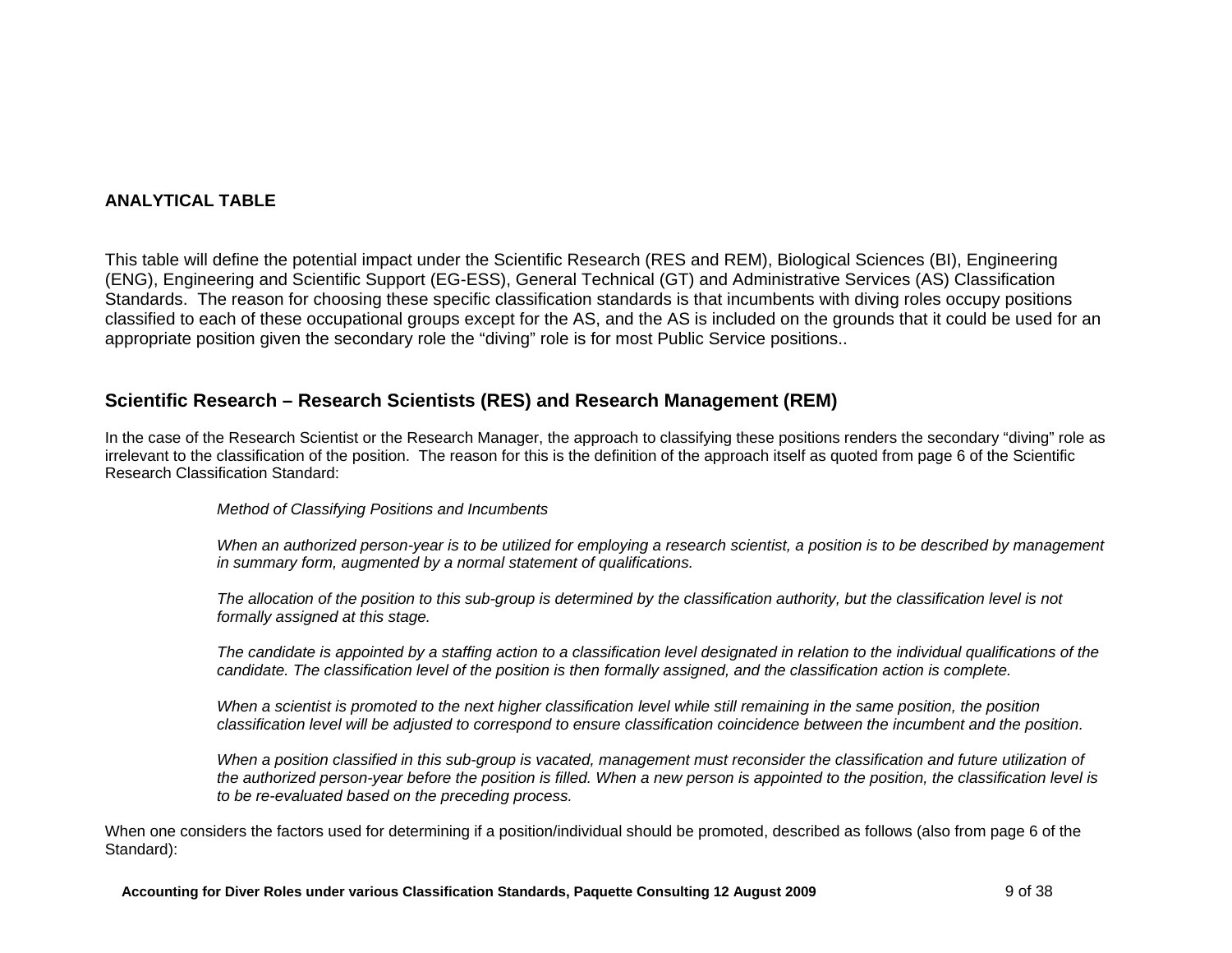*Promotion is based on both the continuing and cumulative productivity and achievement of the individual. To facilitate application of the classification plan, productivity and achievement are assessed through the PRODUCTIVITY criterion as well as the supplementary criteria CREATIVITY, RECOGNITION, LEADERSHIP, and SCOPE OF DECISION-MAKING, to confirm evidence of the required productivity.* 

It can be seen that the technical knowledge and skills, effort, responsibility, and working conditions of a diving role that might be part of the responsibilities of an RES or REM are such that this secondary "diving" role will already be taken into account as part of the job, or are such a small part of the job as to be inconsequential. In seeking a new incumbent for a position, if the nature of the work required of the position includes the requirement to be a diver, it would simply be included in the definition of the qualities of candidates, not as a primary requirement, but possibly as an asset requirement that will permit the candidate or the incumbent, but not a defining characteristic.

# **Biological Sciences (BI)**

The Biological Sciences (BI) positions are classified based on the "predominant degree" that best represents the primary purpose of the work of a position. The BI has a five level structure, i.e. BI-01 through BI-05, and a five factor standard for job evaluation and each of those factors has a number of elements. What is meant by "predominant degree" is that a position must be evaluated against each of the five factors to determine what level ( level 1 to level 5) best represents the work of the subject position; once all five factors have been assessed, the "predominant degree" (or statistically, the mode of the five ratings), is deemed to be the level of the position. The five factors that must be assessed are 1) Kinds of Assignment, 2) Complexity of Work, 3) professional responsibility, 4) management responsibility, and 5) Impact of Recommendations and Activities.

Thus in a predominant degree evaluation system, three out of five factors will determine the level. In the four examples below the first shows a benchmark with four of the five levels at degree 1, so it is a BI-01. The second example shows a position with three out of five factors earning a degree 3 with the other two earning degree 2, so it is a BI-03. The third case shows a position which earns a degree 3 for all factors except management responsibility for which earns a basic degree 1, but it is also a BI-03 – management alone not being strong will not negate the higher rating.

The last case is one which would probably not occur for a job as a whole, but could occur for a factor and that is where there is no "predominant" factor or characteristic. In this last case there is one of each, so what is the rating? Since all factors or characteristics are equal, the midpoint (or mean rating) may be the most representational rating to use. The issue does come up with the Professional Responsibility factor given its six characteristics which can lead to a tie for predominant factor, and it can come up with Impact of Recommendations and Activities where one can encounter a 1, 2, and 3 for the three characteristics -- and no predominant degree. Where it is a tie one has to choose which of the two possible degrees best represent the position.

| Factor                         | Case | Case 2 | Case 3 | Case 4 |
|--------------------------------|------|--------|--------|--------|
| 1) Kinds of Assignment         |      |        |        |        |
| 2) Complexity of Work          |      |        |        |        |
| 3) professional responsibility |      |        |        |        |

**Accounting for Diver Roles under various Classification Standards, Paquette Consulting 12 August 2009** 10 of 38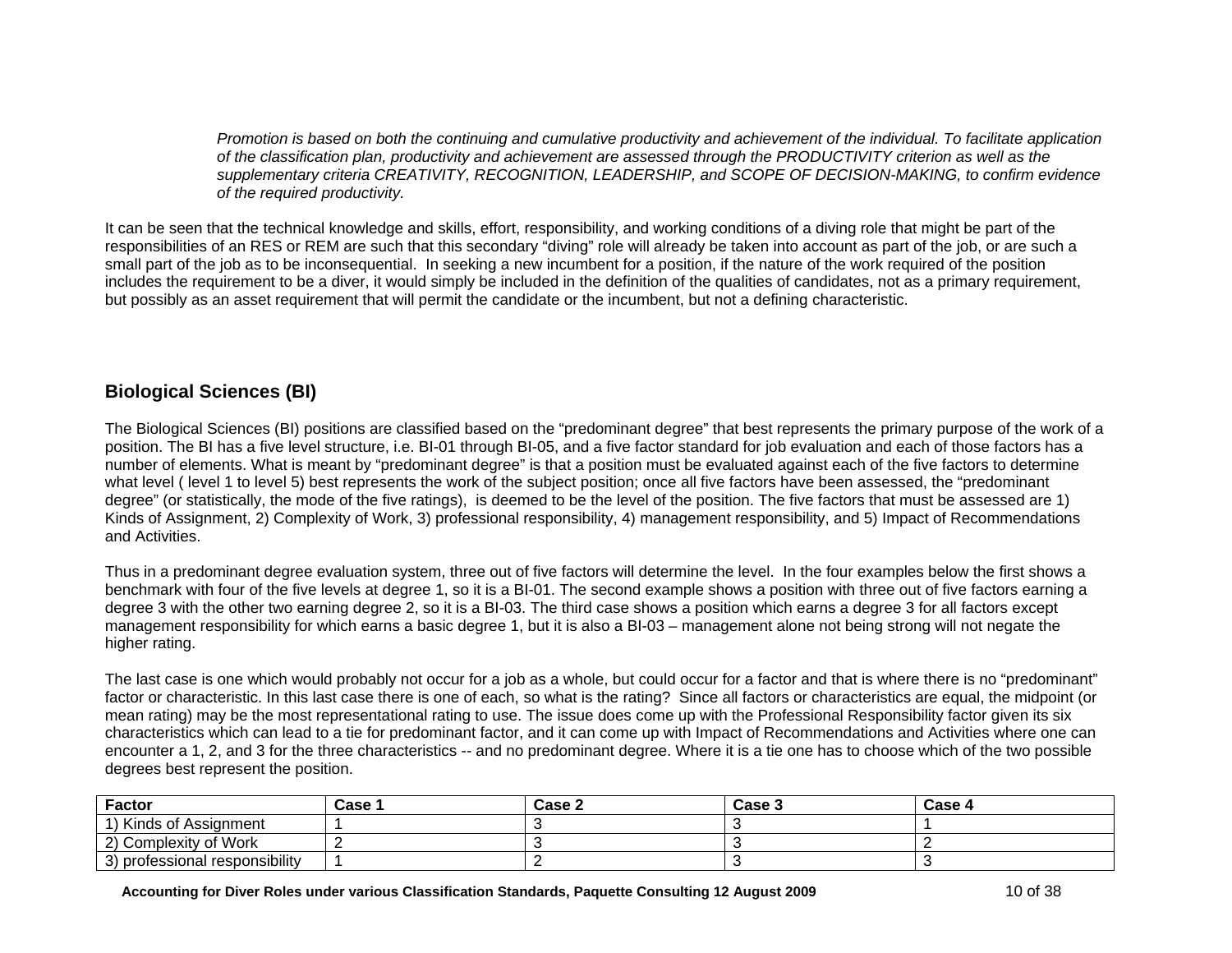| 4) management responsibility |  |  |
|------------------------------|--|--|
| 5) Impact of                 |  |  |
| Recommendations and          |  |  |
| Activities                   |  |  |
| <b>Predominant Degree</b>    |  |  |

In practice of course a factor is determined by the rating of the predominant degree of the elements that make up that factor. When all of the elements are listed, there are twenty-eight (28) of them. Rather than provide another benchmark or hypothetical example, a series of tables, one per factor will follow showing how each of the diving roles should be measured under each of the elements.

The following tables will demonstrate how the requirements for each of the five (5) principal diving roles, i.e. the Departmental Diving Safety Officer, the Regional Diving Safety Officer, Area Diving Safety Officer, Diver-In-Charge, and Diver. The Standby Diver is a special case of the Diver as is the case of the Dive Tender, and the Boat Operator is a a qualified boat operator knowledgeable about the Departmental Diving Safety Procedures, specifically as it relates to the responsibilities of a boat operator.

**Nota Bene**: It must be remembered that a BI position will be evaluated on its primary purpose first; evaluation as a BI required to carry out a diving role is in addition, i.e. is a secondary role. Where this is important is where the diving role carries a higher rating than the primary role might earn. Consistent with best practices in job evaluation if two ratings apply to the same element for the same job, the higher rating will be applied if it better reflects the relative value of the position.

#### **Definitions:**

In order to assist in mapping diving roles and responsibilities onto the BI Classification Standard a number of definitions need to be established to assist the writer, reader, and evaluator.

Dive = work, a "project", a "study", or an "investigation" as evaluated under the BI Classification Standard Diving = a specialized subject area, would constitute a second area of specialization of a biologist

Diving program = a significant program activity

#### **Factor 1: Kinds of Assignment- Assessment**

| <b>Characteristic</b>                                                    | <b>Diver</b> |                                                         | Diver In Charge |                                                          |   | <b>Area Diving Officer</b>                                               | <b>Regional Diving Officer</b> |                                                                          |  | <b>Departmental Diving</b><br><b>Officer</b>                              |  |  |
|--------------------------------------------------------------------------|--------------|---------------------------------------------------------|-----------------|----------------------------------------------------------|---|--------------------------------------------------------------------------|--------------------------------|--------------------------------------------------------------------------|--|---------------------------------------------------------------------------|--|--|
| A. Objectives<br>established by<br>others for the<br>conduct of the work |              | Objectives of<br>the work are<br>clearly defined.       | 2               | Objectives of the<br>work are<br>clearly defined         |   | Objectives of the work<br>are stated in terms of<br>operational goals.   | 4                              | Objectives of the work<br>are stated in terms of<br>operational goals.   |  | Objectives of the work<br>are stated in terms of<br>operational goals.    |  |  |
| <b>B</b> Extent of work                                                  |              | Work normally<br>consists of<br>a number of<br>discrete | 2               | .Work normally<br>consists of<br>a number of<br>discrete | 3 | Work involves<br>comprehensive<br>investigations, projects<br>or studies |                                | Work involves<br>comprehensive<br>investigations, projects<br>or studies |  | Work involves the<br>application of a number<br>scientific principles and |  |  |

**Accounting for Diver Roles under various Classification Standards, Paquette Consulting 12 August 2009** 11 of 38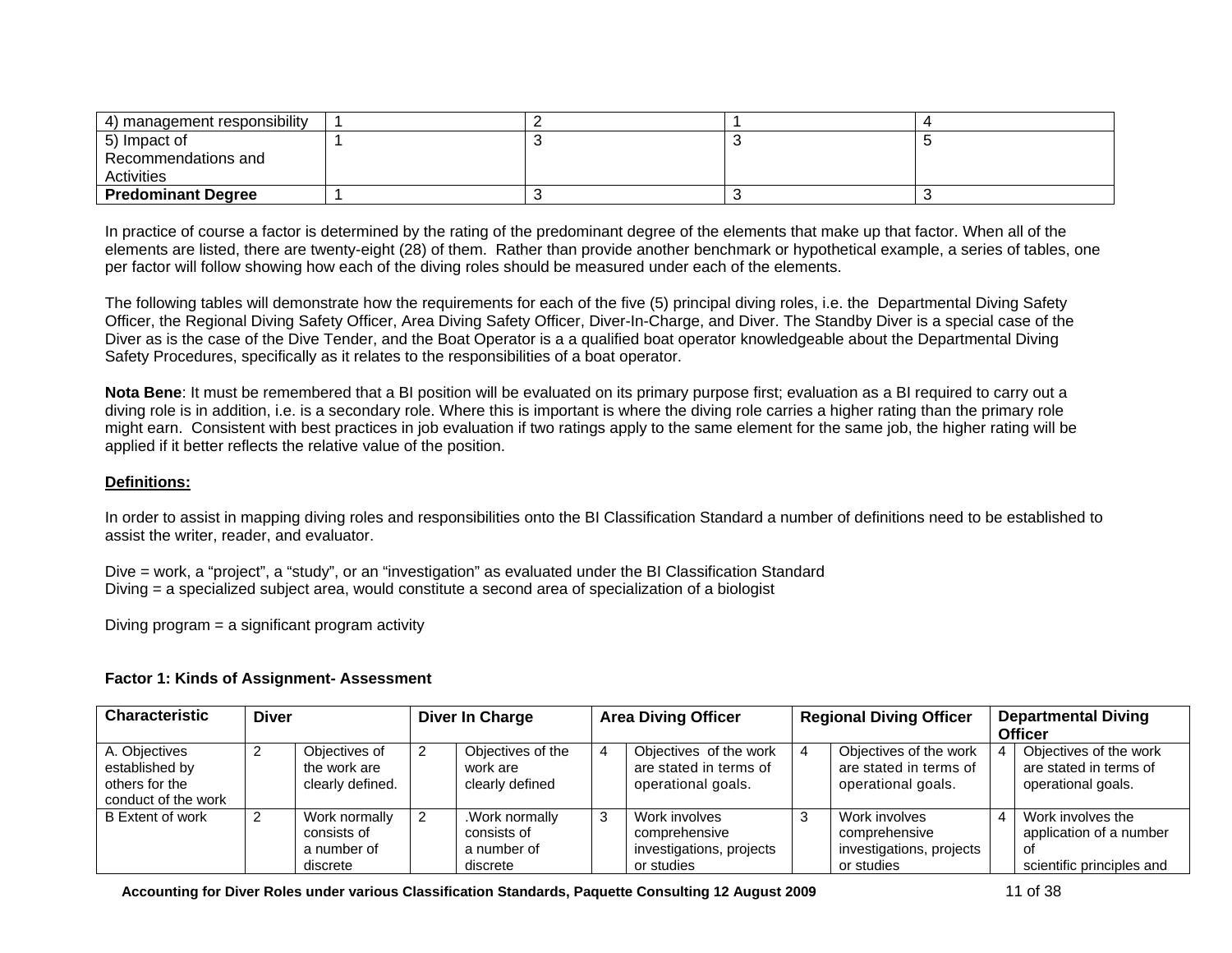|                                                 |                | projects,<br>studies or<br>investigations.                                                                                                                                        |                | projects, studies or<br>investigations.                                                                                                                            |   | within a specialized<br>subject area.                                                                                                                                                                         |   | within a specialized<br>subject area.                                                                                                                                                                         |   | theories to complex<br>investigations or studies,<br>within a specialized<br>subject<br>area that constitutes<br>a significant<br>program activity.                                                           |
|-------------------------------------------------|----------------|-----------------------------------------------------------------------------------------------------------------------------------------------------------------------------------|----------------|--------------------------------------------------------------------------------------------------------------------------------------------------------------------|---|---------------------------------------------------------------------------------------------------------------------------------------------------------------------------------------------------------------|---|---------------------------------------------------------------------------------------------------------------------------------------------------------------------------------------------------------------|---|---------------------------------------------------------------------------------------------------------------------------------------------------------------------------------------------------------------|
| C. Variety of<br><b>Activities</b>              |                | <b>Activities</b><br>closely<br>resemble one<br>another in<br>most aspects<br>and consist<br>of a limited<br>number of<br>straight-forward<br>tasks<br>performed<br>successively. | 3              | supervising the<br>work of<br>staff engaged in<br>the<br>conduct of<br>analyses or<br>investigations; and<br>providing advice.                                     | 3 | providing functional<br>direction; coordinating<br>the work with other<br>activities; supervising<br>the work of<br>staff engaged in the<br>conduct of analyses or<br>investigations; and<br>providing advice | 3 | providing functional<br>direction; coordinating<br>the work with other<br>activities; supervising<br>the work of<br>staff engaged in the<br>conduct of analyses or<br>investigations; and<br>providing advice | 3 | providing functional<br>direction; coordinating<br>the work with other<br>activities; supervising the<br>work of<br>staff engaged in the<br>conduct of analyses or<br>investigations; and<br>providing advice |
| D. Scope for<br>planning and<br>conducting work | $\overline{2}$ | Planning<br>activities.<br>determining<br>approaches<br>and<br>selecting<br>methods to<br>ensure<br>that the work<br>meets clearly<br>defined<br>objectives.                      | $\overline{2}$ | Planning<br>activities.<br>determining<br>approaches and<br>selecting methods<br>to ensure<br>that the work of<br>the dive meets<br>clearly<br>defined objectives. | 3 | Planning and assigning<br>tasks for the ongoing<br>work<br>of a number of project<br>or study teams in the<br>area<br>to ensure that the<br>objectives are met<br>within<br>established guidelines            | 3 | Planning and<br>assigning<br>tasks for the ongoing<br>work<br>of a number of project<br>or study teams in the<br>region<br>to ensure that the<br>objectives are met<br>within<br>established guidelines       | 5 | Planning, coordinating<br>and<br>implementing a<br>significant<br>program activity or major<br>scientific studies.                                                                                            |
| Predominant<br>Degree                           | $\overline{2}$ |                                                                                                                                                                                   | $\overline{2}$ |                                                                                                                                                                    | 3 |                                                                                                                                                                                                               | 3 |                                                                                                                                                                                                               | 4 |                                                                                                                                                                                                               |

### **Factor 2: Complexity of Work**

| Characteristic                                                                               | <b>Diver</b> |                                                                                                                        | Diver In Charge |                                                                                                                        | <b>Area Diving Officer</b> |                                                                                                                                    | <b>Regional Diving Officer</b> |                                                                                                                                    |  | <b>Departmental Diving</b><br><b>Officer</b>                                                                                                           |  |  |
|----------------------------------------------------------------------------------------------|--------------|------------------------------------------------------------------------------------------------------------------------|-----------------|------------------------------------------------------------------------------------------------------------------------|----------------------------|------------------------------------------------------------------------------------------------------------------------------------|--------------------------------|------------------------------------------------------------------------------------------------------------------------------------|--|--------------------------------------------------------------------------------------------------------------------------------------------------------|--|--|
| A: The availability of,<br>and the problems<br>involved in obtaining<br>information and data |              | The work requires<br>obtaining information<br>and<br>data by direct<br>observation.<br>collection or<br>selection from |                 | The work requires<br>obtaining<br>information and<br>data by direct<br>observation,<br>collection or<br>selection from |                            | The work requires<br>obtaining information<br>and<br>data by direct<br>observation, collection<br>or selection from<br>established | ົ                              | The work requires<br>obtaining information<br>and<br>data by direct<br>observation, collection<br>or selection from<br>established |  | The work requires<br>obtaining information and<br>data by direct<br>observation, collection or<br>selection from<br>established<br>recognized sources. |  |  |

**Accounting for Diver Roles under various Classification Standards, Paquette Consulting 12 August 2009** 12 of 38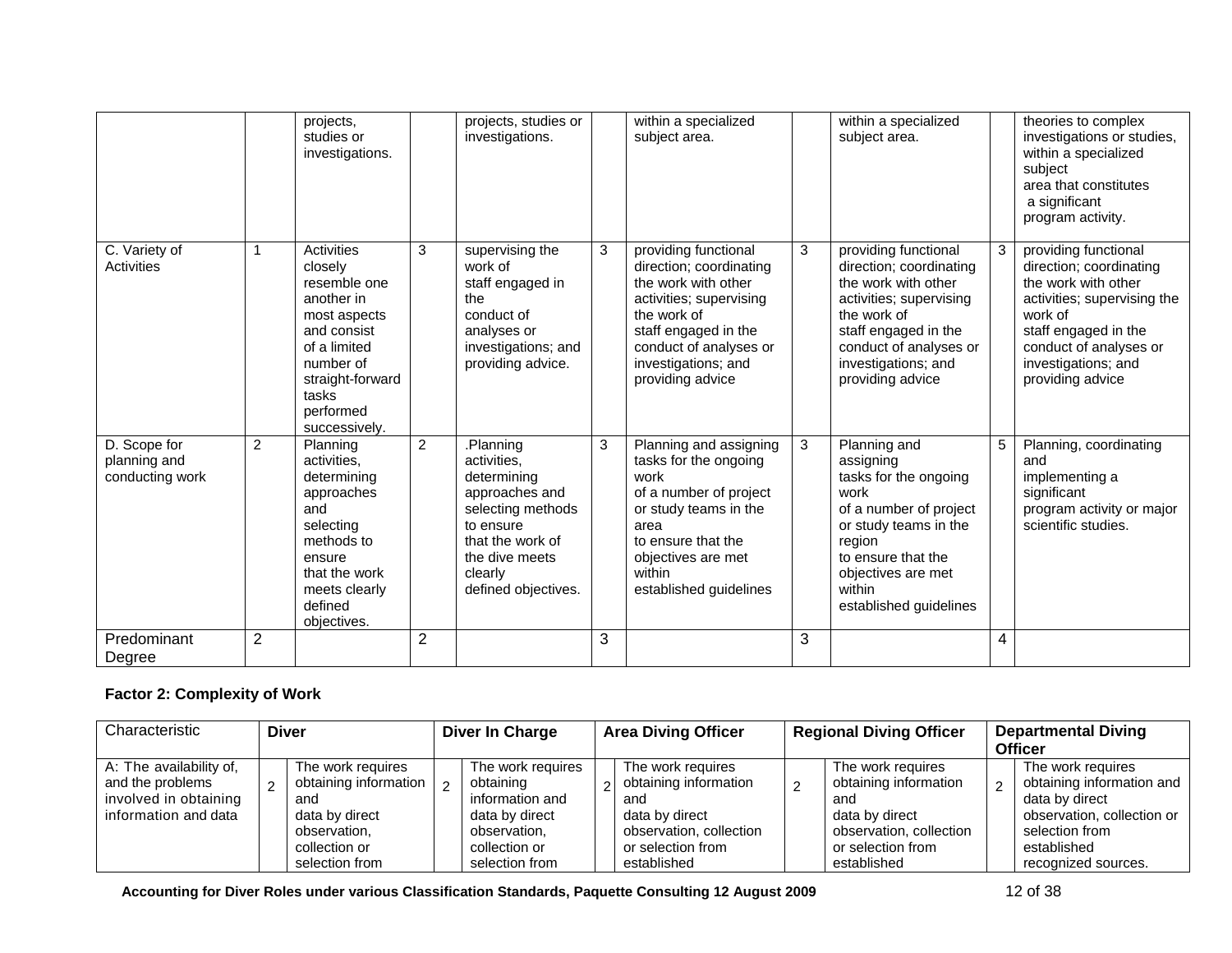|                                                                                                      |                | established<br>recognized sources.                                                                                                                                                                                     |                | established<br>recognized<br>sources.                                                                                                                                                            |                | recognized sources.                                                                                                                                                                                                                       |                | recognized sources.                                                                                                                                                                                                                   |                |                                                                                                                                                                                                                                                                  |
|------------------------------------------------------------------------------------------------------|----------------|------------------------------------------------------------------------------------------------------------------------------------------------------------------------------------------------------------------------|----------------|--------------------------------------------------------------------------------------------------------------------------------------------------------------------------------------------------|----------------|-------------------------------------------------------------------------------------------------------------------------------------------------------------------------------------------------------------------------------------------|----------------|---------------------------------------------------------------------------------------------------------------------------------------------------------------------------------------------------------------------------------------|----------------|------------------------------------------------------------------------------------------------------------------------------------------------------------------------------------------------------------------------------------------------------------------|
| B. The Validity of<br>information and data                                                           | 1              | Information and data<br>of known validity are<br>obtained from<br>recognized reliable<br>sources or by<br>standardized<br>procedures.                                                                                  |                | Information and<br>data of known<br>validity are<br>obtained from<br>recognized<br>reliable<br>sources or by<br>standardized<br>procedures.                                                      |                | Information and data of<br>known validity are<br>obtained from<br>recognized reliable<br>sources or by<br>standardized<br>procedures.                                                                                                     |                | Information and data of<br>known validity are<br>obtained from<br>recognized reliable<br>sources or by<br>standardized<br>procedures.                                                                                                 |                | Information and data of<br>known validity are<br>obtained from recognized<br>reliable<br>sources or by<br>standardized<br>procedures.                                                                                                                            |
| C. The number and<br>variability of the<br>variables and the<br>ambiguity of<br>information and data | $\overline{2}$ | Information and data<br>are characterized by<br>several variables<br>requiring<br>interpretation, but of<br>known implications<br>and variability.                                                                     | $\overline{2}$ | Information and<br>data are<br>characterized by<br>several variables<br>requiring<br>interpretation, but<br>of known<br>implications and<br>variability.                                         |                | Information and data are<br>characterized by several<br>variables requiring<br>interpretation, but of<br>known implications and<br>variability.                                                                                           | $\overline{2}$ | Information and data<br>are characterized by<br>several variables<br>requiring interpretation,<br>but of known<br>implications and<br>variability.                                                                                    | $\overline{2}$ | Information and data are<br>characterized by several<br>variables requiring<br>interpretation, but of<br>known implications and<br>variability.                                                                                                                  |
| D. The relationships of<br>the variables                                                             | $\mathbf{1}$   | Relationships<br>between the<br>variables are simple<br>and known.                                                                                                                                                     | $\mathbf{1}$   | Relationships<br>between the<br>variables are<br>simple and known.                                                                                                                               |                | Relationships between<br>the variables are simple<br>and known.                                                                                                                                                                           | 1              | Relationships between<br>the variables are<br>simple and known.                                                                                                                                                                       |                | Relationships between<br>the variables are simple<br>and known.                                                                                                                                                                                                  |
| E. The effect of the<br>activities others on the<br>work                                             | $\overline{2}$ | Work is normally<br>affected by the<br>activities of<br>others within the<br>organizational unit<br>and occasionally by<br>the activities<br>of others outside the<br>organizational unit.                             | $\overline{2}$ | Work is normally<br>affected by the<br>activities of<br>others within the<br>organizational unit<br>and occasionally<br>by the activities<br>of others outside<br>the<br>organizational<br>unit. | $\overline{2}$ | Work is normally<br>affected by the activities<br>οf<br>others within the<br>organizational unit and<br>occasionally by the<br>activities<br>of others outside the<br>organizational unit.                                                | $\overline{2}$ | Work is normally<br>affected by the<br>activities of<br>others within the<br>organizational unit and<br>occasionally by the<br>activities<br>of others outside the<br>organizational unit.                                            | $\overline{c}$ | Work is normally affected<br>by the activities of<br>others within the<br>organizational unit and<br>occasionally by the<br>activities<br>of others outside the<br>organizational unit.                                                                          |
| F. The nature and<br>purpose of contacts<br>with others                                              | $\overline{a}$ | Contacts are with<br>others working in<br>the same or closely<br>related subject<br>areas for obtaining<br>and exchanging<br>information and<br>discussing<br>problems. May<br>provide information<br>and facts to the | $\overline{2}$ | Contacts are with<br>others working in<br>the same or<br>closely related<br>subject areas for<br>obtaining and<br>exchanging<br>information and<br>discussing<br>problems. May<br>provide        |                | Contacts are with others<br>working in the same or<br>closely related subject<br>areas for obtaining and<br>exchanging information<br>and discussing<br>problems. May provide<br>information and facts<br>to the public and the<br>media. | $\overline{2}$ | Contacts are with<br>others working in the<br>same or closely<br>related subject<br>areas for obtaining<br>and exchanging<br>information and<br>discussing problems.<br>May provide<br>information and facts<br>to the public and the | 5              | Contacts are with<br>scientists and officials<br>outside the<br>organizational<br>unit for arranging co-<br>operative projects,<br>negotiating terms of<br>agreements, establishing<br>standards, implementing<br>regulations, and for<br>providing advice based |

Accounting for Diver Roles under various Classification Standards, Paquette Consulting 12 August 2009 13 01 36 138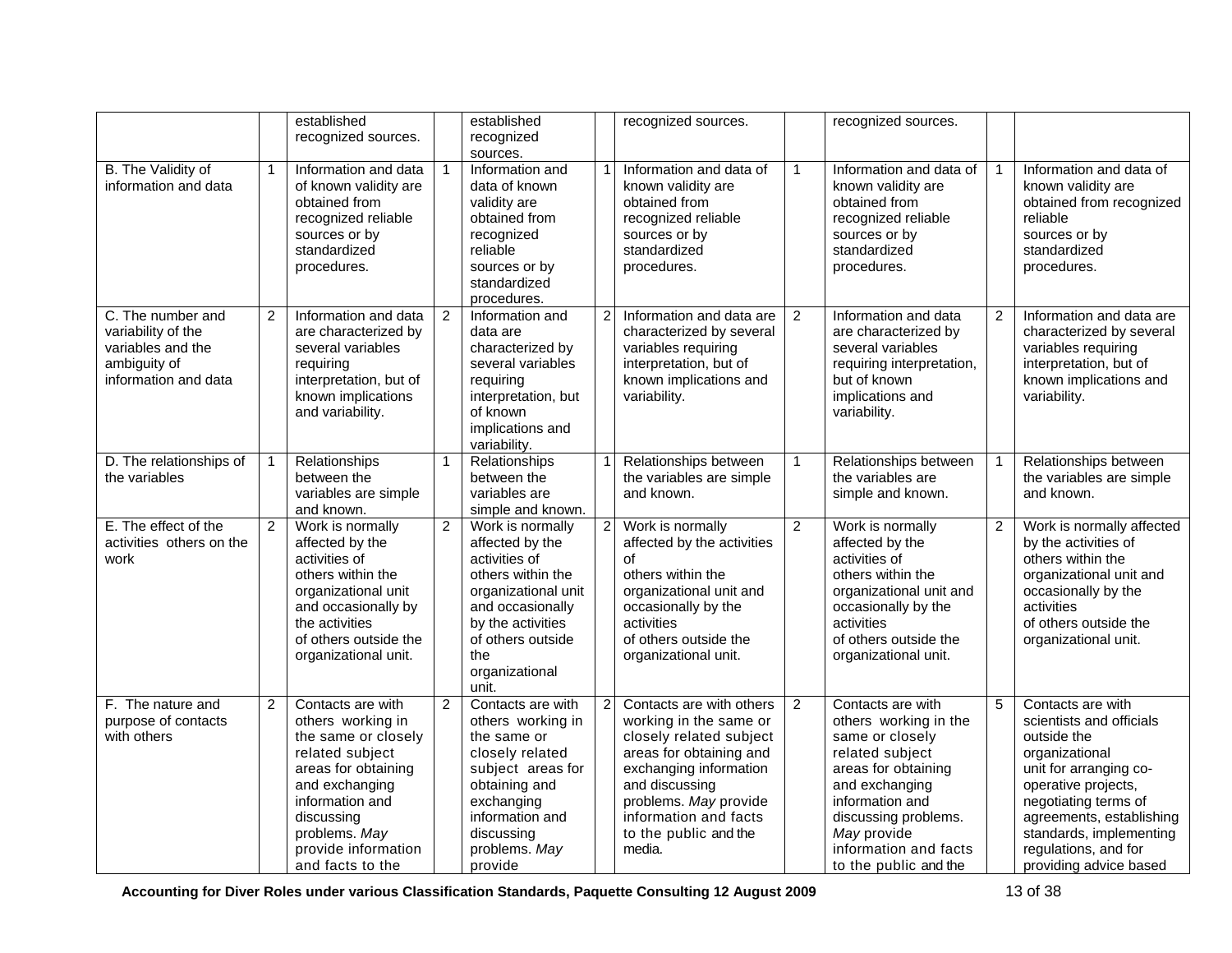|                                                                                                                                                                    |                | public and the<br>media.                                                                                                                                                                                                |                | information and<br>facts to the<br>public and the<br>media.                                                                                                                                                                                                                                                   |                |                                                                                                                                                                                                                                                               |                | media.                                                                                                                                                                                                                                                              |   | on recognized expertise.<br>May provide scientific<br>and technical information<br>to the public and the<br>media on contentious<br>issues.                                                                                                                         |
|--------------------------------------------------------------------------------------------------------------------------------------------------------------------|----------------|-------------------------------------------------------------------------------------------------------------------------------------------------------------------------------------------------------------------------|----------------|---------------------------------------------------------------------------------------------------------------------------------------------------------------------------------------------------------------------------------------------------------------------------------------------------------------|----------------|---------------------------------------------------------------------------------------------------------------------------------------------------------------------------------------------------------------------------------------------------------------|----------------|---------------------------------------------------------------------------------------------------------------------------------------------------------------------------------------------------------------------------------------------------------------------|---|---------------------------------------------------------------------------------------------------------------------------------------------------------------------------------------------------------------------------------------------------------------------|
| G. The requirement<br>for the development<br>of concepts and<br>approaches,<br>procedures,<br>techniques and<br>practices, their<br>adaptation and<br>application. | $\overline{2}$ | The work requires<br>adapting practices,<br>techniques, and<br>procedures.                                                                                                                                              | $2^{\circ}$    | The work requires<br>adapting<br>practices,<br>techniques, and<br>procedures.                                                                                                                                                                                                                                 | 3 <sup>1</sup> | The work requires<br>developing new<br>techniques and<br>procedures using known<br>approaches and existing<br>precedents.                                                                                                                                     | 3              | The work requires<br>developing new<br>techniques and<br>procedures using<br>known approaches and<br>existing precedents.                                                                                                                                           | 5 | The work requires<br>approving or<br>recommending<br>new procedures and<br>developing new concepts<br>and approaches. Work is<br>characterized by the<br>absence of precedents.                                                                                     |
| H. The theoretical and<br>practical knowledge<br>which must be applied                                                                                             | $\overline{2}$ | The work requires<br>the<br>application of a<br>sound<br>knowledge of the<br>principles, theories<br>and<br>practices of a<br>discipline<br>and some familiarity<br>with<br>the practices in<br>related<br>disciplines. | 3              | The work requires<br>the<br>application of a<br>thorough<br>knowledge of the<br>principles,<br>theories and<br>practices of a<br>subject<br>area and its<br>pertinent<br>disciplines, and<br>familiarity with the<br>practices<br>in related<br>disciplines,<br>subject areas or<br>supervisory<br>practices. | 4              | The work requires the<br>application of a<br>thorough knowledge of<br>the principles, theories<br>and practices of a<br>specialized subject<br>area, and a knowledge<br>of related scientific<br>disciplines, subject<br>areas or of<br>management practices. | $\overline{4}$ | The work requires the<br>application of a<br>thorough knowledge of<br>the principles,<br>theories and<br>practices of a<br>specialized<br>subject area, and a<br>knowledge of related<br>scientific<br>disciplines,<br>subject areas or of<br>management practices. | 4 | The work requires the<br>application of a<br>thorough<br>knowledge of the<br>principles, theories<br>and<br>practices of a<br>specialized<br>subject area, and a<br>knowledge of related<br>scientific disciplines,<br>subject areas or of<br>management practices. |
| <b>Predominant Degree</b>                                                                                                                                          | $\overline{2}$ |                                                                                                                                                                                                                         | $\overline{2}$ |                                                                                                                                                                                                                                                                                                               | $\overline{2}$ |                                                                                                                                                                                                                                                               | 2              |                                                                                                                                                                                                                                                                     | 3 | (best fit)                                                                                                                                                                                                                                                          |

### **Factor 3: Professional Responsibility**

| Characteristic         | Diver |                      | Diver In Charge  |      | <b>Area Diving Officer</b> |  | <b>Regional Diving Officer</b> | <b>Departmental Diving</b><br><b>Officer</b> |                     |  |
|------------------------|-------|----------------------|------------------|------|----------------------------|--|--------------------------------|----------------------------------------------|---------------------|--|
| A. The extent to which |       | Work is reviewed for | Work approaches, | -3 I | Work approaches,           |  | Key recommendations            |                                              | Key recommendations |  |
| l work is checked bv   |       | consistency and      | recommendations  |      | recommendations and        |  | and conclusions are            |                                              | and conclusions are |  |
| others                 |       | accuracv while in    | and conclusions  |      | conclusions are            |  | reviewed for                   |                                              | reviewed for        |  |

**Accounting for Diver Roles under various Classification Standards, Paquette Consulting 12 August 2009** 14 of 38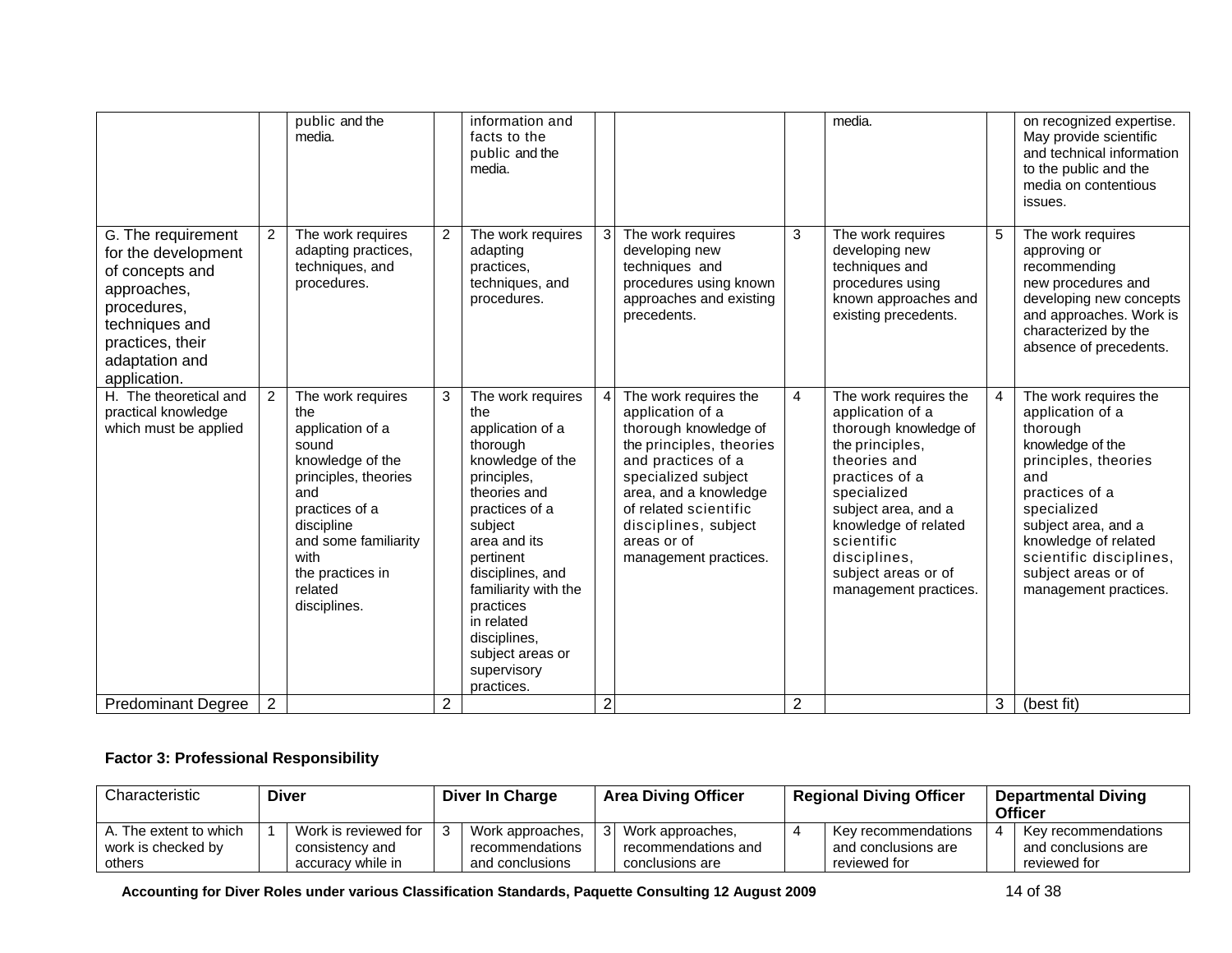| B. The professional                                                                                                                                              | $\overline{2}$ | progress and on<br>completion.<br>Professional                                                                                                                                                                                                                                                               | 3              | are reviewed<br>for soundness of<br>judgment<br>in terms of the<br>attainment<br>of study or project<br>objectives.<br>Professional                                                                                                                                                                                      | 3              | reviewed for soundness<br>of judgment in terms of<br>the attainment of study<br>or project objectives.<br>Professional guidance is                                                                                                                                                                        | 3              | effectiveness. Results<br>are periodically<br>reviewed in terms of<br>the attainment of<br>objectives.<br>Professional guidance                                                                                                                                                                           | 5              | effectiveness. Results<br>are periodically reviewed<br>in terms of the attainment<br>of objectives.<br>Guidance is received on                                                                                                                                                                            |
|------------------------------------------------------------------------------------------------------------------------------------------------------------------|----------------|--------------------------------------------------------------------------------------------------------------------------------------------------------------------------------------------------------------------------------------------------------------------------------------------------------------|----------------|--------------------------------------------------------------------------------------------------------------------------------------------------------------------------------------------------------------------------------------------------------------------------------------------------------------------------|----------------|-----------------------------------------------------------------------------------------------------------------------------------------------------------------------------------------------------------------------------------------------------------------------------------------------------------|----------------|-----------------------------------------------------------------------------------------------------------------------------------------------------------------------------------------------------------------------------------------------------------------------------------------------------------|----------------|-----------------------------------------------------------------------------------------------------------------------------------------------------------------------------------------------------------------------------------------------------------------------------------------------------------|
| guidance received                                                                                                                                                |                | guidance is<br>received on new<br>aspects of<br>the work.                                                                                                                                                                                                                                                    |                | guidance is<br>received on the<br>resolution of<br>difficult problems.                                                                                                                                                                                                                                                   |                | received on the<br>resolution of difficult<br>problems.                                                                                                                                                                                                                                                   |                | is received on the<br>resolution of difficult<br>problems.                                                                                                                                                                                                                                                |                | policy intent and program<br>implications. Professional<br>guidance may be<br>received from other<br>scientific authorities.                                                                                                                                                                              |
| C. The requirement to<br>exercise initiative and<br>judgment in defining<br>objectives and dealing<br>with problems and<br>establishing scientific<br>guidelines | $\mathbf{1}$   | Work requires<br>indicating<br>problems and<br>selecting<br>methods,<br>techniques actor-<br>ding to established<br>procedure manuals,<br>guidelines or<br>precedents                                                                                                                                        | $\overline{2}$ | Work requires<br>identifying<br>problems and<br>determining<br>approaches and<br>suitable methods<br>for their resolution.                                                                                                                                                                                               | $\overline{2}$ | Work requires<br>identifying problems and<br>determining approaches<br>and suitable methods<br>for their resolution.                                                                                                                                                                                      | $\overline{2}$ | Work requires<br>identifying problems<br>and determining<br>approaches and<br>suitable methods for<br>their resolution.                                                                                                                                                                                   | $\overline{c}$ | Work requires identifying<br>problems and<br>determining approaches<br>and suitable methods for<br>their resolution.                                                                                                                                                                                      |
| D. The requirement to<br>exercise judgment in<br>reviewing and<br>assessing the work of<br>others                                                                | $\mathbf{3}$   | Work of subordinate<br>staff or project team<br>members is<br>reviewed for<br>completeness<br>and compliance with<br>standards and<br>guidelines. Within<br>own subject area,<br>results and findings<br>of other scientists<br>are reviewed for<br>validity or for<br>applicability to own<br>subject area. | 3 <sup>1</sup> | Work of<br>subordinate staff<br>or project team<br>members is<br>reviewed for<br>completeness<br>and compliance<br>with standards<br>and guidelines.<br>Within own<br>subject area,<br>results and<br>findings of other<br>scientists are<br>reviewed for<br>validity or for<br>applicability to<br>own<br>subject area. | 3              | Work of subordinate<br>staff or project team<br>members is<br>reviewed for<br>completeness<br>and compliance with<br>standards and<br>guidelines. Within own<br>subject area, results and<br>findings of other<br>scientists are reviewed<br>for validity or for<br>applicability to own<br>subject area. | 3              | Work of subordinate<br>staff or project team<br>members is<br>reviewed for<br>completeness<br>and compliance with<br>standards and<br>guidelines. Within own<br>subject area, results<br>and findings of other<br>scientists are reviewed<br>for validity or for<br>applicability to own<br>subject area. | 3              | Work of subordinate staff<br>or project team members<br>is<br>reviewed for<br>completeness<br>and compliance with<br>standards and<br>guidelines. Within own<br>subject area, results and<br>findings of other<br>scientists are reviewed<br>for validity or for<br>applicability to own<br>subject area. |
| E. The requirement to<br>exercise judgement in<br>interpreting the results<br>of work                                                                            | $\mathbf{1}$   | Own observations<br>are reviewed to<br>ensure reliability and<br>consistency.                                                                                                                                                                                                                                | $\overline{2}$ | Scientific<br>observations and<br>results are<br>interpreted to<br>produce                                                                                                                                                                                                                                               | $\overline{2}$ | Scientific observations<br>and results are<br>interpreted to produce<br>meaningful information,<br>conclusions,                                                                                                                                                                                           | $\overline{2}$ | Scientific observations<br>and results are<br>interpreted to<br>produce meaningful<br>information,                                                                                                                                                                                                        | $\overline{2}$ | Scientific observations<br>and results are<br>interpreted to<br>produce meaningful<br>information, conclusions,                                                                                                                                                                                           |

**Accounting for Diver Roles under various Classification Standards, Paquette Consulting 12 August 2009** 15 of 38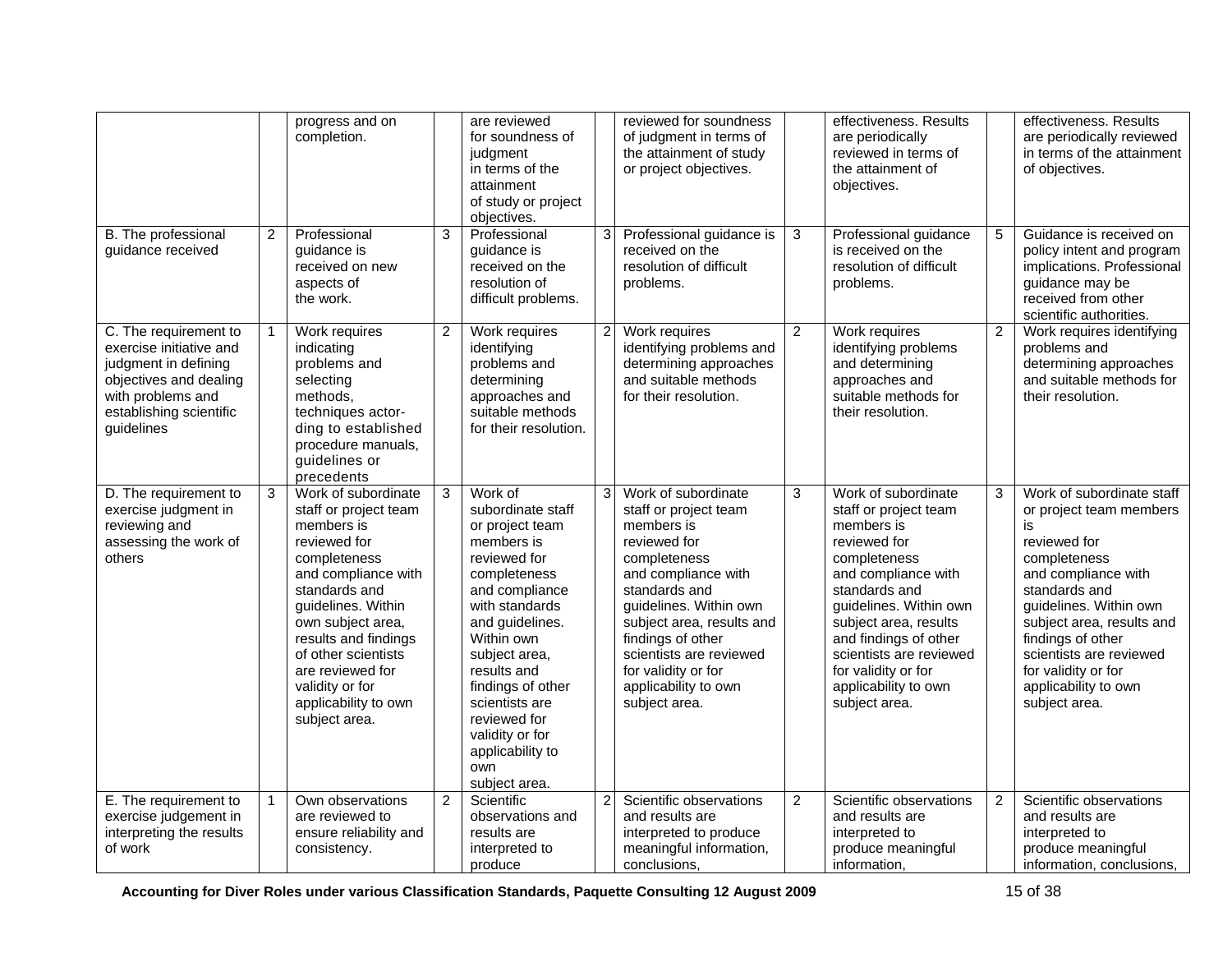|                                                                 |                                                                                                                         |   | meaningful<br>information,<br>conclusions,<br>recommendations<br>or reports                                                                                                                                                                                                           |   | recommendations or<br>reports                                                                                                                                                                                                                                          |   | conclusions,<br>recommendations or<br>reports                                                                                                                                                                                                                                |                | recommendations or<br>reports                                                                                                        |
|-----------------------------------------------------------------|-------------------------------------------------------------------------------------------------------------------------|---|---------------------------------------------------------------------------------------------------------------------------------------------------------------------------------------------------------------------------------------------------------------------------------------|---|------------------------------------------------------------------------------------------------------------------------------------------------------------------------------------------------------------------------------------------------------------------------|---|------------------------------------------------------------------------------------------------------------------------------------------------------------------------------------------------------------------------------------------------------------------------------|----------------|--------------------------------------------------------------------------------------------------------------------------------------|
| F. The requirement to<br>exercise judgment in<br>giving advice. | Advice is provided to<br>colleagues and<br>support<br>staff on matters<br>closely<br>related to own area<br>оf<br>work. | 3 | Specific technical<br>advice within own<br>subject area is<br>provided to other<br>scientists and<br>officials and<br>immediate<br>superior.<br>Guidance on<br>scientific matters<br>is provided to<br>subordinate staff<br>or to other<br>scientists<br>contributing to the<br>work. |   | Specific technical advice<br>within own subject area<br>is<br>provided to other<br>scientists and officials<br>and immediate superior.<br>Guidance on scientific<br>matters is provided to<br>subordinate staff or to<br>other scientists<br>contributing to the work. | 3 | Specific technical<br>advice within own<br>subject area is<br>provided to other<br>scientists and officials<br>and immediate<br>superior.<br>Guidance on scientific<br>matters is provided to<br>subordinate staff or to<br>other scientists<br>contributing to the<br>work. | $\overline{4}$ | Advice based on a<br>recognized expertise<br>within a specialized<br>subject area, is given to<br>other scientists and<br>officials. |
| <b>Predominant Degree</b>                                       |                                                                                                                         | 3 |                                                                                                                                                                                                                                                                                       | 3 |                                                                                                                                                                                                                                                                        | 3 |                                                                                                                                                                                                                                                                              | 4              | Best fit                                                                                                                             |

### **Factor 4: Management Responsibility**

| Characteristic                                            |                | <b>Diver</b>                                                                                         | Diver In Charge |                                                                                                     |                | <b>Area Diving Officer</b>                                                                                                                                                                                                                                                                                         |   | <b>Regional Diving Officer</b>                                                                                                                                                                                                                                                             | <b>Departmental Diving</b><br><b>Officer</b> |                                                                                                                                  |  |
|-----------------------------------------------------------|----------------|------------------------------------------------------------------------------------------------------|-----------------|-----------------------------------------------------------------------------------------------------|----------------|--------------------------------------------------------------------------------------------------------------------------------------------------------------------------------------------------------------------------------------------------------------------------------------------------------------------|---|--------------------------------------------------------------------------------------------------------------------------------------------------------------------------------------------------------------------------------------------------------------------------------------------|----------------------------------------------|----------------------------------------------------------------------------------------------------------------------------------|--|
| A. Responsibility for<br>control of staff                 |                | The work<br>occasionally<br>requires assigning<br>work<br>to non-subordinate<br>support staff.       | 3               | The work requires<br>the supervision of<br>a unit normally<br>including<br>professional staff.      | 4 I            | The work requires the<br>operational<br>management of<br>professional staff<br>including specialists or<br>subordinate supervisors.                                                                                                                                                                                | 4 | The work requires the<br>operational<br>management of<br>professional staff<br>including specialists or<br>subordinate<br>supervisors.                                                                                                                                                     | 4                                            | The work requires the<br>operational management<br>of professional staff<br>including specialists or<br>subordinate supervisors. |  |
| B. Responsibility for<br>control of physical<br>resources | $\overline{2}$ | Ensuring proper use<br>of allocated<br>equipment,<br>supplies and<br>facilities - for diving<br>team | $\overline{2}$  | Ensuring proper<br>use of allocated<br>equipment,<br>supplies and<br>facilities –for<br>diving team | 3 <sup>1</sup> | Controlling the use and<br>the maintenance of<br>allocated equipment,<br>supplies and facilities, -<br>specifically: responsible<br>to ensure that area<br>diving equipment is<br>inventoried, inspected,<br>tested, maintained, and<br>calibrated as required<br>by the federal diving<br>regulation, and for the | 3 | Controlling the use and<br>the maintenance of<br>allocated equipment,<br>supplies and facilities, -<br>specifically:<br>responsible to ensure<br>that area diving<br>equipment is<br>inventoried, inspected,<br>tested, maintained, and<br>calibrated as required<br>by the federal diving |                                              | Tthere is no specific<br>departmental level<br>responsibility                                                                    |  |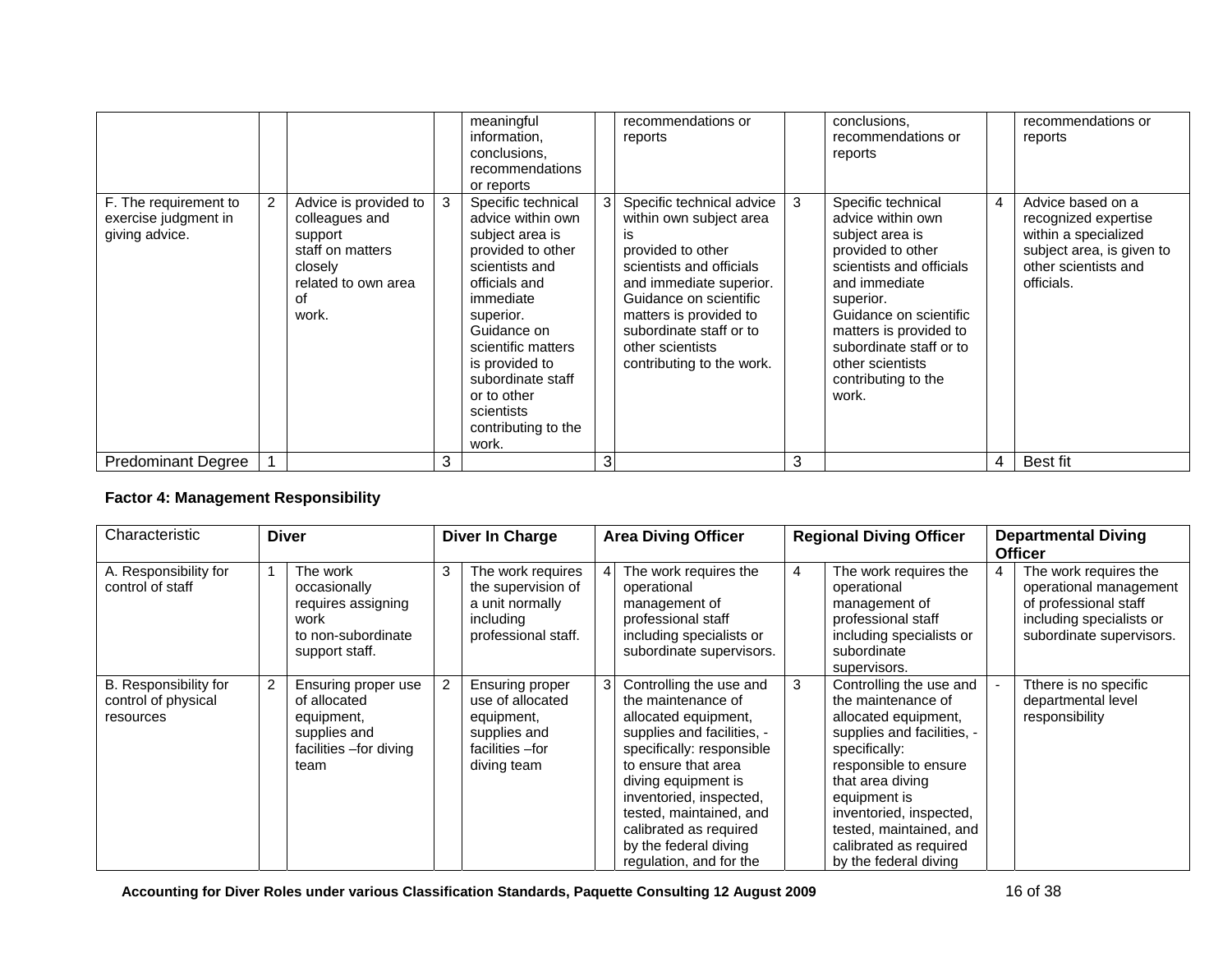|                                                                  |                |                                                                                                       |                |                                                                                                       |   | service, and repair of<br>aluminum boats,<br>motors, and underwater<br>camera systems for use<br>by qualified<br>departmental<br>employees (FTE,<br>contractors, or casuals)<br>and employees of<br>partner departments.<br>there are a number of<br>specialized units that<br>are specially designed,<br>and would be difficult<br>and very expensive to<br>replace.                                   |   | regulation, and for the<br>service, and repair of<br>aluminum boats.<br>motors, and<br>underwater camera<br>systems for use by<br>qualified departmental<br>employees (FTE,<br>contractors, or casuals)<br>and employees of<br>partner departments.<br>there are a number of<br>specialized units that<br>are specially designed,<br>and would be difficult<br>and very expensive to<br>replace.                                                                                                                                                                                                                                                          |                                                              |
|------------------------------------------------------------------|----------------|-------------------------------------------------------------------------------------------------------|----------------|-------------------------------------------------------------------------------------------------------|---|---------------------------------------------------------------------------------------------------------------------------------------------------------------------------------------------------------------------------------------------------------------------------------------------------------------------------------------------------------------------------------------------------------|---|-----------------------------------------------------------------------------------------------------------------------------------------------------------------------------------------------------------------------------------------------------------------------------------------------------------------------------------------------------------------------------------------------------------------------------------------------------------------------------------------------------------------------------------------------------------------------------------------------------------------------------------------------------------|--------------------------------------------------------------|
| C. Responsibility for<br>committing<br>departmental<br>resources | $\overline{2}$ | Identifying the. -<br>requirement for<br>equipment,<br>material and<br>services for<br>assigned work. | $\overline{2}$ | Identifying the. -<br>requirement for<br>equipment,<br>material and<br>services for<br>assigned work. | 4 | Assessing requirements<br>and developing and<br>recommending plans for<br>the acquisition and use<br>of resources, and the<br>expenditure of funds to<br>meet work priorities and<br>Objectives - specifically:<br>develops and<br>recommends budgets<br>and forecasts for<br>training, equipment<br>requirements, and<br>travel, to support<br>development and<br>control of the budget of<br>the area | 4 | Assessing<br>requirements and<br>developing and<br>recommending plans<br>for the acquisition and<br>use of resources, and<br>the expenditure of<br>funds to meet work<br>priorities and<br>Objectives.<br>Specifically: - develops<br>and recommends<br>budgets and forecasts<br>for training, equipment<br>requirements, and<br>travel, and prepares<br>detailed cost<br>benefit/risk<br>management analyses<br>to support the<br>development and<br>control of the budget of<br>the Regional Diving<br>Office.<br>- negotiates<br>collaborative initiatives<br>with external partners<br>(HC, RCMP, DOE) and<br>negotiates and<br>manages joint funding | There is no specific<br>departmental level<br>responsibility |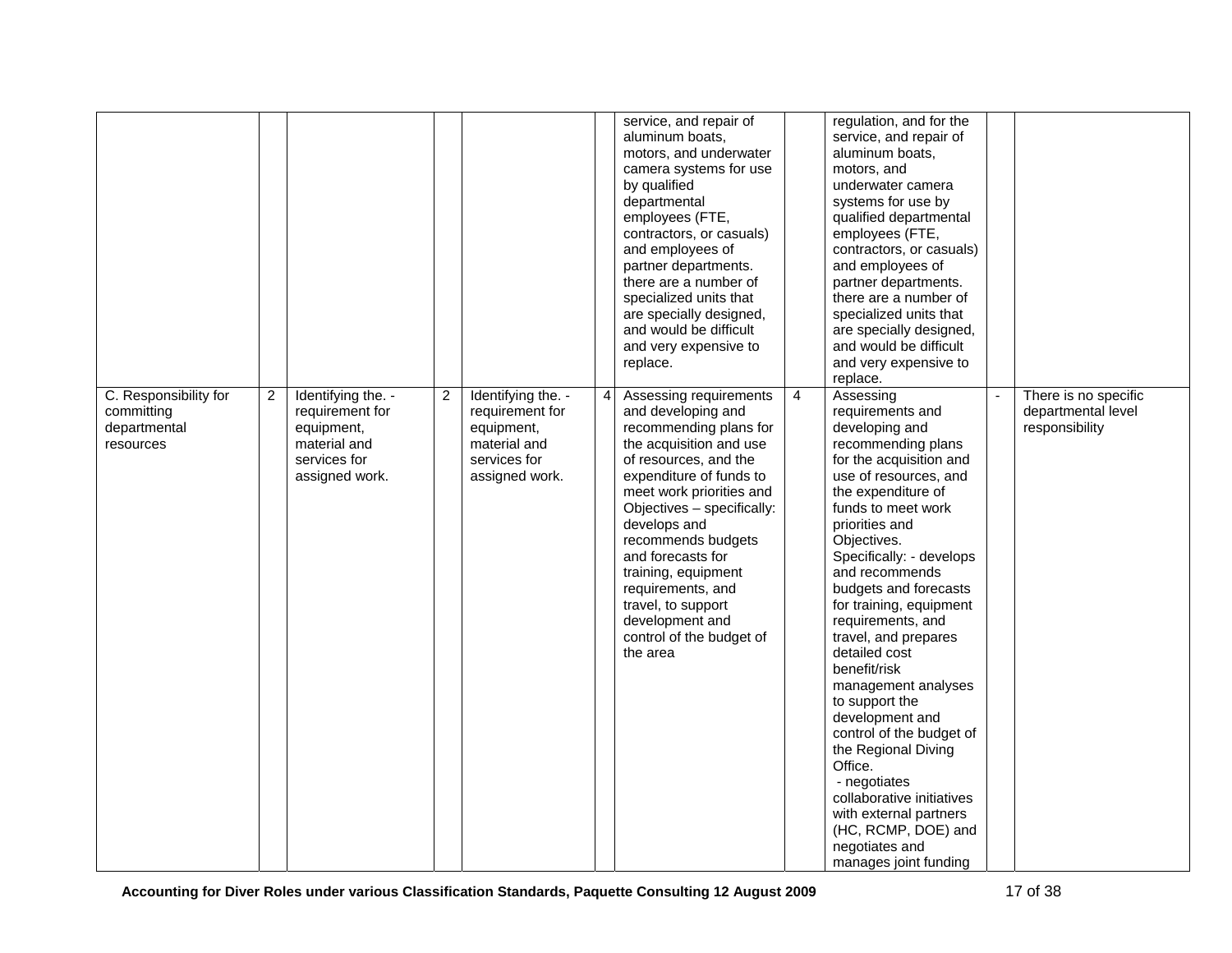|                                                                                                                                               |                |                                                                                                                   |   |                                                                                                                                                                                                   |   |                                                                                                                                                                                          |                | and cost recovery to<br>accomplish joint<br>operations. Manages<br>procurement of goods<br>and services for the<br>regional diving office.                                                  |                |                                                                                                                                                                                                                            |
|-----------------------------------------------------------------------------------------------------------------------------------------------|----------------|-------------------------------------------------------------------------------------------------------------------|---|---------------------------------------------------------------------------------------------------------------------------------------------------------------------------------------------------|---|------------------------------------------------------------------------------------------------------------------------------------------------------------------------------------------|----------------|---------------------------------------------------------------------------------------------------------------------------------------------------------------------------------------------|----------------|----------------------------------------------------------------------------------------------------------------------------------------------------------------------------------------------------------------------------|
| D. Responsibility for<br>Obtaining outside<br>assistance                                                                                      | $\overline{c}$ | Recommending on<br>the need<br>for assistance.                                                                    | 3 | Substantiating the<br>need<br>for, defining<br>specific<br>requirements, and<br>identifying suitable<br>sources<br>of assistance:<br>and.<br>arranging for<br>readily<br>available<br>assistance. | 3 | Substantiating the need<br>for, defining specific<br>requirements, and<br>identifying suitable<br>sources<br>of assistance; and,<br>arranging for readily<br>available assistance.       | 3              | Substantiating the<br>need for, defining<br>specific<br>requirements, and<br>identifying suitable<br>sources<br>of assistance; and,<br>arranging for readily<br>available assistance.       |                | There is no specific<br>departmental level<br>responsibility                                                                                                                                                               |
| E. Responsibility for<br>the administrative<br>control of work                                                                                | $\overline{c}$ | Ensuring that<br>quality, quantity,<br>safety and other<br>standards for own<br>responsibility are<br>maintained. | 3 | Implementing<br>quality<br>assurance,<br>performance<br>measurement and<br>safety<br>procedures to<br>meet unit's<br>objectives.                                                                  |   | Controlling and<br>coordinating project<br>schedules and<br>establishing<br>and implementing<br>performance and safety<br>standards<br>and controls to meet<br>priorities and objectives | $\overline{4}$ | Controlling and<br>coordinating project<br>schedules and<br>establishing<br>and implementing<br>performance and<br>safety standards<br>and controls to meet<br>priorities and<br>objectives | 5              | Preparing budgets and<br>workplans, planning and<br>implementing safety.<br>quality and cost<br>controls, and<br>recommending<br>objectives<br>and priorities for a<br>significant program<br>activity.                    |
| F. Responsibility for<br>the coordination of<br>work preformed, or in<br>conjunction with other<br>organizational units                       | 3              | Coordinating related<br>activities with those<br>of others.                                                       | 3 | Coordinating<br>related<br>activities with<br>those of others.                                                                                                                                    | 3 | Coordinating related<br>activities with those of<br>others.                                                                                                                              | 3              | Coordinating related<br>activities with those of<br>others.                                                                                                                                 | 3              | Coordinating related<br>activities with those of<br>others.                                                                                                                                                                |
| G. Responsibility for<br>implementing or<br>developing<br>administrative<br>procedures, safety and<br>management directives<br>and guidelines | $\overline{c}$ | Implementing office<br>or field<br>administrative<br>Procedures-<br>specifically diving<br>safety procedures.     | 3 | Interpreting and<br>implementing<br>guidelines<br>and directives -<br>specifically diving<br>safety procedures<br>for a dive team                                                                 |   | Interpreting and<br>implementing guidelines<br>and directives -<br>specifically diving safety<br>procedures for an area<br>and all of its dive teams                                     | 3              | Interpreting and<br>implementing<br>guidelines<br>and directives -<br>specifically diving<br>safety procedures for<br>an region, its areas<br>and dive teams                                | 4              | Recommending and<br>developing internal<br>administrative, safety<br>and management<br>directives and<br>guidelines - specifically<br>departmental diving<br>safety policy, due<br>diligence guidelines and<br>procedures. |
| <b>Predominant Degree</b>                                                                                                                     | $\overline{2}$ |                                                                                                                   | 3 |                                                                                                                                                                                                   | 3 |                                                                                                                                                                                          | 3              |                                                                                                                                                                                             | $\overline{4}$ |                                                                                                                                                                                                                            |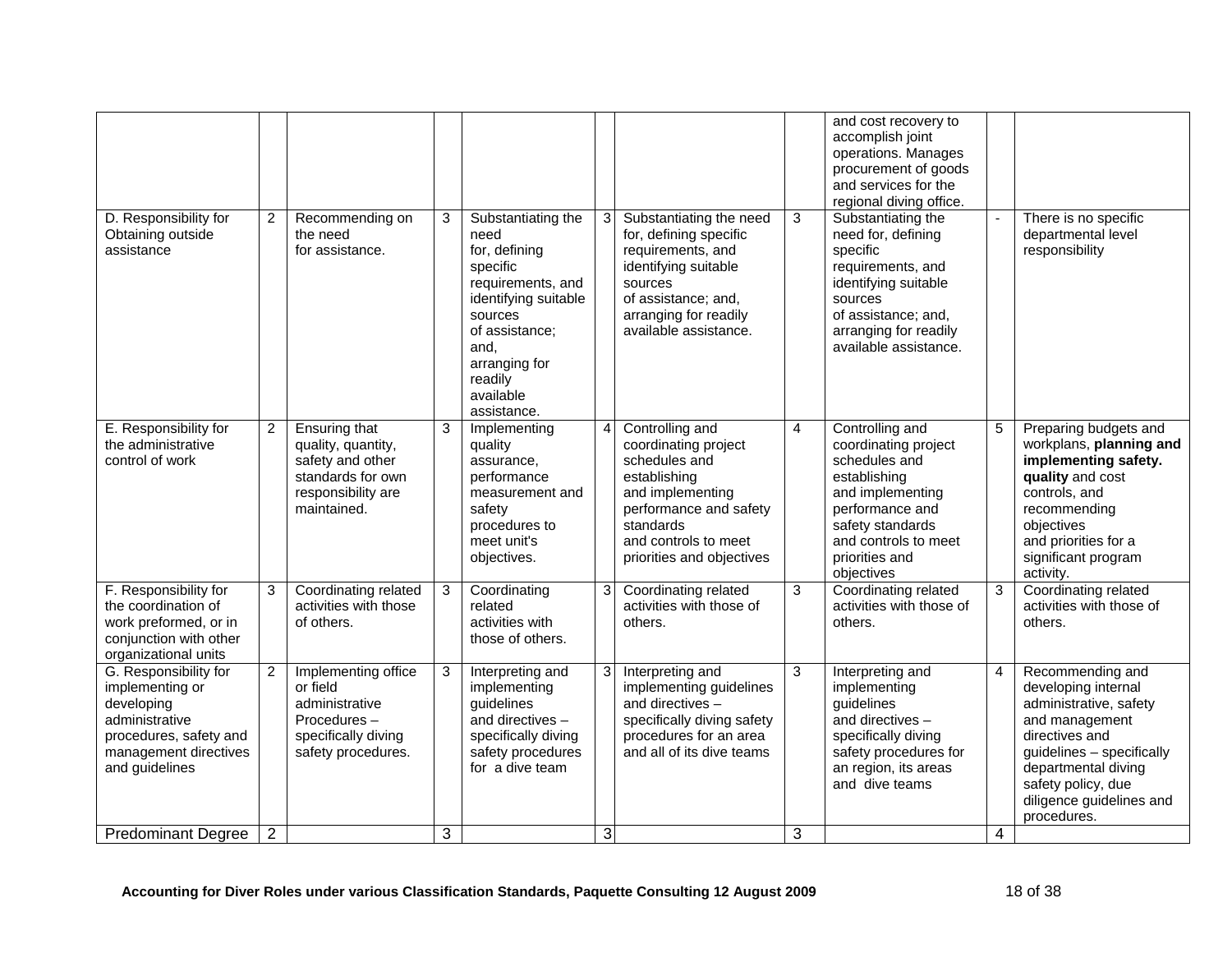# **Factor 5: Impact of Recommendations and Activities**

| Characteristic                                                                                                                                                                                                        |                | <b>Diver</b>                                                                                                                                                                                                                                                                                                        |                | Diver In Charge                                                                                                                                                                                                                                                              |   | <b>Area Diving Officer</b>                                                                                                                                                                                                                                                                                                                             |                | <b>Regional Diving Officer</b>                                                                                                                                                                                                                                                                                          |   | <b>Departmental Diving</b><br><b>Officer</b>                                                                                                                                                                                                                                                                                                                  |
|-----------------------------------------------------------------------------------------------------------------------------------------------------------------------------------------------------------------------|----------------|---------------------------------------------------------------------------------------------------------------------------------------------------------------------------------------------------------------------------------------------------------------------------------------------------------------------|----------------|------------------------------------------------------------------------------------------------------------------------------------------------------------------------------------------------------------------------------------------------------------------------------|---|--------------------------------------------------------------------------------------------------------------------------------------------------------------------------------------------------------------------------------------------------------------------------------------------------------------------------------------------------------|----------------|-------------------------------------------------------------------------------------------------------------------------------------------------------------------------------------------------------------------------------------------------------------------------------------------------------------------------|---|---------------------------------------------------------------------------------------------------------------------------------------------------------------------------------------------------------------------------------------------------------------------------------------------------------------------------------------------------------------|
| A. Impact $-$<br>Governmental:<br>Impact of<br>recommendations and<br>activities on<br>departmental work or<br>other government<br>progams in terms of<br>changes to on-going<br>activities, programs, or<br>policies | $\overline{2}$ | As a participant on a<br>diving team, the<br>information and<br>results of<br>the work (i.e. diving,<br>leading a diving<br>team), affect the<br>continued operation<br>of diving teams for<br>the conduct of<br>research, and the<br>use of diving as<br>such in relation to<br>the conduct of<br>biological work. | $\overline{2}$ | Information and<br>results of<br>the work (i.e.<br>diving, leading a<br>diving team),<br>affect the<br>continued<br>operation of diving<br>teams for the<br>conduct of<br>research, and the<br>use of diving as<br>such in relation to<br>the conduct of<br>biological work. | 2 | Information and results<br>of the work (i.e. diving<br>and diving coordination<br>and management and,<br>leading a diving team),<br>affect the continued<br>operation of diving<br>teams for the conduct of<br>research, and the use of<br>diving as such in<br>relation to the conduct<br>of biological work of the<br>Area for which<br>responsible. | $\overline{2}$ | Information and results of<br>the work (i.e. diving and<br>diving coordination and<br>management), affect<br>the continued operation<br>of diving teams for the<br>conduct of research, and<br>the use of diving as such<br>in relation to the conduct<br>of biological work of the<br>Region for which<br>responsible. | 5 | Authoritative<br>recommendations.<br>advice or consultations<br>affect the development of<br>departmental policies on<br>diving and diving safety<br>and the departmental<br>diving and diving safety<br>program; decisions and<br>activities affect the diving<br>and diving safety<br>program and or<br>activities of other<br>aovernment<br>organizations. |
| <b>B.</b> Impact External<br>i) the impact of<br>recommendations and<br>activities on an<br>industrial or<br>commercial process,<br>operation or product in<br>terms of the contributor<br>or regulatory effect       | $\mathbf{1}$   | Information and<br>results of the work<br>(i.e. diving) have<br>limited<br>effects on an<br>industrial<br>or commercial<br>product, process or<br>operation                                                                                                                                                         | $\mathbf{1}$   | Information and<br>results of the work<br>(i.e. diving) have<br>limited<br>effects on an<br>industrial<br>or commercial<br>product, process<br>or operation                                                                                                                  |   | Information and results<br>of the work (i.e. diving)<br>have limited<br>effects on an industrial<br>or commercial product,<br>process or operation                                                                                                                                                                                                     |                | Information and results of<br>the work (i.e. diving)<br>have limited effects on<br>an industrial<br>or commercial product,<br>process or operation                                                                                                                                                                      |   | Information and results of<br>the work (i.e. diving)<br>have limited effects on<br>an industrial<br>or commercial product,<br>process or operation                                                                                                                                                                                                            |
| B. ii) The impact of<br>recommendations and<br>activities in terms of<br>the contribution to or<br>control of the state of<br>natural resources or<br>the environment                                                 | $\mathbf{1}$   | Information and<br>results of the work<br>(i.e. diving) have<br>limited effects on the<br>state of a natural<br>resource or the<br>environment.                                                                                                                                                                     | $\mathbf{1}$   | Information and<br>results of the work<br>(i.e. diving) have<br>limited effects on<br>the state of a<br>natural resource<br>or the<br>environment.                                                                                                                           |   | Information and results<br>of the work (i.e. diving)<br>have limited effects on<br>the state of a natural<br>resource or the<br>environment.                                                                                                                                                                                                           |                | Information and results of<br>the work (i.e. diving)<br>have limited effects on<br>the state of a natural<br>resource or the<br>environment.                                                                                                                                                                            |   | Information and results of<br>the work (i.e. diving)<br>have limited effects on<br>the state of a natural<br>resource or the<br>environment.                                                                                                                                                                                                                  |
| B. iii) The impact of<br>recommendations and<br>activities in terms of<br>the contribution to<br>public health and the<br>reduction or control of<br>health and safety<br>hazards.                                    | $\mathbf{1}$   | Information and<br>results of the work<br>(i.e. diving) have<br>limited effects on<br>public health<br>or safety.                                                                                                                                                                                                   | $\mathbf{1}$   | Information and<br>results of the work<br>(i.e. diving) have<br>limited effects on<br>public health<br>or safety.                                                                                                                                                            |   | Information and results<br>of the work (i.e. diving)<br>have limited effects on<br>public health<br>or safety.                                                                                                                                                                                                                                         |                | Information and results of<br>the work (i.e. diving)<br>have limited effects on<br>public health<br>or safety.                                                                                                                                                                                                          |   | Information and results of<br>the work (i.e. diving)<br>have limited effects on<br>public health<br>or safety.                                                                                                                                                                                                                                                |
| B iv) The impact of<br>recommendations and                                                                                                                                                                            | $\mathbf{1}$   | Information and<br>results of the work                                                                                                                                                                                                                                                                              | $\mathbf{1}$   | Information and<br>results of the work                                                                                                                                                                                                                                       |   | Information and results<br>of the work i.e. diving)                                                                                                                                                                                                                                                                                                    |                | Information and results of<br>the work i.e. diving) have                                                                                                                                                                                                                                                                |   | Information and results of<br>the work i.e. diving) have                                                                                                                                                                                                                                                                                                      |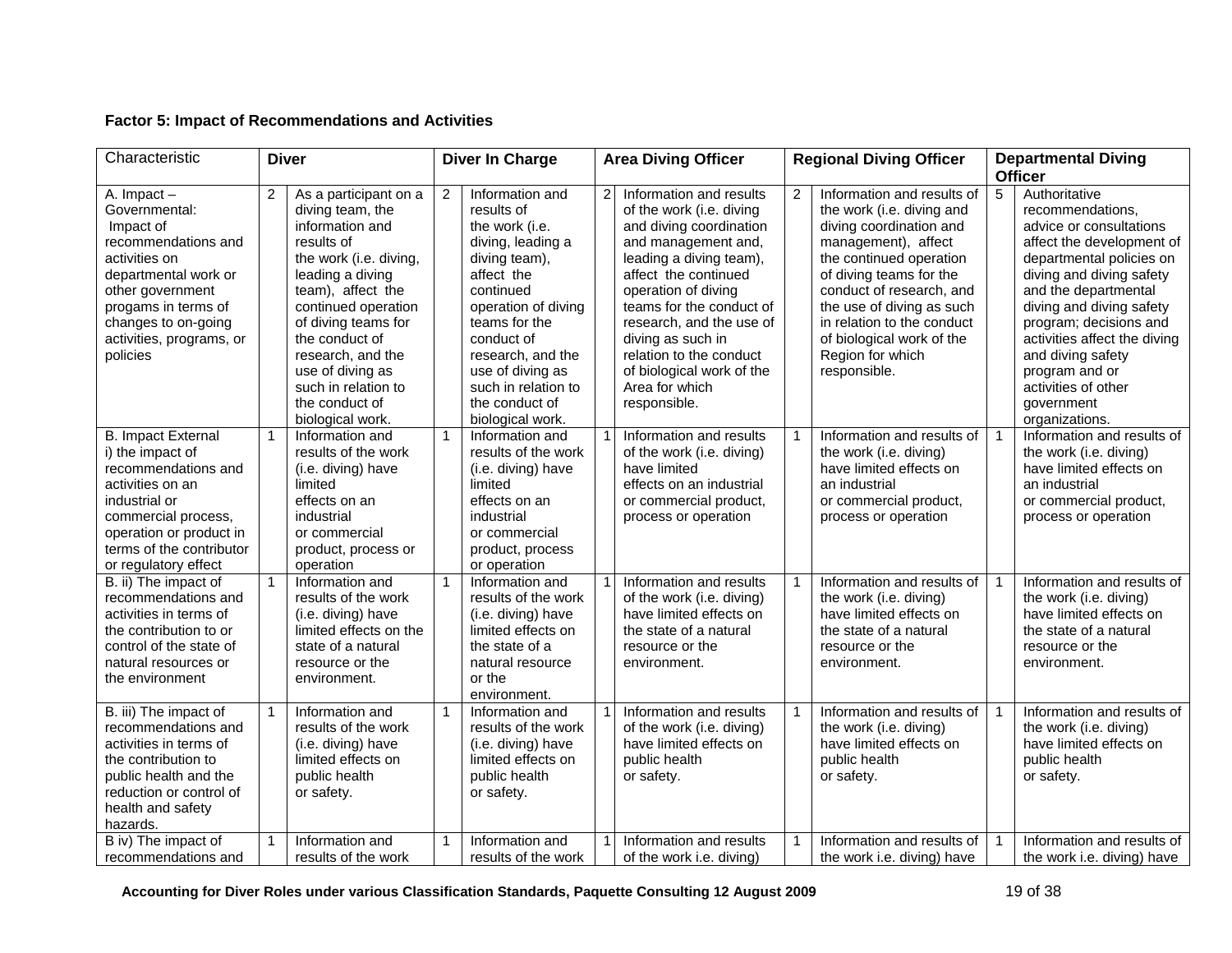| activities in terms of<br>the contributory or<br>regulatory effect on<br>other specifically<br>identified areas directly<br>affected by the<br>position, given its<br>particular purpose or<br>mission. |                | (i.e. diving) have<br>limited effects on the<br>specifically identified<br>area directly affected<br>by the position.                                                        |                | i.e. diving) have<br>limited effects on<br>the specifically<br>identified area<br>directly affected<br>by the position.                                                         |   | have limited effects on<br>the specifically identified<br>area directly affected by<br>the position.                                                                   |   | limited effects on the<br>specifically identified<br>area directly affected by<br>the position.                                                                        |   | limited effects on the<br>specifically identified<br>area directly affected by<br>the position.                                                                                                                                                               |
|---------------------------------------------------------------------------------------------------------------------------------------------------------------------------------------------------------|----------------|------------------------------------------------------------------------------------------------------------------------------------------------------------------------------|----------------|---------------------------------------------------------------------------------------------------------------------------------------------------------------------------------|---|------------------------------------------------------------------------------------------------------------------------------------------------------------------------|---|------------------------------------------------------------------------------------------------------------------------------------------------------------------------|---|---------------------------------------------------------------------------------------------------------------------------------------------------------------------------------------------------------------------------------------------------------------|
| C. The impact of<br>recommendations and<br>activities in terms of<br>the contribution to the<br>development and<br>understanding of a<br>body of knowledge                                              | $\overline{2}$ | Information and<br>results of<br>the work contribute<br>to improvements in<br>methods and<br>procedures in own<br>area of work, i.e.<br>diving, diving safety<br>or related. | $\overline{2}$ | Information and<br>results of<br>the work<br>contribute to<br>improvements in<br>methods and<br>procedures in own<br>area of work, i.e.<br>diving, diving<br>safety or related. |   | Information and results<br>of the work contribute to<br>improvements in<br>methods and<br>procedures in own area<br>of work, i.e. diving,<br>diving safety or related. |   | Information and results of<br>the work contribute to<br>improvements in<br>methods and procedures<br>in own area of work, i.e.<br>diving, diving safety or<br>related. | 3 | Development of new<br>methods and procedures<br>and the investigation,<br>analysis and<br>interpretation of<br>scientific information<br>provide knowledge and<br>improved understanding<br>in own subject area, i.e.<br>diving, diving safety or<br>related. |
| <b>Predominant Degree</b>                                                                                                                                                                               | $\overline{2}$ |                                                                                                                                                                              | 2              |                                                                                                                                                                                 | っ |                                                                                                                                                                        | 2 |                                                                                                                                                                        | 3 |                                                                                                                                                                                                                                                               |

### **ENGINEERING AND LAND SURVEY - Sub-Group Engineering (EN-ENG)**

In the case of the Engineer (EN-ENG), the method used to classify these positions renders the secondary "diving" role as having no measurable impact on the classification of the position. The reason for this is the definition of the method itself as quoted from page 1 of the Engineering Classification Standard:

#### *Level Description Method*

*The level description method of classification is a non-quantitative method of determining the relative difficulty of jobs. The level descriptions, written in terms of the factor characteristics, are reflective of the demands of jobs found at each level. In progressing from lower to higher levels of work, job demands tend to be cumulative; the descriptions of successive levels of a level description plan usually include some factor characteristics of similar degree, with the significant differences in job demands being indicated by characteristics of a higher degree than those of the preceding level. A position is assigned that level which best corresponds on the whole with its duties and responsibilities*

*Factors*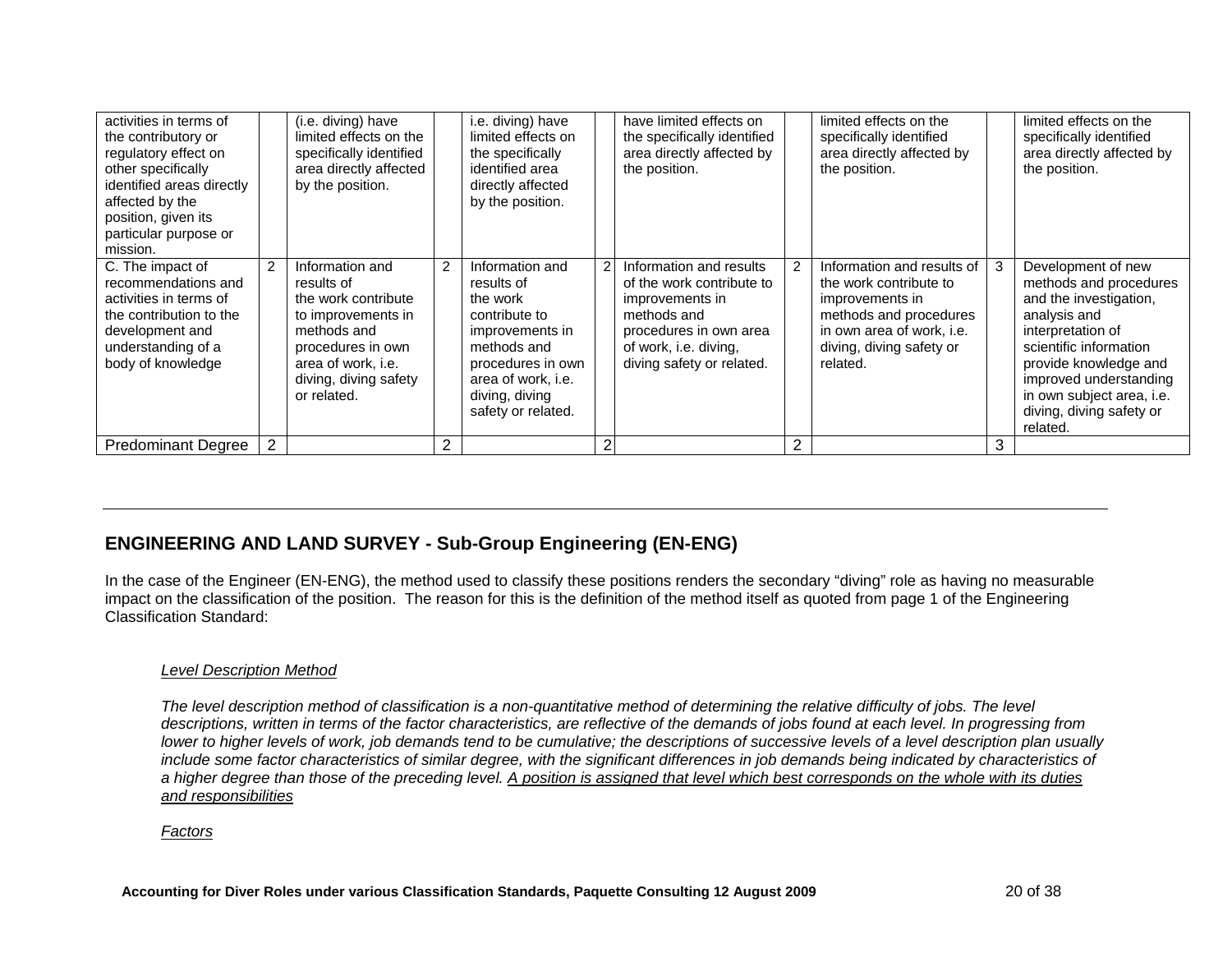*The combined factors in the classification plan do not describe all aspects of jobs in the sub-group but deal only with those characteristics that can be defined and distinguished and that are useful in determining the relative value of jobs.* 

*The Engineering Sub-group level description plan makes use of five factors: Scope for Initiative and Judgement; Responsibility for Recommendations, Decisions and Commitments; Knowledge and Skill; Responsibility for Contacts; and Responsibility for Supervision.* 

*A definition and a list of characteristics are included for each factor. These characteristics, describing the lowest demand or requirement and the highest, are not exclusive, but indicate features of the work that are to be considered when evaluating a position (highlighting by the author).*

The level method is a method of job evaluation that is based on identifying a correspondence between a work description and the most appropriate benchmark level. There are five factors that are used to assess a position. Two points are important in this assessment for the question of identifying the impact of an ENG position being responsible for one or more of the diving roles.

The first is that the work description need not be a perfect match to one of the benchmark positions, just that in comparison with the benchmark positions, on the whole, the position is closer to one level benchmark description than to any other.

The second point is that highlighted in the final paragraph quoted above, that is, that *These characteristics . . . are not exclusive, but indicate*  features of the work that are to be considered when evaluating a position. Thus even if the "Scope for Initiative and Judgement; Responsibility for Recommendations, Decisions and Commitments; Knowledge and Skill; Responsibility for Contacts; and Responsibility for Supervision" that relate to the various diving roles are added to an ENG work description, they will not have an impact on the rating, since they are not features which must be considered in the classification of the position.

# **ENGINEERING AND SCIENTIFIC SUPPORT (EG-ESS)**

The Engineering and Scientific Support Group (EG-ESS) lends itself to permitting the work required by a position required to carry out one of the "diving" roles to influence the classification of the position. The reason for this is that as defined on page 1 of the EG-ESS Classification Standard this standard uses a point rating system:

*The classification standard for the Engineering and Scientific Support Group is a point-rating plan. . . Point rating is an analytical, quantitative method of determining the relative values of jobs. Point-rating plans define characteristics or factors common to the jobs being evaluated, define degrees of each factor and allocate point values to each degree. The total value determined for each job is the sum of the point values assigned by the raters . . . The point-rating method facilitates rational discussion and resolution of differences in determining the relative values of jobs.* 

#### *Factors*

*The combined factors may not describe all aspects of jobs. They deal only with those characteristics that can be defined and distinguished and that are useful in determining the relative worth of jobs. five factors are used in this plan.* 

**Accounting for Diver Roles under various Classification Standards, Paquette Consulting 12 August 2009** 21 of 38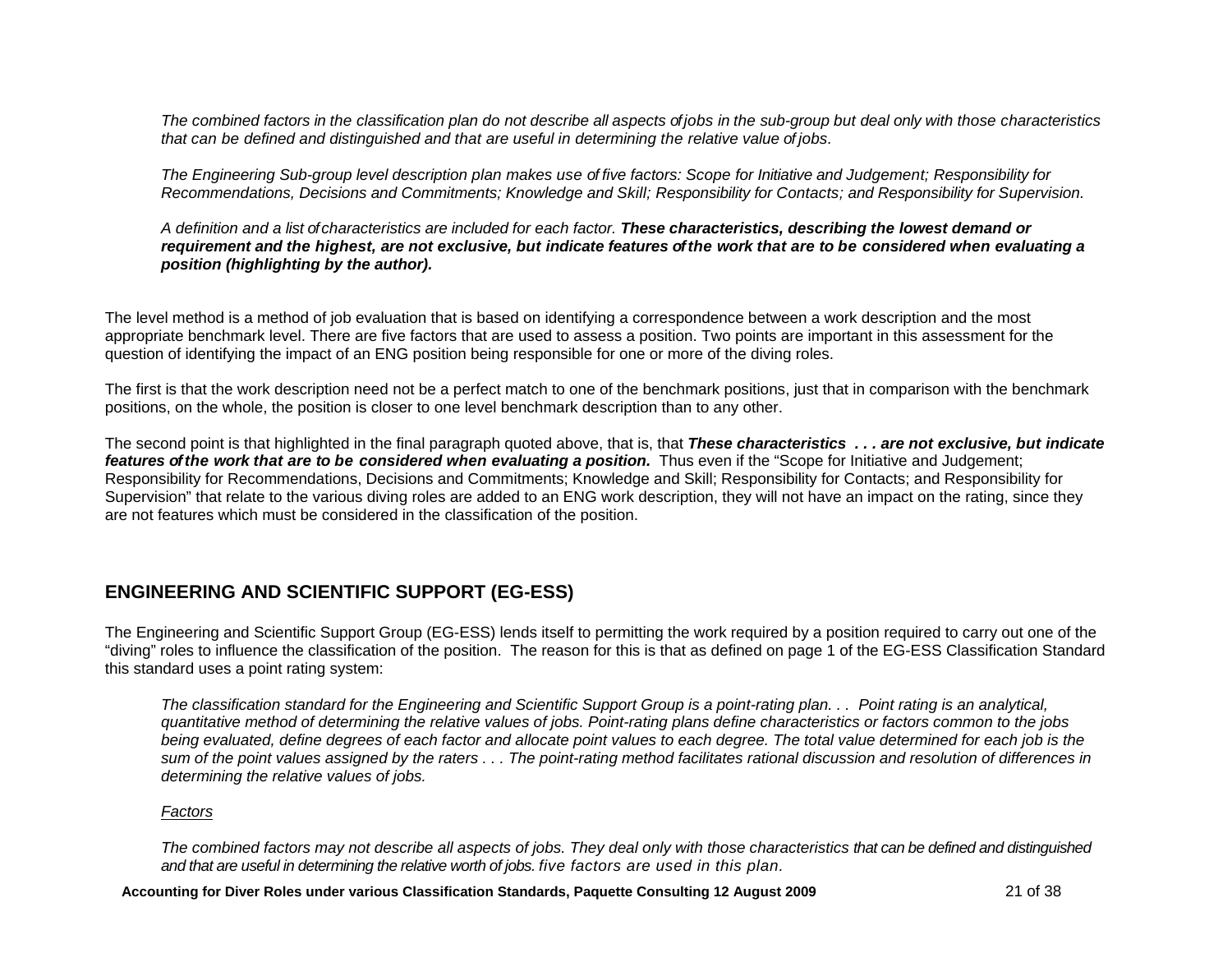#### *Factor Weighting and Point Distribution*

*The weighting of each factor reflects its relative importance. Similarly, points are distributed to the factors or elements in an arithmetic progression.* 

#### *Rating Scales*

*In the rating plan the following factors, factor weights and point values are used.* 

|                                         |                       | Point    | Values   |
|-----------------------------------------|-----------------------|----------|----------|
| Factors                                 | <b>Factor Weights</b> | Minimum  | Maximum  |
| (1) Knowledge                           | 35%                   | 35       | 350      |
| (2) Technical<br>Responsibility         | 33%                   | 30       | 330      |
| (3) Responsibility<br>for Contacts      | 8%                    | 8        | 80       |
| (4) Conditions of Work<br>Concentration | 12%<br>3%             | 10<br>10 | 30<br>30 |
| <b>Physical Effort</b>                  | 3%                    | 6        | 30       |
| Environment                             | 3%                    | 6        | 30       |
| Hazards                                 | 3%                    |          |          |
| (5) Supervision                         | 12%                   | 5        | 120      |

**Nota Bene**: It must be remembered that an EG-ESS position will be evaluated on its primary purpose first; evaluation as a BI required to carry out a diving role is in addition, i.e. is a secondary role. Where this is important is where the diving role carries a higher rating than the primary role might earn. Consistent with best practices in job evaluation if two ratings apply to the same element for the same job, the higher rating will be applied if it better reflects the relative value of the position.

Given the above, then what is being rated here is the knowledge, technical responsibility, responsible for contacts, conditions of work, and supervisory responsibilities of a position in the conduct of its diving role. That evaluation may be greater or less than that of the position in its primary role, and at the risk of being repetitive, again the rating that best reflects the relative value of the work under the factor being considered should be that applied.

| <b>Factor/sub-</b> | <b>Diver</b> | Diver In Charge | <b>Officer</b><br><b>Area Diving</b> | <b>Regional Diving Officer</b> | <b>Departmental Diving</b> |
|--------------------|--------------|-----------------|--------------------------------------|--------------------------------|----------------------------|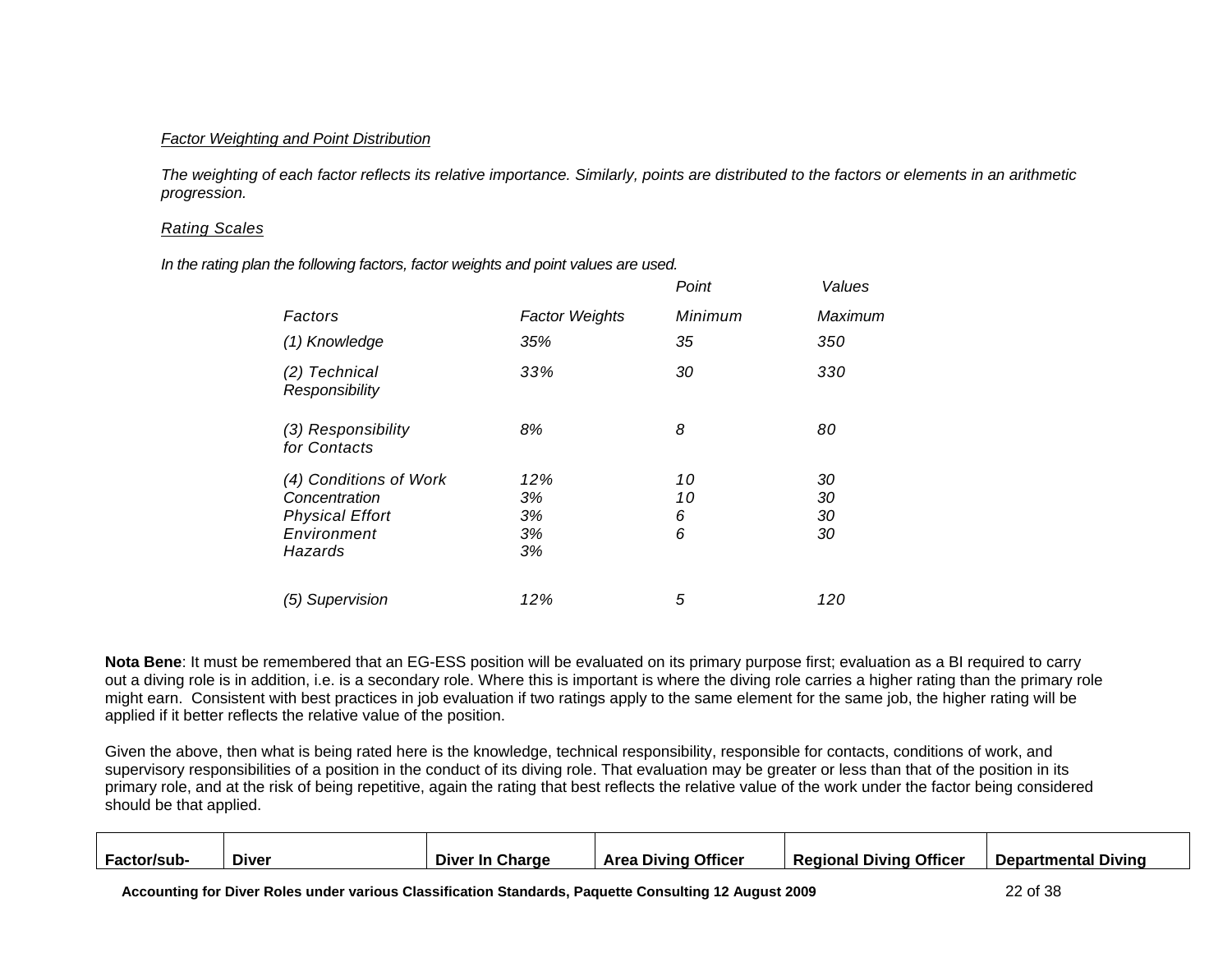| <b>Factor</b> |       |                                           |       |                                      |       |                                           |      |                                         | <b>Officer</b> |                                                  |
|---------------|-------|-------------------------------------------|-------|--------------------------------------|-------|-------------------------------------------|------|-----------------------------------------|----------------|--------------------------------------------------|
| 1. Knowledge  | $4 =$ | Must know theories,                       | $4 =$ | Must know                            | $5 =$ | Must know theories.                       | $5=$ | Must know theories,                     | $6 =$          | Must know theories,                              |
|               | 170   | principles and                            | 170   | theories.                            | 215   | principles and                            | 215  | principles and                          | 260            | principles and                                   |
|               | pts   | practices of the                          | pts   | principles and                       | pts   | practices of the                          | pts  | practices of the                        | pts            | practices of the                                 |
|               |       | physiology the human                      |       | practices of the                     |       | physiology the                            |      | physiology the human                    |                | physiology the human                             |
|               |       | body in an                                |       | physiology the                       |       | human body in an                          |      | body in an underwater                   |                | body in an                                       |
|               |       | underwater                                |       | human body in                        |       | underwater                                |      | environment and gas                     |                | underwater                                       |
|               |       | environment and gas                       |       | an underwater                        |       | environment and gas                       |      | laws, and of diving and                 |                | environment and gas                              |
|               |       | laws, and of diving                       |       | environment and                      |       | laws, and of diving                       |      | potential dangers to                    |                | laws, and of diving                              |
|               |       | and potential dangers                     |       | gas laws, and of                     |       | and potential                             |      | the individual diver at                 |                | and potential dangers                            |
|               |       | to the individual diver                   |       | diving and                           |       | dangers to the                            |      | various depths at a                     |                | to the individual diver                          |
|               |       | at various depths at a                    |       | potential dangers                    |       | individual diver at                       |      | level of understanding                  |                | at various depths at a                           |
|               |       | level of understanding                    |       | to the individual                    |       | various depths at a                       |      | to develop proper                       |                | level of understanding                           |
|               |       | to develop proper                         |       | diver at various                     |       | level of                                  |      | procedures and                          |                | to develop proper                                |
|               |       | procedures and                            |       | depths at a level                    |       | understanding to                          |      | practices to ensure the                 |                | procedures and                                   |
|               |       | practices to ensure                       |       | of understanding                     |       | develop proper                            |      | safety of divers;                       |                | practices to ensure                              |
|               |       | the safety of divers;                     |       | to develop proper                    |       | procedures and                            |      | theories, principles and                |                | the safety of divers;                            |
|               |       | theories, principles                      |       | procedures and                       |       | practices to ensure                       |      | practices of the                        |                | theories, principles                             |
|               |       | and practices of the                      |       | practices to                         |       | the safety of divers;                     |      | medical treatment of                    |                | and practices of the                             |
|               |       | medical treatment of                      |       | ensure the safety                    |       | theories, principles                      |      | diving related injury,                  |                | medical treatment of                             |
|               |       | diving related injury,                    |       | of divers:                           |       | and practices of the                      |      | including treatment                     |                | diving related injury,                           |
|               |       | including treatment                       |       | theories.                            |       | medical treatment of                      |      | protocols to assist                     |                | including treatment                              |
|               |       | protocols to assist                       |       | principles and                       |       | diving related injury,                    |      | other divers; theories,                 |                | protocols (including                             |
|               |       | other divers:                             |       | practices of the                     |       | including treatment                       |      | principles and                          |                | hyperbaric chamber                               |
|               |       | theories, principles                      |       | medical                              |       | protocols to assist                       |      | practices of common                     |                | operation), long term                            |
|               |       | and practices of                          |       | treatment of                         |       | other divers:                             |      | law as applied in                       |                | health problems at a                             |
|               |       | common law as                             |       | diving related                       |       | theories, principles                      |      | health and safety at a                  |                | level of understanding                           |
|               |       | applied in health and                     |       | injury, including                    |       | and practices of                          |      | level of understanding                  |                | to develop in                                    |
|               |       | safety at a level of                      |       | treatment                            |       | common law as                             |      | to interpret statutes                   |                | collaboration with                               |
|               |       | understanding to                          |       | protocols to                         |       | applied in health and                     |      | and regulations to                      |                | Health Canada                                    |
|               |       | interpret statutes and                    |       | assist other                         |       | safety at a level of                      |      | ensure regional diving                  |                | physicians, treatment                            |
|               |       | regulations and                           |       | divers; theories,                    |       | understanding to                          |      | operations are in                       |                | criteria; theories,                              |
|               |       | operate in compliance                     |       | principles and                       |       | interpret statutes                        |      | compliance with them;                   |                | principles and                                   |
|               |       | with them; theories,                      |       | practices of<br>common law as        |       | and regulations and<br>ensure area diving |      | theories, principles,<br>practices, and |                | practices of common<br>law as applied in         |
|               |       | principles, practices,                    |       |                                      |       |                                           |      |                                         |                |                                                  |
|               |       | and techniques of<br>diving at a level of |       | applied in health<br>and safety at a |       | operations are in<br>compliance with      |      | techniques of diving at<br>a level of   |                | health and safety at a<br>level of understanding |
|               |       | understanding to                          |       | level of                             |       | them; theories,                           |      | understanding to carry                  |                | to interpret statutes                            |
|               |       | carry out diving                          |       | understanding to                     |       | principles, practices,                    |      | out diving operations                   |                | and regulations, and                             |
|               |       | operations under all                      |       | interpret statutes                   |       | and techniques of                         |      | under all underwater                    |                | to develop diving                                |
|               |       | underwater conditions                     |       | and regulations                      |       | diving at a level of                      |      | conditions and do so at                 |                | safety protocols;                                |
|               |       | and do so at a depth                      |       | and operate in                       |       | understanding to                          |      | a depth to have                         |                | theories, principles,                            |
|               |       | to have competency                        |       | compliance with                      |       | carry out diving                          |      | competency in (a)                       |                | practices, and                                   |
|               |       | in (a) occupational                       |       | them; theories,                      |       | operations under all                      |      | occupational (open-                     |                | techniques of diving                             |
|               |       | (open-circuit) SCUBA                      |       | principles,                          |       | underwater                                |      | circuit) SCUBA diving;                  |                | at a level of                                    |
|               |       | diving; (b) surface-                      |       | practices, and                       |       | conditions and do so                      |      | (b) surface-supplied                    |                | understanding to                                 |
|               |       | supplied diving: (i) air                  |       | techniques of                        |       | at a depth to have                        |      | diving: $(i)$ air $(1)$                 |                | carry out diving                                 |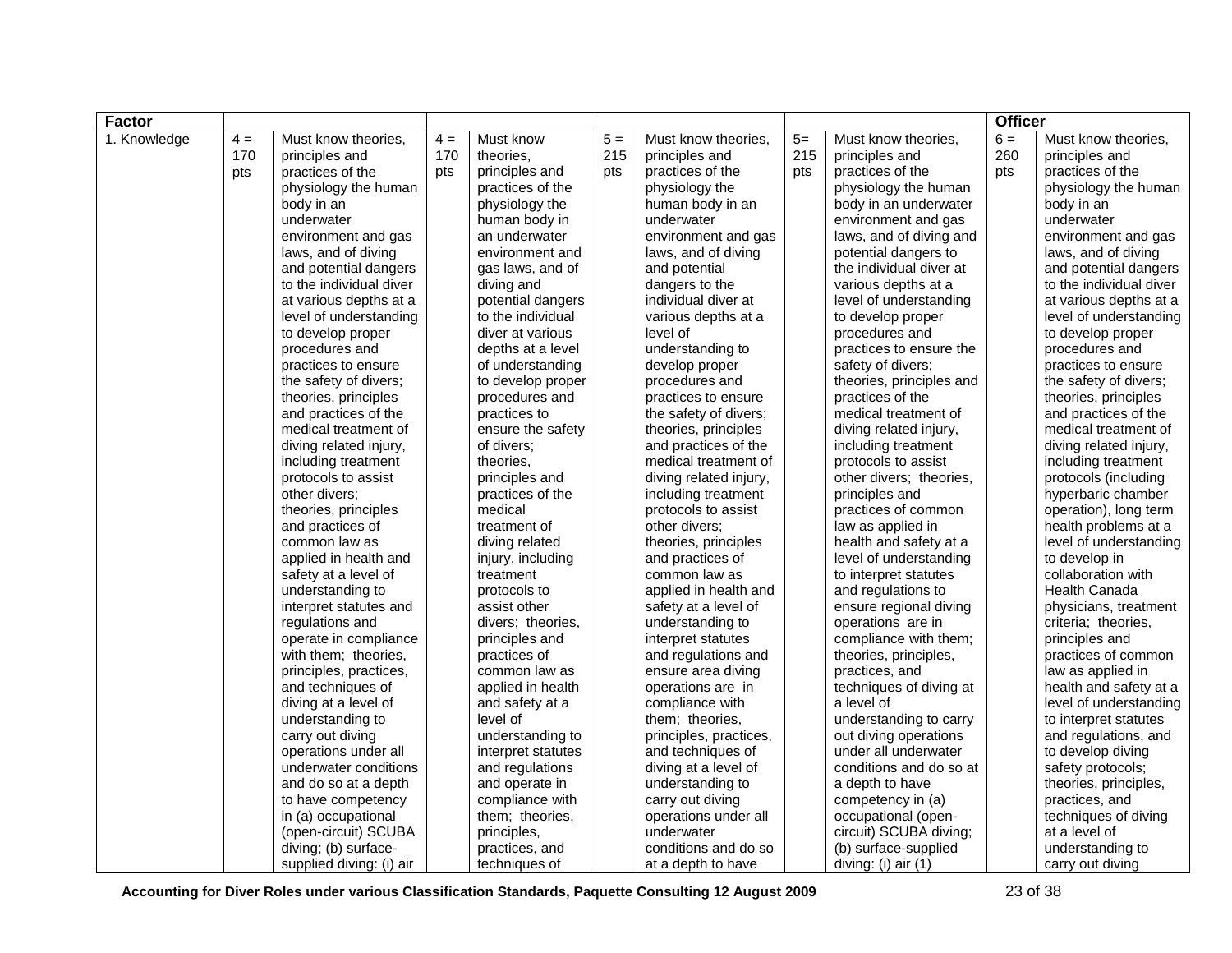|                                |             | (1) restricted surface-<br>supplied; and (2)<br>unrestricted surface-<br>supplied; and (ii)<br>mixed gas; (c) deep<br>diving: (i) bell<br>techniques (bell);<br>(ii) saturation<br>techniques (SAT);<br>and (iii) atmospheric<br>diving system<br>techniques (ADS) etc.<br>Cf: BM-09 |                         | diving at a level<br>of understanding<br>to carry out<br>diving operations<br>under all<br>underwater<br>conditions and<br>do so at a depth<br>to have<br>competency in<br>(a) occupational<br>(open-circuit)<br>SCUBA diving;<br>(b) surface-<br>supplied diving:<br>$(i)$ air $(1)$<br>restricted<br>surface-supplied;<br>and $(2)$<br>unrestricted<br>surface-supplied;<br>and (ii) mixed<br>gas; (c) deep<br>diving: (i) bell<br>techniques (bell);<br>(ii) saturation<br>techniques<br>(SAT); and (iii)<br>atmospheric<br>diving system<br>techniques<br>(ADS) etc.<br>Cf: BM-09 |                              | competency in (a)<br>occupational (open-<br>circuit) SCUBA<br>diving; (b) surface-<br>supplied diving: (i)<br>air (1) restricted<br>surface-supplied;<br>and (2) unrestricted<br>surface-supplied;<br>and (ii) mixed gas;<br>(c) deep diving: (i)<br>bell techniques<br>(bell);<br>(ii) saturation<br>techniques (SAT);<br>and (iii) atmospheric<br>diving system<br>techniques (ADS)<br>etc.<br>Cf: BM-09 |                                   | restricted surface-<br>supplied; and (2)<br>unrestricted surface-<br>supplied; and (ii) mixed<br>gas; (c) deep diving: (i)<br>bell techniques (bell);<br>(ii) saturation<br>techniques (SAT); and<br>(iii) atmospheric diving<br>system techniques<br>(ADS) etc.<br>Cf: BM-09  |               | operations under all<br>underwater conditions<br>- At a sufficient depth<br>to have competency<br>in (a) occupational<br>(open-circuit) SCUBA<br>diving; (b) surface-<br>supplied diving:<br>(i) air (1) restricted<br>surface-supplied; and<br>(2) unrestricted<br>surface-supplied; and<br>(ii) mixed gas;<br>(c) deep diving:<br>(i) bell techniques<br>(bell); (ii) saturation<br>techniques (SAT);<br>and (iii) atmospheric<br>diving system<br>techniques (ADS);<br>and (d) diving and<br>hyperbaric<br>physicians.<br>Cf: BM-17 |
|--------------------------------|-------------|--------------------------------------------------------------------------------------------------------------------------------------------------------------------------------------------------------------------------------------------------------------------------------------|-------------------------|---------------------------------------------------------------------------------------------------------------------------------------------------------------------------------------------------------------------------------------------------------------------------------------------------------------------------------------------------------------------------------------------------------------------------------------------------------------------------------------------------------------------------------------------------------------------------------------|------------------------------|------------------------------------------------------------------------------------------------------------------------------------------------------------------------------------------------------------------------------------------------------------------------------------------------------------------------------------------------------------------------------------------------------------|-----------------------------------|--------------------------------------------------------------------------------------------------------------------------------------------------------------------------------------------------------------------------------------------------------------------------------|---------------|----------------------------------------------------------------------------------------------------------------------------------------------------------------------------------------------------------------------------------------------------------------------------------------------------------------------------------------------------------------------------------------------------------------------------------------------------------------------------------------------------------------------------------------|
| 2. Technical<br>Responsibility | $A2=$<br>80 | The work is<br>performed<br>according to specific<br>instructions and by<br>applying standard<br>procedures and<br>practices. It<br>requires some<br>initiative and<br>judgement.<br>Impacts on safety and<br>performance of others<br>as buddy                                      | <b>B2</b><br>$=$<br>131 | The work is<br>performed<br>according to<br>general<br>instructions and<br>by<br>applying<br>standard<br>procedures and<br>practices<br>requiring<br>interpretation,<br>and<br>the selection of                                                                                                                                                                                                                                                                                                                                                                                       | C <sub>2</sub><br>$=$<br>182 | The work is<br>performed<br>according to general<br>guidelines and<br>instructions and<br>requires the<br>development or<br>modification<br>of plans, procedures,<br>standards or<br>practices involving a<br>considerable degree<br>of analysis,<br>initiative and                                                                                                                                        | C <sub>2</sub><br>$\equiv$<br>182 | The work is performed<br>according to general<br>quidelines and<br>instructions and<br>requires the<br>development or<br>modification<br>of plans, procedures,<br>standards or practices<br>involving a<br>considerable degree<br>of analysis,<br>initiative and<br>judgement. | $C3 =$<br>232 | The work is<br>performed<br>according to general<br>guidelines and<br>instructions and<br>requires the<br>development or<br>modification<br>of plans, procedures,<br>standards or<br>practices involving a<br>considerable degree<br>of analysis,<br>initiative and                                                                                                                                                                                                                                                                    |

**Accounting for Diver Roles under various Classification Standards, Paquette Consulting 12 August 2009** 24 of 38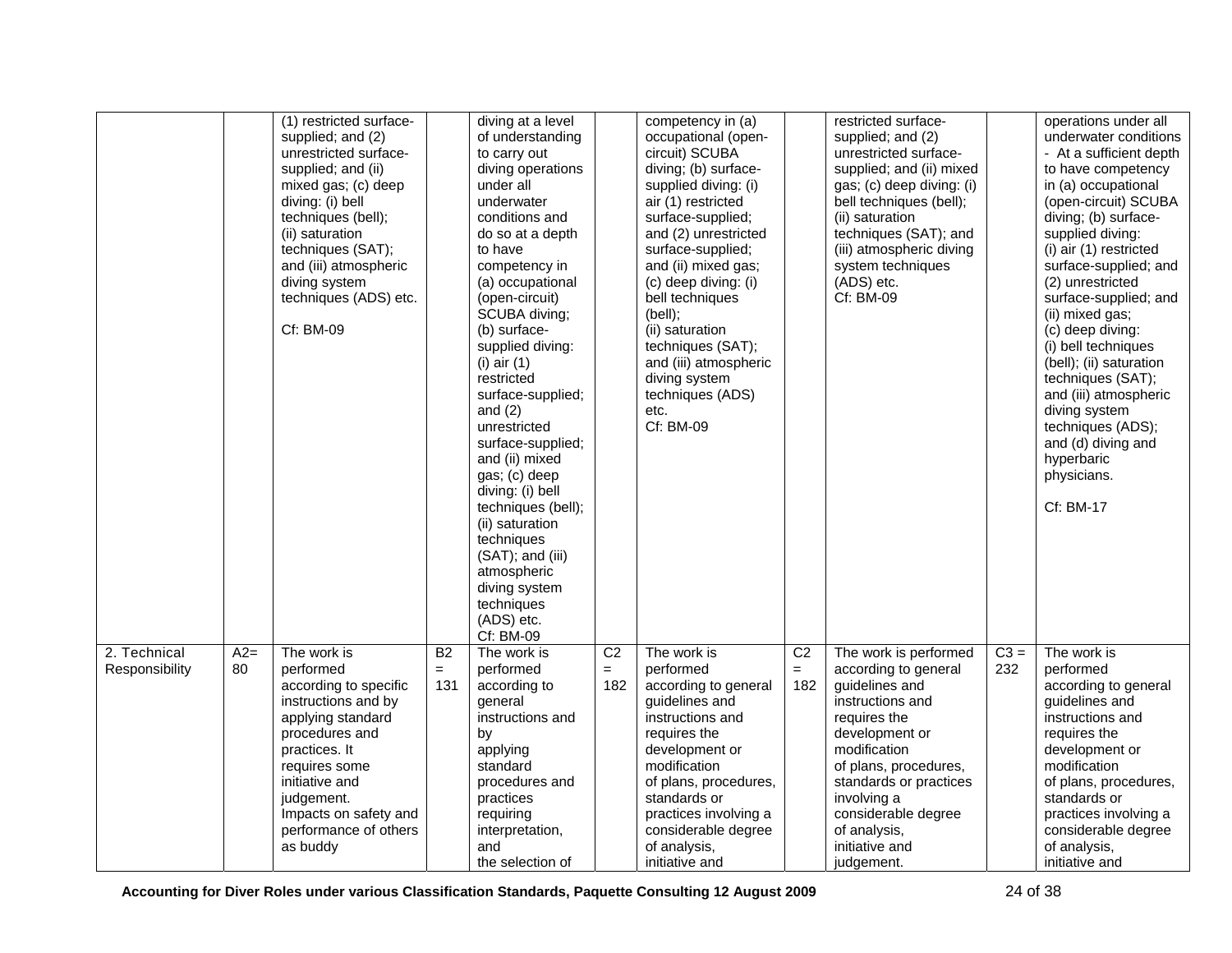|                                                 |                 | Cf: BM-04                                                                                                                                                                                                         |                                | courses of<br>action.<br>This requires a<br>moderate degree<br>of<br>initiative and<br>judgement.proce<br>dures and.<br>Impacts on<br>safety and<br>performance of<br>others as buddy<br>and diver in<br>charge of the<br>diving team<br>Cf: BM-04 |                        | judgement.<br>Impacts on safety<br>and performance of<br>others in dive teams<br>and of dive ops in<br>Area, hence on<br>effectiveness of work<br>on area supported<br>by dive ops<br>Cf: BM-17                                                                                                                                                                                                                                                           |                             | Impacts on safety and<br>performance of others<br>in dive teams and of<br>dive ops in Region,<br>and hence on<br>effectiveness of work<br>of region supported by<br>dive ops<br>Cf: BM-17                                                                                                                                                                                                                                       |                     | judgement.<br>Impacts on safety and<br>performance of others<br>in dive teams and of<br>dive ops in all<br>Regions, and hence<br>on effectiveness of<br>work of DFO<br>supported by dive ops<br>Cf:BM-26                                                                                                                                                                                                       |
|-------------------------------------------------|-----------------|-------------------------------------------------------------------------------------------------------------------------------------------------------------------------------------------------------------------|--------------------------------|----------------------------------------------------------------------------------------------------------------------------------------------------------------------------------------------------------------------------------------------------|------------------------|-----------------------------------------------------------------------------------------------------------------------------------------------------------------------------------------------------------------------------------------------------------------------------------------------------------------------------------------------------------------------------------------------------------------------------------------------------------|-----------------------------|---------------------------------------------------------------------------------------------------------------------------------------------------------------------------------------------------------------------------------------------------------------------------------------------------------------------------------------------------------------------------------------------------------------------------------|---------------------|----------------------------------------------------------------------------------------------------------------------------------------------------------------------------------------------------------------------------------------------------------------------------------------------------------------------------------------------------------------------------------------------------------------|
| 3. Responsibility<br>for Contacts               | $A1 =$<br>8 pts | To provide or<br>exchange<br>information relating<br>to the work being<br>performed, the area<br>under study, or the<br>methods and<br>techniques used.<br>Level of persons is<br>employees in own<br>diving team | A <sub>1</sub><br>$= 8$<br>pts | To provide or<br>exchange<br>information<br>relating<br>to the work being<br>performed, the<br>area<br>under study, or<br>the methods and<br>techniques<br>used.<br>Level of<br>persons is<br>employees in<br>own diving<br>team                   | A2<br>$=$<br>26<br>pts | To provide or<br>exchange<br>information relating<br>to the work being<br>performed, the area<br>under study, or the<br>methods and<br>techniques used.<br>Such persons as<br>officials in own<br>depart-<br>ment e.g. Area<br>Director or RDG;<br>employees other<br>than officials of other<br>departments, other<br>levels of<br>government,<br>outside agencies,<br>companies and<br>associations with<br>which diving ops are<br>done in partnership | A2<br>$\equiv$<br>26<br>pts | To provide or<br>exchange<br>information relating<br>to the work being<br>performed, the area<br>under study, or the<br>methods and<br>techniques used.<br>Such persons as<br>officials in own depart-<br>ment e.g. RDG;<br>employees other<br>than officials of other<br>departments, other<br>levels of government,<br>outside agencies,<br>companies and<br>associations with<br>which diving ops are<br>done in partnership | $A3 =$<br>44<br>pts | To provide or<br>exchange<br>information relating<br>to the work being<br>performed, the area<br>under study, or the<br>methods and<br>techniques used.<br>Such persons as<br>officials of other<br>departments, outside<br>agencies, companies,<br>associations and<br>other governments on<br>codes of practice to<br>promote diving safety<br>and to facilitate<br>partnerships during<br>joint operations. |
| 4. Conditions of<br>Work<br>a.<br>Concentration | $2 =$<br>20     | The work continually<br>requires                                                                                                                                                                                  | $2=$<br>20                     | The work<br>continually                                                                                                                                                                                                                            | $2 =$<br>20            | The work continually<br>requires                                                                                                                                                                                                                                                                                                                                                                                                                          | $2 =$<br>20                 | The work continually<br>requires                                                                                                                                                                                                                                                                                                                                                                                                | $2 =$<br>20         | The work continually<br>requires                                                                                                                                                                                                                                                                                                                                                                               |
|                                                 | pts             | moderate attention<br>and concentration,<br>or mental-sensory<br>coordination. Some                                                                                                                               | pts                            | requires<br>moderate<br>attention and<br>concentration                                                                                                                                                                                             | pts                    | moderate attention<br>and concentration.<br>or mental-sensory<br>coordination. Some                                                                                                                                                                                                                                                                                                                                                                       | pts                         | moderate attention and<br>concentration,<br>or mental-sensory<br>coordination. Some                                                                                                                                                                                                                                                                                                                                             | pts                 | moderate attention<br>and concentration,<br>or mental-sensory<br>coordination. Some                                                                                                                                                                                                                                                                                                                            |

**Accounting for Diver Roles under various Classification Standards, Paquette Consulting 12 August 2009** 25 of 38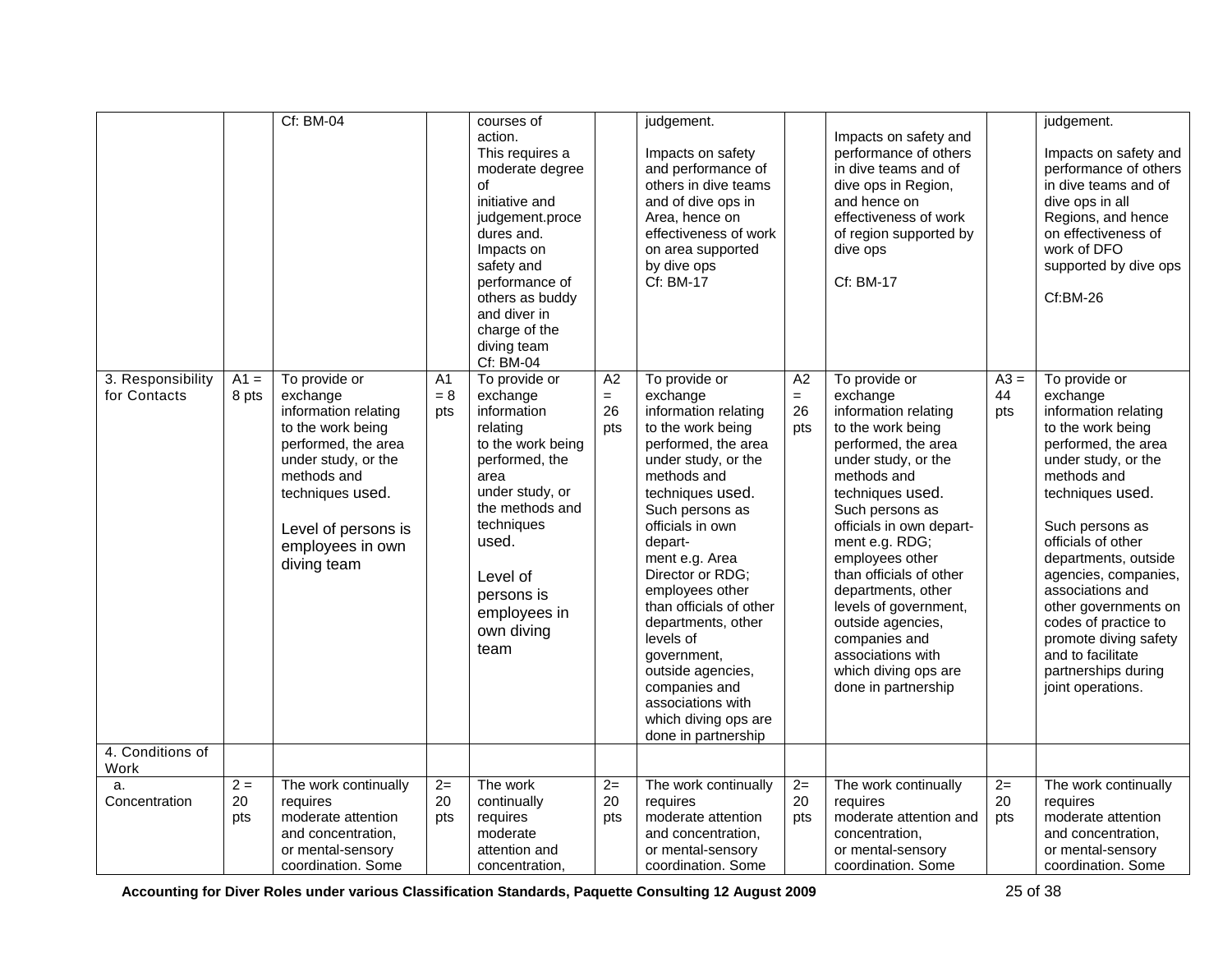|                       |                     | duties may<br>occasionally require<br>greater attention for<br>short periods.                                                                                                                                                                                                                                                                             |                                    | or mental-<br>sensory<br>coordination.<br>Some<br>duties may<br>occasionally<br>require<br>greater attention<br>for short periods.                                                                                                                                                                                                                                           |                                    | duties may<br>occasionally require<br>greater attention for<br>short periods.                                                                                                                  |                                   | duties may<br>occasionally require<br>greater attention for<br>short periods.                                                                                                            |                    | duties may<br>occasionally require<br>greater attention for<br>short periods.                                                                                                                  |
|-----------------------|---------------------|-----------------------------------------------------------------------------------------------------------------------------------------------------------------------------------------------------------------------------------------------------------------------------------------------------------------------------------------------------------|------------------------------------|------------------------------------------------------------------------------------------------------------------------------------------------------------------------------------------------------------------------------------------------------------------------------------------------------------------------------------------------------------------------------|------------------------------------|------------------------------------------------------------------------------------------------------------------------------------------------------------------------------------------------|-----------------------------------|------------------------------------------------------------------------------------------------------------------------------------------------------------------------------------------|--------------------|------------------------------------------------------------------------------------------------------------------------------------------------------------------------------------------------|
| b. Physical<br>Effort | $2=$<br>20<br>pts   | The work requires<br>continual standing or<br>walking, (actually<br>treading water or<br>diving and swimming<br>for periods of an hour<br>or more) where only<br>limited periods of<br>relief are possible, or<br>continually<br>handling light-weight<br>objects. The duties<br>occasionally require<br>greater<br>physical effort for<br>short periods. | $2 =$<br>20<br>pts                 | The work<br>requires<br>continual<br>standing or<br>walking, (actually<br>treading water or<br>diving and<br>swimming for<br>periods of an<br>hour or more)<br>where only<br>limited periods of<br>relief are<br>possible, or<br>continually<br>handling light-<br>weight objects.<br>The duties<br>occasionally<br>require greater<br>physical effort for<br>short periods. | $1 =$<br>10<br>pts                 | The work requires<br>intermittent<br>standing,<br>walking or handling<br>of light-weight<br>objects. The duties<br>occasionally<br>require<br>greater physical<br>effort for short<br>periods. | $1 =$<br>10<br>pts                | The work requires<br>intermittent standing,<br>walking or handling<br>of light-weight<br>objects. The duties<br>occasionally require<br>greater physical<br>effort for short<br>periods. | $1 =$<br>10<br>pts | The work requires<br>intermittent<br>standing,<br>walking or handling<br>of light-weight<br>objects. The duties<br>occasionally<br>require<br>greater physical<br>effort for short<br>periods. |
| c. Environment        | $3 =$<br>20<br>pts  | Significant exposure<br>to several<br>disagreeable<br>conditions or to one<br>very<br>disagreeable<br>condition.<br>Cf: BM-09                                                                                                                                                                                                                             | $3 =$<br>20<br>pts                 | Significant<br>exposure to<br>several<br>disagreeable<br>conditions or to<br>one very<br>disagreeable<br>condition.<br>Cf: BM-09                                                                                                                                                                                                                                             | $2 =$<br>13<br>pts                 | Significant exposure<br>to one disagreeable<br>condition, or<br>occasional exposure<br>to several<br>disagreeable<br>conditions or to<br>one very<br>disagreeable<br>condition.                | $1 =$<br>6<br>pts                 | Few disagreeable<br>conditions.<br>Cf: BM-25                                                                                                                                             | $1 =$<br>6 pts     | Few disagreeable<br>conditions.<br>Cf: BM-25                                                                                                                                                   |
| d. Hazards            | $C2 =$<br>30<br>pts | Incapacitating<br>injuries or illness<br>such as loss of limbs;<br>or other permanent<br>impairment.                                                                                                                                                                                                                                                      | C <sub>2</sub><br>$=$<br>30<br>pts | Incapacitating<br>injuries or illness<br>such as loss of<br>limbs;<br>or other                                                                                                                                                                                                                                                                                               | C <sub>2</sub><br>$=$<br>30<br>pts | Incapacitating<br>injuries or illness<br>such as loss of<br>limbs:<br>or other permanent                                                                                                       | A <sub>1</sub><br>$=$<br>6<br>pts | Minor injuries or<br>illness such as cuts.<br>abrasions and bruises.<br>Cf: BM-14                                                                                                        | $A1 =$<br>6 pts    | Minor injuries or<br>illness such as cuts,<br>abrasions and<br>bruises.<br>Cf: BM-14                                                                                                           |

**Accounting for Diver Roles under various Classification Standards, Paquette Consulting 12 August 2009** 26 of 38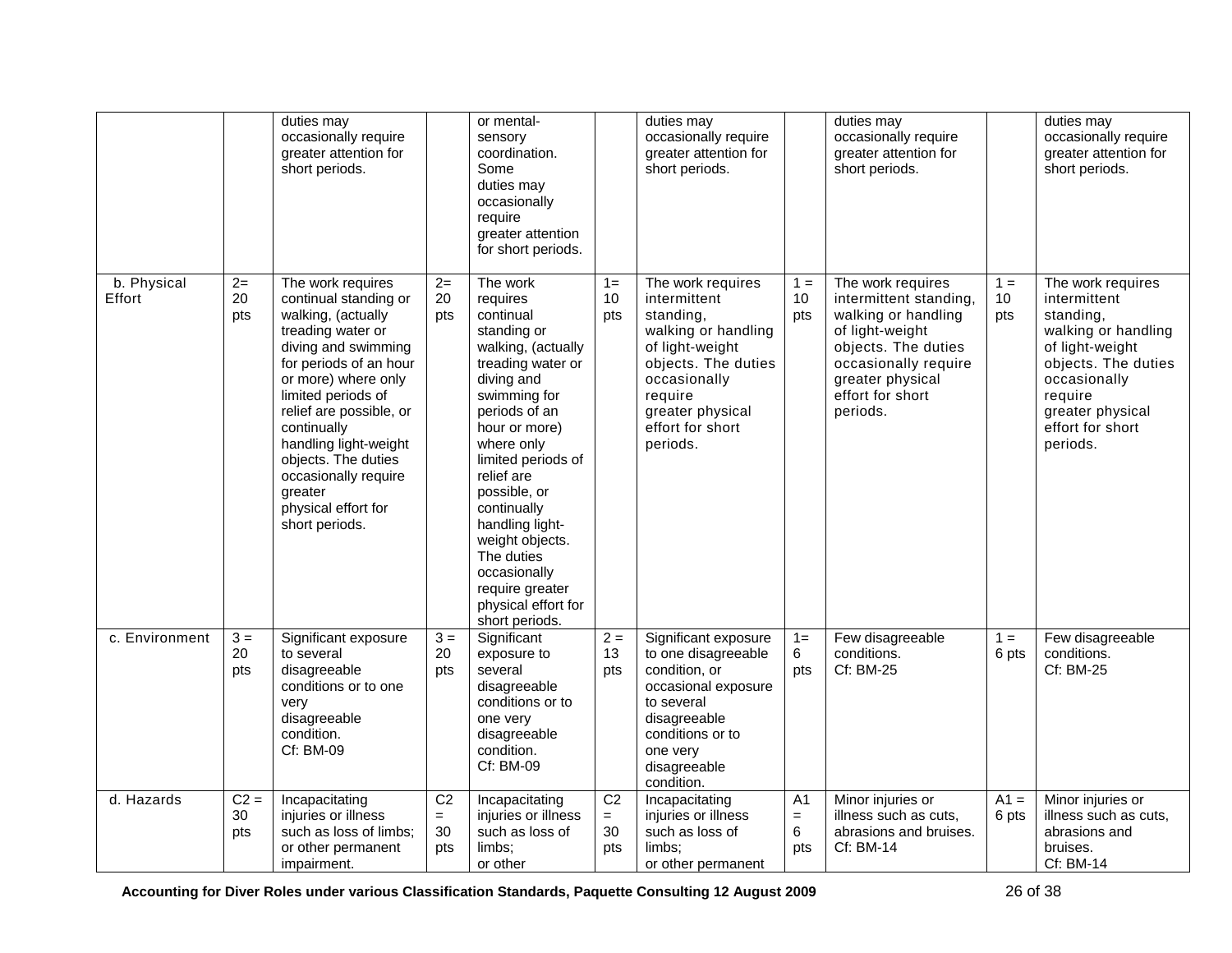|                 |              | Cf: BM-19                                               |                    | permanent<br>impairment.<br>Cf: BM-19                                            |                    | impairment.<br>Cf: BM-19                                                         |                    |                                                                               |                    |                                                                                                                                           |
|-----------------|--------------|---------------------------------------------------------|--------------------|----------------------------------------------------------------------------------|--------------------|----------------------------------------------------------------------------------|--------------------|-------------------------------------------------------------------------------|--------------------|-------------------------------------------------------------------------------------------------------------------------------------------|
| (5) Supervision | $= 5$<br>pts | Shows other staff<br>how to perform tasks<br>or duties. | $2 =$<br>15<br>pts | Assigns work,<br>checks on<br>completion and<br>reports on staff<br>performance. | $2 =$<br>15<br>pts | Assigns work,<br>checks on<br>completion and<br>reports on staff<br>performance. | $2 =$<br>15<br>pts | Assigns work, checks<br>on completion and<br>reports on staff<br>performance. | $3 =$<br>60<br>pts | Organizes and<br>controls the work of<br>staff on a continuing<br>basis and formally<br>evaluates<br>performance of<br>subordinate staff. |
| <b>TOTAL</b>    | 353          |                                                         | 414                |                                                                                  | 511                |                                                                                  | 480                |                                                                               | 638                |                                                                                                                                           |
| Level           | 4            | $(340 - 419)$                                           | 4                  | $(340 - 419)$                                                                    | 5                  | $(420 - 529)$                                                                    | 5                  | $(420 - 529)$                                                                 |                    | $(530 - 699)$                                                                                                                             |

# **GENERAL TECHNICAL (GT)**

The General Technical (GT) Group lends itself to permitting the work required by a position required to carry out one of the "diving" roles to influence the classification of the position. The reason for this is that as defined on page 1 of the GT Classification Standard this standard uses a point rating system:

> *This standard describes the point-rating plan to be used to evaluate jobs allocated to the General Technical Group. . . . Point rating is an analytical, quantitative method of determining the relative value of jobs. It is particularly suited to heterogeneous occupational groups in which jobs consist of varied combinations of tasks. Essentially, point-rating plans define characteristics or factors common to the jobs being evaluated. They define degrees of each factor and allocate point values to each degree. The total value determined for each job is the sum of the point values assigned by the raters. . . .The point-rating method facilitates rational discussion and resolution of differences in determining the relative values of jobs.*

#### *Factors*

*The combined factors do not describe all aspects of jobs. They deal only with those characteristics that can be defined and distinguished and that are useful in determining the relative values of jobs. Five factors are used in this plan. Three of these are twodimensional and all five are defined in terms of twô or more related elements.* 

#### *Point Values*

*The maximum point value assigned to each factor reflects its relative importance. Similarly, point values have been assigned to the degrees of the factors.* 

*Point values of the degree of each factor increase arithmetically. The minimum point value assigned to four of the factors is one-fifth of the maximum value, and for the fifth, Supervision, it is one-tenth.* 

#### *Rating Plan*

*In the rating plan the factors, elements, weights and point values shown on the Text page are used*.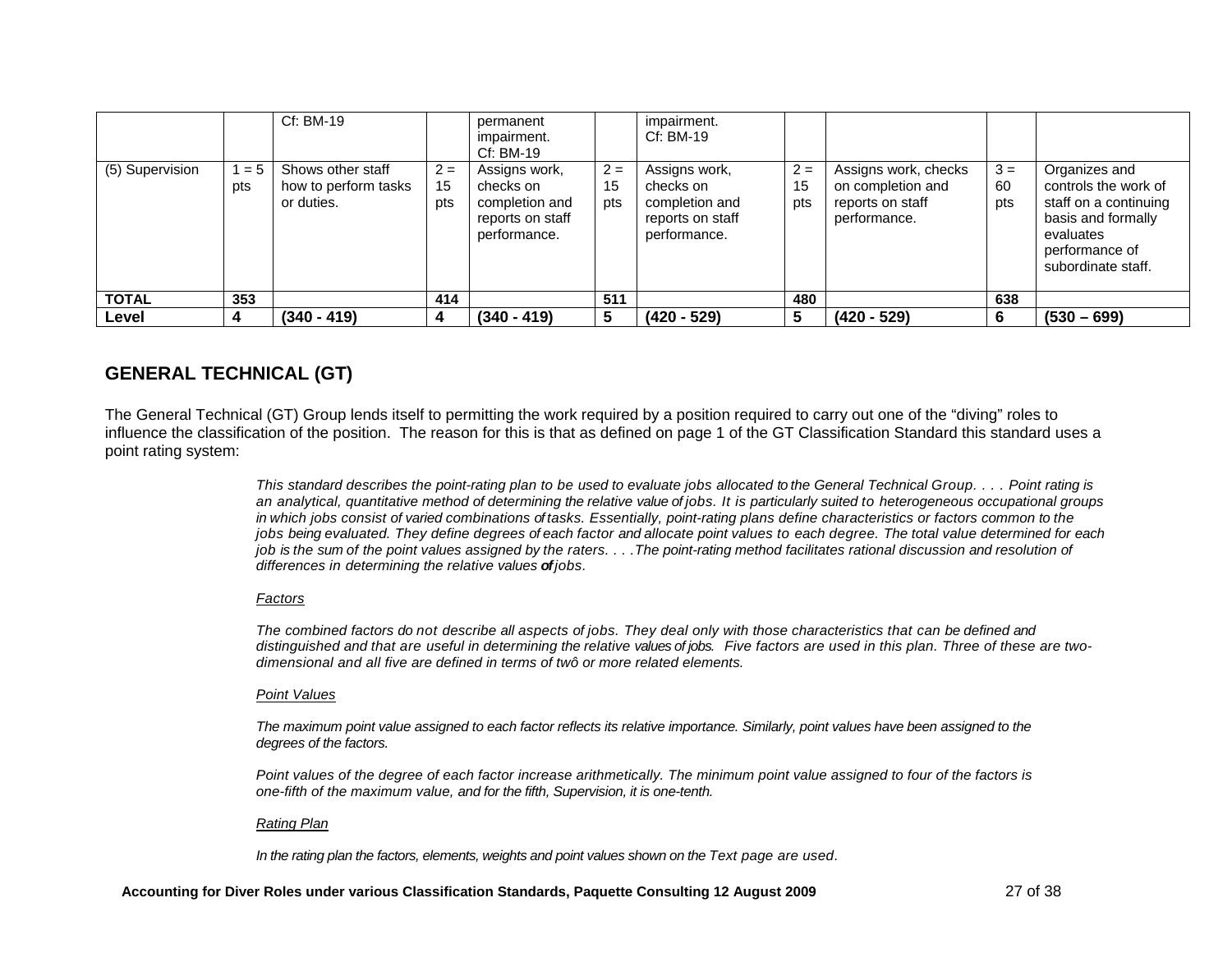| Factor                      | Element                                                                   | Percentage of<br><b>Total Points</b> | Point<br><b>Minimum</b> | Values<br>Maximun     |
|-----------------------------|---------------------------------------------------------------------------|--------------------------------------|-------------------------|-----------------------|
| Knowledge                   |                                                                           | 35                                   | 70                      | 350                   |
|                             | Training and<br>Experience                                                |                                      |                         |                       |
| Technical<br>Responsibility |                                                                           | 30                                   | 60                      | 300                   |
| Responsibility              | Scope for Initiative<br>and Judgement<br>Impact of Action Taken           |                                      |                         |                       |
| <b>For Contacts</b>         |                                                                           | 10                                   | 20                      | 100                   |
|                             | Purpose and Nature of<br>Contacts<br><b>Persons Contacted</b>             |                                      |                         |                       |
| <b>Conditions of Work</b>   | Concentration<br><b>Physical Effort</b><br><b>Environment and Hazards</b> | 15                                   | 30<br>10<br>10<br>10    | 150<br>50<br>50<br>50 |
| Supervision                 |                                                                           | 100                                  | 10                      | 100                   |
|                             | Nature of Supervisory<br>Responsibility<br>Number of Employees            |                                      |                         |                       |
|                             |                                                                           | 100                                  |                         |                       |

NOTA: In the following table demonstrating the probable impact of diving roles under each factor a benchmark is cited for reference. In assessing diving roles under the GT standard the benchmark referenced is suggested as analogous to the diving role owing to the nature of diving in comparison to the characteristics of the benchmark work descriptions.

Τ

Τ

| Fa <b>stcc/autrifiedtorDivBriveo</b> les under various Clas <b>BriteatroCl&amp;tare</b> dards, Pa <b>tuvettea CovisqlOnficts?</b> August 26% Annal Diving Officer |  | Dê Bao trô Botal Diving Officer |
|-------------------------------------------------------------------------------------------------------------------------------------------------------------------|--|---------------------------------|
|                                                                                                                                                                   |  |                                 |

Τ

Τ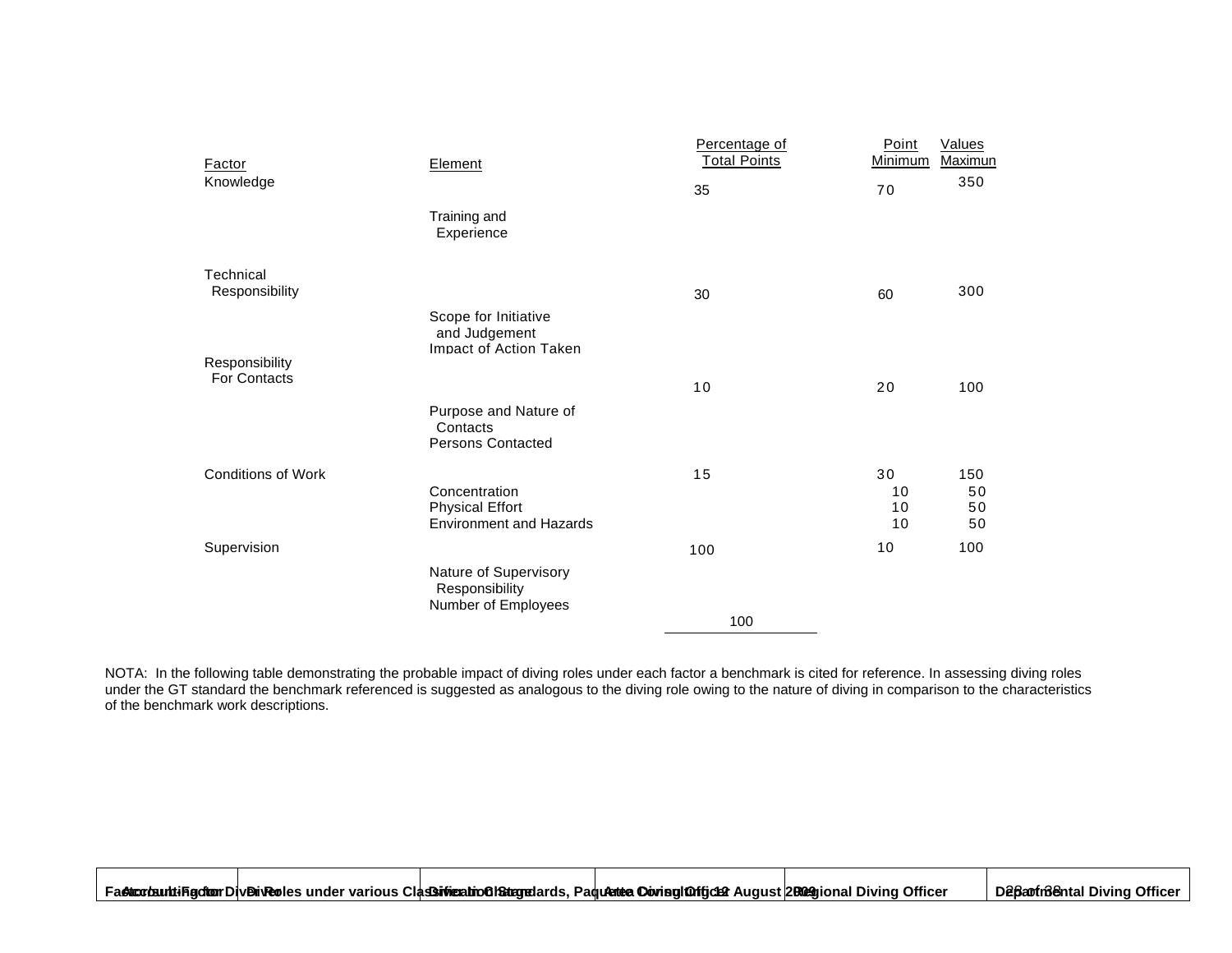| 1. Knowledge | $3=$ | Must know                    | $3=$ | Must know                            | $5=$ | Must know theories.                      | $5=$ | Must know theories.                        | $7=$ | Must know theories,                 |
|--------------|------|------------------------------|------|--------------------------------------|------|------------------------------------------|------|--------------------------------------------|------|-------------------------------------|
|              | 140  | theories,                    | 140  | theories.                            | 210  | principles and                           | 210  | principles and                             | 280  | principles and                      |
|              | pts  | principles and               | pts  | principles and                       | pts  | practices of the                         | pts  | practices of the                           | pts  | practices of the                    |
|              |      | practices of the             |      | practices of the                     |      | physiology the                           |      | physiology the human                       |      | physiology the human                |
|              |      | physiology the               |      | physiology the                       |      | human body in an                         |      | body in an underwater                      |      | body in an                          |
|              |      | human body in an             |      | human body in an                     |      | underwater                               |      | environment and gas                        |      | underwater                          |
|              |      | underwater                   |      | underwater                           |      | environment and gas                      |      | laws, and of diving and                    |      | environment and gas                 |
|              |      | environment and              |      | environment and                      |      | laws, and of diving                      |      | potential dangers to                       |      | laws, and of diving                 |
|              |      | gas laws, and of             |      | gas laws, and of                     |      | and potential                            |      | the individual diver at                    |      | and potential dangers               |
|              |      | diving and                   |      | diving and                           |      | dangers to the                           |      | various depths at a                        |      | to the individual diver             |
|              |      | potential dangers            |      | potential dangers                    |      | individual diver at                      |      | level of understanding                     |      | at various depths at a              |
|              |      | to the individual            |      | to the individual                    |      | various depths at a                      |      | to develop proper                          |      | level of understanding              |
|              |      | diver at various             |      | diver at various                     |      | level of                                 |      | procedures and                             |      | to develop proper                   |
|              |      | depths at a level            |      | depths at a level                    |      | understanding to                         |      | practices to ensure the                    |      | procedures and                      |
|              |      | of understanding             |      | of understanding                     |      | develop proper                           |      | safety of divers;                          |      | practices to ensure                 |
|              |      | to develop proper            |      | to develop proper                    |      | procedures and                           |      | theories, principles and                   |      | the safety of divers;               |
|              |      | procedures and               |      | procedures and                       |      | practices to ensure                      |      | practices of the                           |      | theories, principles                |
|              |      | practices to                 |      | practices to                         |      | the safety of divers;                    |      | medical treatment of                       |      | and practices of the                |
|              |      | ensure the safety            |      | ensure the safety                    |      | theories, principles                     |      | diving related injury,                     |      | medical treatment of                |
|              |      | of divers:                   |      | of divers:                           |      | and practices of the                     |      | including treatment                        |      | diving related injury,              |
|              |      | theories.                    |      | theories.                            |      | medical treatment of                     |      | protocols to assist                        |      | including treatment                 |
|              |      | principles and               |      | principles and                       |      | diving related injury,                   |      | other divers; theories,                    |      | protocols (including                |
|              |      | practices of the             |      | practices of the                     |      | including treatment                      |      | principles and                             |      | hyperbaric chamber                  |
|              |      | medical treatment            |      | medical treatment                    |      | protocols to assist                      |      | practices of common                        |      | operation), long term               |
|              |      | of diving related            |      | of diving related                    |      | other divers:                            |      | law as applied in                          |      | health problems at a                |
|              |      | injury, including            |      | injury, including                    |      | theories, principles                     |      | health and safety at a                     |      | level of understanding              |
|              |      | treatment                    |      | treatment                            |      | and practices of                         |      | level of understanding                     |      | to develop in                       |
|              |      | protocols to<br>assist other |      | protocols to assist<br>other divers; |      | common law as<br>applied in health and   |      | to interpret statutes                      |      | collaboration with<br>Health Canada |
|              |      | divers; theories,            |      | theories.                            |      |                                          |      | and regulations to<br>ensure that regional |      | physicians, treatment               |
|              |      | principles and               |      | principles and                       |      | safety at a level of<br>understanding to |      | diving operations are                      |      | criteria; theories,                 |
|              |      | practices of                 |      | practices of                         |      | interpret statutes                       |      | in compliance with                         |      | principles and                      |
|              |      | common law as                |      | common law as                        |      | and regulations to                       |      | them; theories,                            |      | practices of common                 |
|              |      | applied in health            |      | applied in health                    |      | ensure area diving                       |      | principles, practices,                     |      | law as applied in                   |
|              |      | and safety at a              |      | and safety at a                      |      | operations are in                        |      | and techniques of                          |      | health and safety at a              |
|              |      | level of                     |      | level of                             |      | compliance with                          |      | diving at a level of                       |      | level of understanding              |
|              |      | understanding to             |      | understanding to                     |      | them; theories,                          |      | understanding to carry                     |      | to interpret statutes               |
|              |      | interpret statutes           |      | interpret statutes                   |      | principles, practices,                   |      | out diving operations                      |      | and regulations, and                |
|              |      | and regulations              |      | and regulations                      |      | and techniques of                        |      | under all underwater                       |      | to develop diving                   |
|              |      | and operate in               |      | and operate in                       |      | diving at a level of                     |      | conditions and do so at                    |      | safety protocols;                   |
|              |      | compliance with              |      | compliance with                      |      | understanding to                         |      | a depth to have                            |      | theories, principles,               |
|              |      | them; theories,              |      | them; theories,                      |      | carry out diving                         |      | competency in (a)                          |      | practices, and                      |
|              |      | principles,                  |      | principles,                          |      | operations under all                     |      | occupational (open-                        |      | techniques of diving                |
|              |      | practices, and               |      | practices, and                       |      | underwater                               |      | circuit) SCUBA diving;                     |      | at a level of                       |
|              |      | techniques of                |      | techniques of                        |      | conditions and do so                     |      | (b) surface-supplied                       |      | understanding to                    |
|              |      | diving at a level of         |      | diving at a level of                 |      | at a depth to have                       |      | diving: (i) air (1)                        |      | carry out diving                    |
|              |      | understanding to             |      | understanding to                     |      | competency in (a)                        |      | restricted surface-                        |      | operations under all                |

Accounting for Diver Roles under various Classification Standards, Paquette Consulting 12 August 2009 29 01 38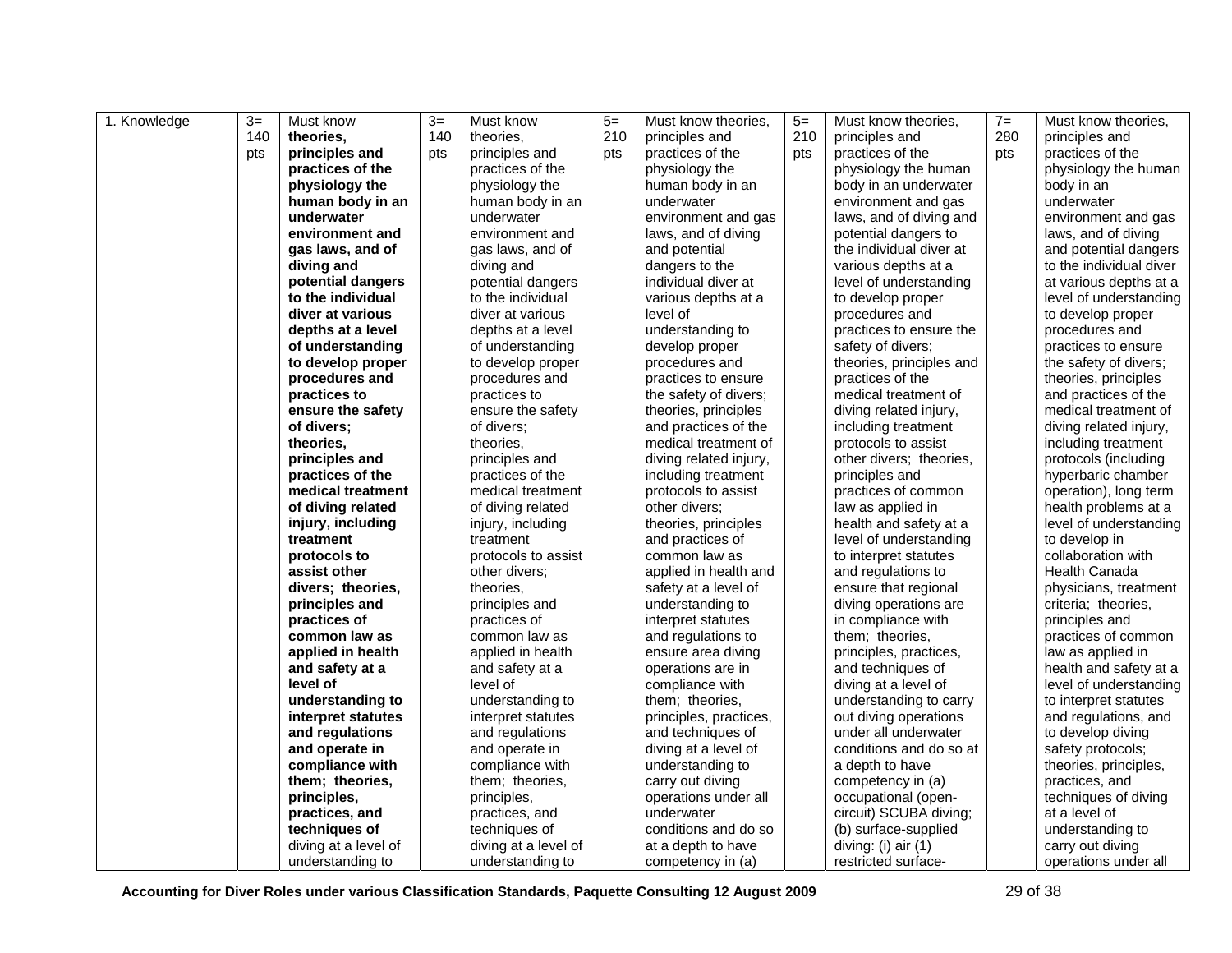|                                |                                                  | carry out diving<br>operations under all<br>underwater<br>conditions and do<br>so at a depth to<br>have competency<br>in (a) occupational<br>(open-circuit)<br>SCUBA diving; (b)<br>surface-supplied<br>diving: $(i)$ air $(1)$<br>restricted surface-<br>supplied; and (2)<br>unrestricted<br>surface-supplied;<br>and (ii) mixed gas;<br>(c) deep diving: (i)<br>bell techniques<br>(bell);<br>(ii) saturation<br>techniques (SAT);<br>and (iii)<br>atmospheric diving<br>system techniques<br>(ADS) etc.<br>Cf: BM-01 |                                         | carry out diving<br>operations under<br>all underwater<br>conditions and do<br>so at a depth to<br>have competency<br>in (a) occupational<br>(open-circuit)<br>SCUBA diving; (b)<br>surface-supplied<br>diving: (i) air (1)<br>restricted surface-<br>supplied; and (2)<br>unrestricted<br>surface-supplied;<br>and (ii) mixed gas;<br>(c) deep diving: (i)<br>bell techniques<br>(bell);<br>(ii) saturation<br>techniques (SAT);<br>and (iii)<br>atmospheric<br>diving system<br>techniques (ADS)<br>etc.<br>Cf: BM-01 |                                      | occupational (open-<br>circuit) SCUBA<br>diving; (b) surface-<br>supplied diving: (i)<br>air (1) restricted<br>surface-supplied;<br>and (2) unrestricted<br>surface-supplied;<br>and (ii) mixed gas;<br>(c) deep diving: (i)<br>bell techniques<br>(bell);<br>(ii) saturation<br>techniques (SAT);<br>and (iii) atmospheric<br>diving system<br>techniques (ADS)<br>etc.<br>Cf: BM-02 |                                     | supplied; and (2)<br>unrestricted surface-<br>supplied; and (ii) mixed<br>gas; (c) deep diving: (i)<br>bell techniques (bell);<br>(ii) saturation<br>techniques (SAT); and<br>(iii) atmospheric diving<br>system techniques<br>(ADS) etc.<br>Cf: BM-02                                                                                                                   |              | underwater conditions<br>- At a sufficient depth<br>to have competency<br>in (a) occupational<br>(open-circuit) SCUBA<br>diving; (b) surface-<br>supplied diving:<br>(i) air (1) restricted<br>surface-supplied; and<br>(2) unrestricted<br>surface-supplied; and<br>(ii) mixed gas;<br>(c) deep diving:<br>(i) bell techniques<br>(bell); (ii) saturation<br>techniques (SAT);<br>and (iii) atmospheric<br>diving system<br>techniques (ADS);<br>and (d) diving and<br>hyperbaric<br>physicians.<br>Cf: BM-12 |
|--------------------------------|--------------------------------------------------|--------------------------------------------------------------------------------------------------------------------------------------------------------------------------------------------------------------------------------------------------------------------------------------------------------------------------------------------------------------------------------------------------------------------------------------------------------------------------------------------------------------------------|-----------------------------------------|-------------------------------------------------------------------------------------------------------------------------------------------------------------------------------------------------------------------------------------------------------------------------------------------------------------------------------------------------------------------------------------------------------------------------------------------------------------------------------------------------------------------------|--------------------------------------|---------------------------------------------------------------------------------------------------------------------------------------------------------------------------------------------------------------------------------------------------------------------------------------------------------------------------------------------------------------------------------------|-------------------------------------|--------------------------------------------------------------------------------------------------------------------------------------------------------------------------------------------------------------------------------------------------------------------------------------------------------------------------------------------------------------------------|--------------|----------------------------------------------------------------------------------------------------------------------------------------------------------------------------------------------------------------------------------------------------------------------------------------------------------------------------------------------------------------------------------------------------------------------------------------------------------------------------------------------------------------|
| 2. Technical<br>Responsibility | A <sub>1</sub><br>$\qquad \qquad =$<br>60<br>pts | The work is<br>performed<br>according to<br>specific<br>instructions and by<br>applying standard<br>procedures and<br>practices. It<br>requires some<br>initiative and<br>judgement.<br>Impacts on safety<br>and performance of<br>others as buddy                                                                                                                                                                                                                                                                       | A <sub>1</sub><br>$\equiv$<br>60<br>pts | The work is<br>performed<br>according to<br>specific<br>instructions and<br>by applying<br>standard<br>procedures and<br>practices. It<br>requires some<br>initiative and<br>judgement.<br>Impacts on safety<br>and performance<br>of others as buddy<br>and diver in<br>charge of the<br>diving team<br>Cf: no BM                                                                                                                                                                                                      | $\overline{C2}$<br>$=$<br>164<br>pts | The work is<br>performed<br>according to specific<br>instructions and by<br>applying standard<br>procedures and<br>practices. It<br>requires some<br>initiative and<br>judgement.<br>Impacts on safety<br>and performance of<br>others in dive teams<br>and of dive ops in<br>Area, hence on<br>effectiveness of work<br>on area supported<br>by dive ops                             | C <sub>2</sub><br>$=$<br>164<br>pts | The work is performed<br>according to specific<br>instructions and by<br>applying standard<br>procedures and<br>practices. It<br>requires some initiative<br>and judgement.<br>Impacts on safety and<br>performance of others<br>in dive teams and of<br>dive ops in Region,<br>and hence on<br>effectiveness of work<br>of region supported by<br>dive ops<br>Cf: BM-02 | $D4=$<br>264 | The work is per-<br>formed according<br>to general in-<br>structions.<br>A considerable<br>degree of initia-<br>tive and judge-<br>ment is required in<br>developing, issuing<br>and maintaining<br>diving safety,<br>training and<br>competency<br>procedures, and<br>facilitating their<br>implementation<br>throughout the                                                                                                                                                                                  |

**Accounting for Diver Roles under various Classification Standards, Paquette Consulting 12 August 2009** 30 of 38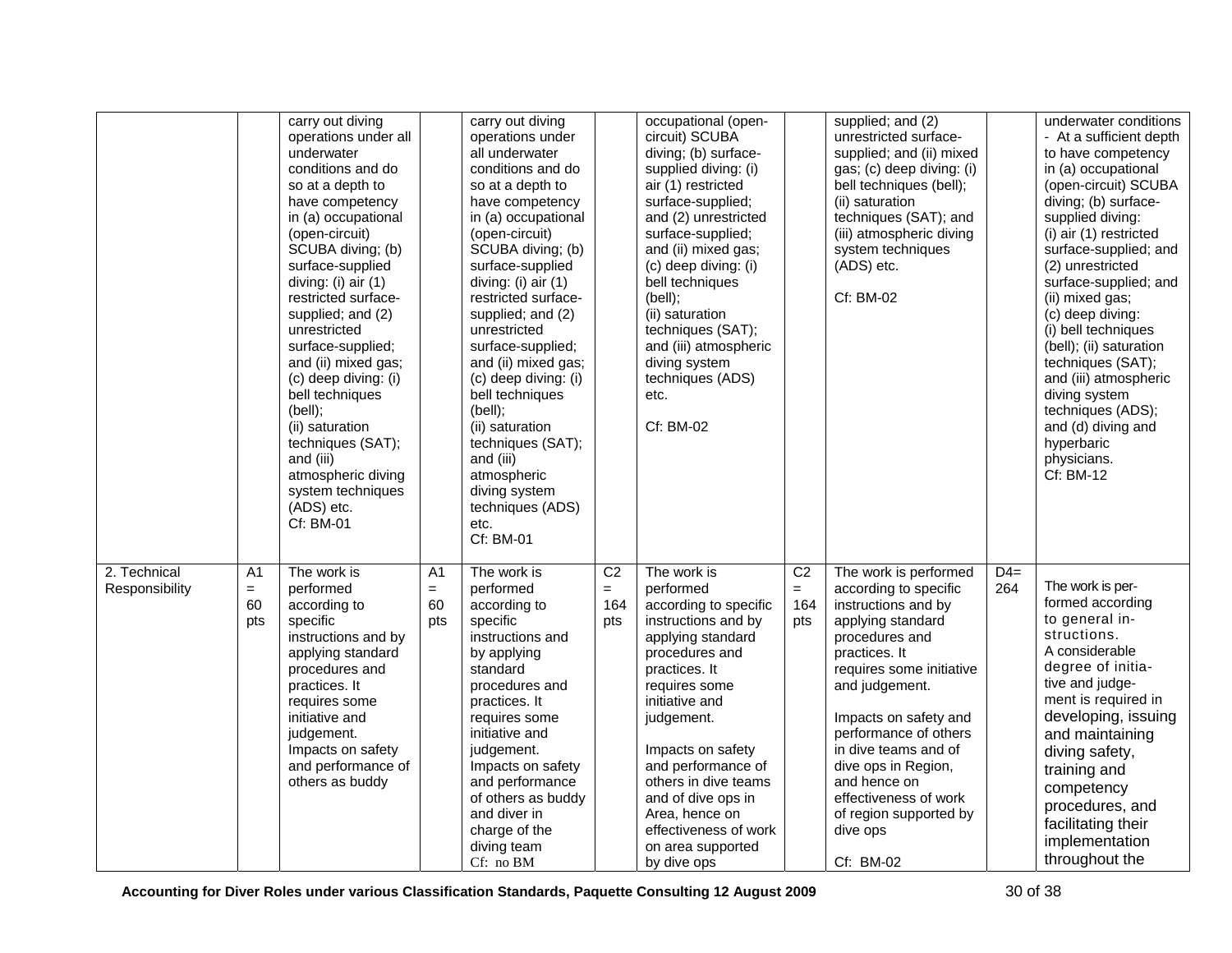|                   |           |                    |                |                    |                | Cf: BM-02            |                |                      |       | Department;            |
|-------------------|-----------|--------------------|----------------|--------------------|----------------|----------------------|----------------|----------------------|-------|------------------------|
|                   |           |                    |                |                    |                |                      |                |                      |       | advising senior        |
|                   |           |                    |                |                    |                |                      |                |                      |       | management on          |
|                   |           |                    |                |                    |                |                      |                |                      |       | issues pertaining to   |
|                   |           |                    |                |                    |                |                      |                |                      |       |                        |
|                   |           |                    |                |                    |                |                      |                |                      |       | diving safety and      |
|                   |           |                    |                |                    |                |                      |                |                      |       | health and             |
|                   |           |                    |                |                    |                |                      |                |                      |       | obtaining              |
|                   |           |                    |                |                    |                |                      |                |                      |       | authorization for      |
|                   |           |                    |                |                    |                |                      |                |                      |       | departmental diving    |
|                   |           |                    |                |                    |                |                      |                |                      |       | safety procedures;     |
|                   |           |                    |                |                    |                |                      |                |                      |       | and representing       |
|                   |           |                    |                |                    |                |                      |                |                      |       | the Department in      |
|                   |           |                    |                |                    |                |                      |                |                      |       | negotiations with      |
|                   |           |                    |                |                    |                |                      |                |                      |       | <b>Human Resources</b> |
|                   |           |                    |                |                    |                |                      |                |                      |       | Development            |
|                   |           |                    |                |                    |                |                      |                |                      |       | Canada,                |
|                   |           |                    |                |                    |                |                      |                |                      |       | Treasury Board,        |
|                   |           |                    |                |                    |                |                      |                |                      |       | Health Canada,         |
|                   |           |                    |                |                    |                |                      |                |                      |       | Provincial             |
|                   |           |                    |                |                    |                |                      |                |                      |       | regulatory             |
|                   |           |                    |                |                    |                |                      |                |                      |       | authorities, the       |
|                   |           |                    |                |                    |                |                      |                |                      |       | Canadian               |
|                   |           |                    |                |                    |                |                      |                |                      |       | Association            |
|                   |           |                    |                |                    |                |                      |                |                      |       | for Underwater         |
|                   |           |                    |                |                    |                |                      |                |                      |       | Sciences and the       |
|                   |           |                    |                |                    |                |                      |                |                      |       | Canadian               |
|                   |           |                    |                |                    |                |                      |                |                      |       | Standards              |
|                   |           |                    |                |                    |                |                      |                |                      |       | Association on         |
|                   |           |                    |                |                    |                |                      |                |                      |       | issues pertaining to   |
|                   |           |                    |                |                    |                |                      |                |                      |       | diving safety;         |
|                   |           |                    |                |                    |                |                      |                |                      |       | e) chairing the        |
|                   |           |                    |                |                    |                |                      |                |                      |       | Departmental           |
|                   |           |                    |                |                    |                |                      |                |                      |       | <b>Diving Safety</b>   |
|                   |           |                    |                |                    |                |                      |                |                      |       |                        |
|                   |           |                    |                |                    |                |                      |                |                      |       | Committee;             |
|                   |           |                    |                |                    |                |                      |                |                      |       | Cf: BM-12              |
| 3. Responsibility | <b>B2</b> | To discuss work,   | B <sub>2</sub> | To discuss work,   | C <sub>2</sub> | To discuss such      | C <sub>2</sub> | To discuss such      | $C3=$ | To discuss such        |
| for Contacts      | $\equiv$  | methods and        | $\equiv$       | methods and        | $=$            | matters as           | $= 85$         | matters as           | 100   | matters as             |
|                   | 60        | procedures         | 60             | procedures         | 85             | interpretation of    | pts            | interpretation of    | pts   | interpretation of      |
|                   | pts       | requiring          | pts            | requiring          | pts            | specifications,      |                | specifications,      |       | specifications,        |
|                   |           | elaboration and    |                | elaboration and    |                | objectives,          |                | objectives,          |       | objectives,            |
|                   |           | understanding with |                | understanding      |                | definitions and      |                | definitions and      |       | definitions and        |
|                   |           | officials and      |                | with officials and |                | priorities requiring |                | priorities requiring |       | priorities requiring   |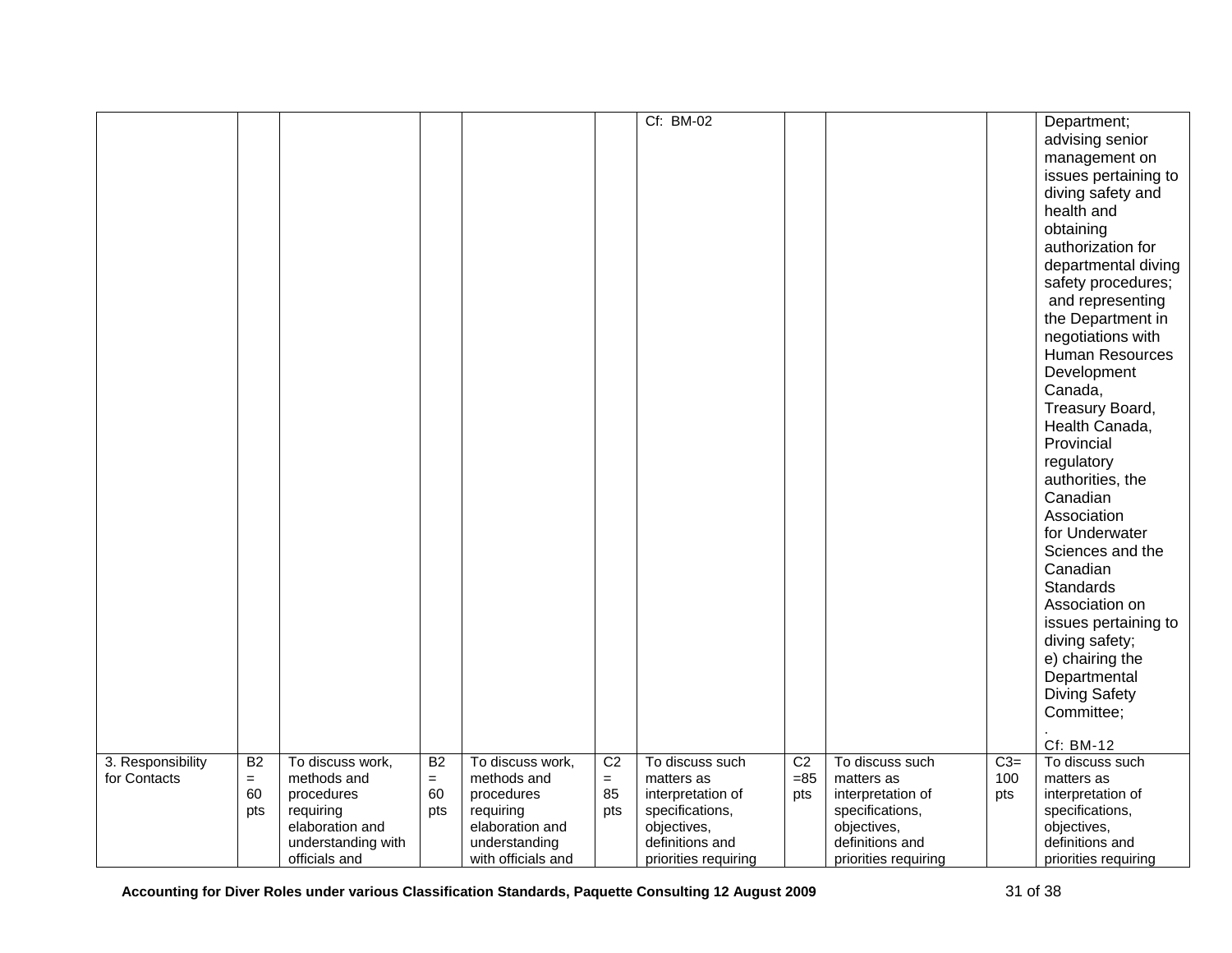|                          |                    | professional staff<br>in own department,<br>employees other<br>than officials and<br>professional staff<br>of other<br>departments<br>and outside<br>agencies, e.g.,<br>other divers,<br>standby divers,<br>dive boat<br>operators, etc.                                                                              |                    | professional staff<br>in own<br>department,<br>employees other<br>than officials and<br>professional staff<br>of other<br>departments<br>and outside<br>agencies, e.g.,<br>other divers,<br>standby divers,<br>dive boat<br>operators, etc.                                                                                  |                    | resolution of<br>conflicting views,<br>with<br>authority to<br>recommend<br>solutions to Area<br>senior management<br>and to the regional<br>diving officer.                                                                     |                    | resolution of conflicting<br>views, with<br>authority to<br>recommend<br>solutions to Regional<br>senior management<br>and to the<br>Departmental diving<br>safety officer.                                                   |                    | resolution of<br>conflicting views, with<br>authority to<br>recommend<br>solutions to<br>Departmental senior<br>management and to<br>other departments<br>and national and<br>international<br>organizations                     |
|--------------------------|--------------------|-----------------------------------------------------------------------------------------------------------------------------------------------------------------------------------------------------------------------------------------------------------------------------------------------------------------------|--------------------|------------------------------------------------------------------------------------------------------------------------------------------------------------------------------------------------------------------------------------------------------------------------------------------------------------------------------|--------------------|----------------------------------------------------------------------------------------------------------------------------------------------------------------------------------------------------------------------------------|--------------------|-------------------------------------------------------------------------------------------------------------------------------------------------------------------------------------------------------------------------------|--------------------|----------------------------------------------------------------------------------------------------------------------------------------------------------------------------------------------------------------------------------|
| 4. Conditions of<br>Work |                    |                                                                                                                                                                                                                                                                                                                       |                    |                                                                                                                                                                                                                                                                                                                              |                    |                                                                                                                                                                                                                                  |                    |                                                                                                                                                                                                                               |                    |                                                                                                                                                                                                                                  |
| a. Concentration         | $1 =$<br>10<br>pts | The work requires<br>a<br>moderate level of<br>attention and<br>concentration,<br>or mental-sensory<br>coordination. Some<br>duties may<br>occasionally<br>require<br>greater attention for<br>short periods.                                                                                                         | $1 =$<br>10<br>pts | The work requires<br>moderate<br>attention and<br>concentration,<br>or mental-sensory<br>coordination.<br>Some<br>duties may<br>occasionally<br>require<br>greater attention<br>for short periods.                                                                                                                           | $1 =$<br>10<br>pts | The work requires a<br>moderate level of<br>attention and<br>concentration,<br>or mental-sensory<br>coordination. Some<br>duties may<br>occasionally require<br>greater attention for<br>short periods.                          | $1 =$<br>10<br>pts | The work requires<br>a moderate level of<br>attention and<br>concentration,<br>or mental-sensory<br>coordination. Some<br>duties may<br>occasionally require<br>greater attention for<br>short periods.                       | $1 =$<br>10<br>pts | The work requires a<br>moderate level of<br>attention and<br>concentration,<br>or mental-sensory<br>coordination. Some<br>duties may<br>occasionally require<br>greater attention for<br>short periods.                          |
| b. Physical Effort       | $2=$<br>30<br>pts  | The work requires<br>moderate physical<br>effort as in<br>continual standing<br>or<br>walking, (actually<br>treading water or<br>diving and<br>swimming for<br>periods of an hour<br>or more) where<br>only limited periods<br>of relief are<br>possible, or<br>continually<br>handling light-<br>weight objects. The | $2 =$<br>30<br>pts | The work requires<br>moderate physical<br>effort as in<br>continual standing<br>or walking,<br>(actually treading<br>water or diving<br>and swimming for<br>periods of an hour<br>or more) where<br>only limited<br>periods of<br>relief are possible,<br>or continually<br>handling light-<br>weight objects.<br>The duties | $1 =$<br>10<br>pts | The work requires<br>little physical effort<br>as in intermittently<br>standing,<br>walking or handling<br>of light-weight<br>objects. The duties<br>occasionally<br>require<br>greater physical<br>effort for short<br>periods. | $1 =$<br>10<br>pts | The work requires<br>little physical effort<br>as in intermittently<br>standing,<br>walking or handling<br>of light-weight<br>objects. The duties<br>occasionally require<br>greater physical<br>effort for short<br>periods. | $1 =$<br>10<br>pts | The work requires<br>little physical effort<br>as in intermittently<br>standing,<br>walking or handling<br>of light-weight<br>objects. The duties<br>occasionally<br>require<br>greater physical<br>effort for short<br>periods. |

**Accounting for Diver Roles under various Classification Standards, Paquette Consulting 12 August 2009** 32 of 38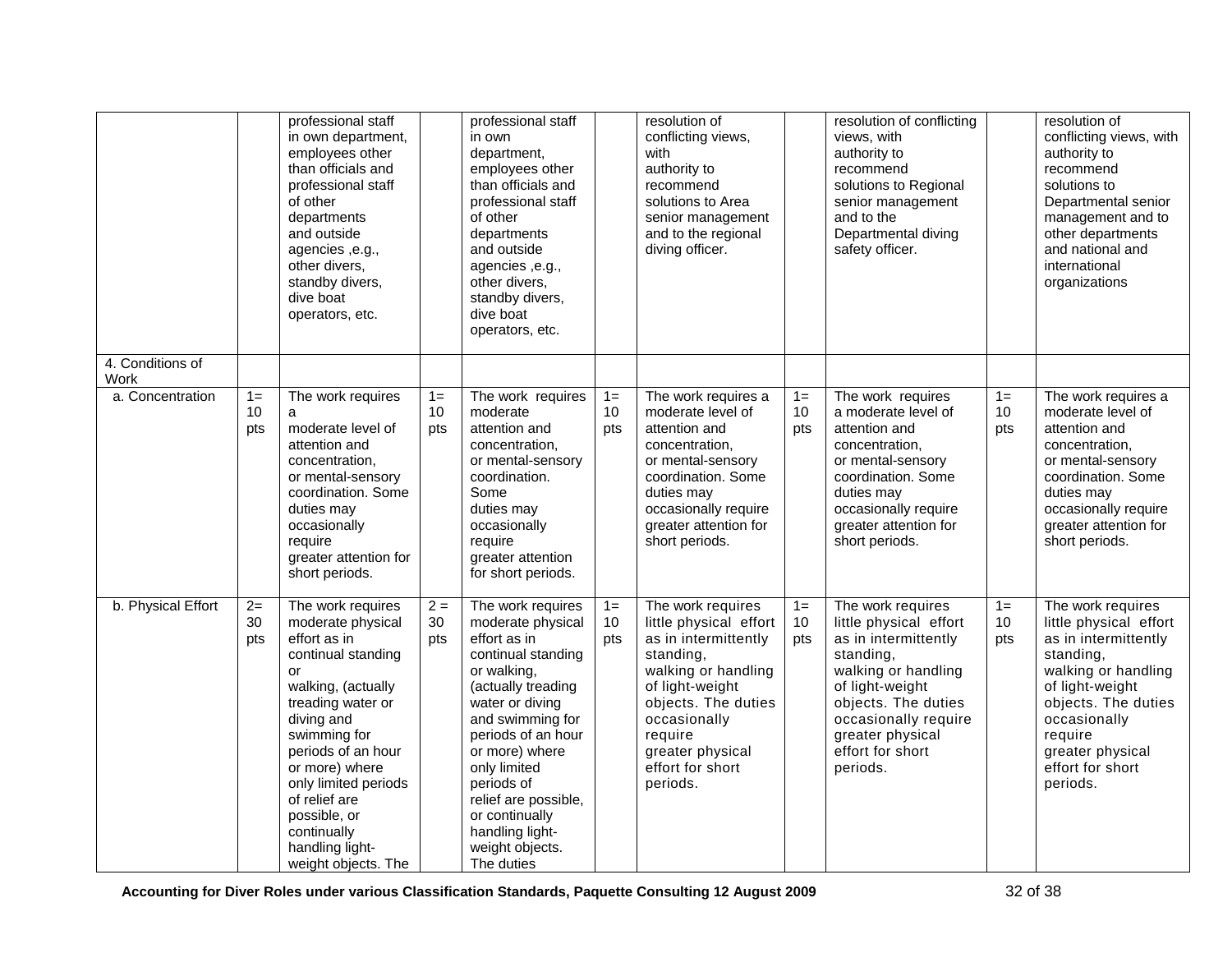| c. Environment and<br>hazards | C <sub>2</sub><br>$=$<br>35<br>pts | duties occasionally<br>require greater<br>physical effort for<br>short periods.<br>Fair working<br>environment<br>such as significant<br>exposure to one<br>disagreeable<br>condition, OR<br>occasional<br>exposure to either<br>several<br>disagreeable<br>conditions or<br>to one very<br>disagreeable<br>condition which can<br>lead to<br>incapacitating<br>injuries or death. | C <sub>2</sub><br>$=$<br>35<br>pts | occasionally<br>require greater<br>physical effort for<br>short periods.<br>Fair working<br>environment<br>such as significant<br>exposure to one<br>disagreeable<br>condition, OR<br>occasional<br>exposure to either<br>several<br>disagreeable<br>conditions or<br>to one very<br>disagreeable<br>condition which<br>can lead to<br>incapacitating<br>injuries or death. | C <sub>2</sub><br>$=$<br>35<br>pts | Fair working<br>environment<br>such as significant<br>exposure to one<br>disagreeable<br>condition, OR<br>occasional<br>exposure to either<br>several<br>disagreeable<br>conditions or<br>to one very<br>disagreeable<br>condition which can<br>lead to<br>incapacitating<br>injuries or death.                                                                                                                                                   | A <sub>1</sub><br>$=$<br>10<br>pts | Good working<br>environment,<br>with few disagreeable<br>conditions.                                                                                                                                                                                                                                                                      | $A1=$<br>10<br>pts  | Good working<br>environment,<br>with few disagreeable<br>conditions.          |
|-------------------------------|------------------------------------|------------------------------------------------------------------------------------------------------------------------------------------------------------------------------------------------------------------------------------------------------------------------------------------------------------------------------------------------------------------------------------|------------------------------------|-----------------------------------------------------------------------------------------------------------------------------------------------------------------------------------------------------------------------------------------------------------------------------------------------------------------------------------------------------------------------------|------------------------------------|---------------------------------------------------------------------------------------------------------------------------------------------------------------------------------------------------------------------------------------------------------------------------------------------------------------------------------------------------------------------------------------------------------------------------------------------------|------------------------------------|-------------------------------------------------------------------------------------------------------------------------------------------------------------------------------------------------------------------------------------------------------------------------------------------------------------------------------------------|---------------------|-------------------------------------------------------------------------------|
| (5) Supervision               | A <sub>1</sub><br>$=$<br>10<br>pts | Shows other staff<br>how to perform<br>tasks or duties.                                                                                                                                                                                                                                                                                                                            | <b>B2</b><br>$=$<br>15<br>pts      | Assigns work,<br>checks on<br>completion and<br>reports on staff<br>performance.- 1-3<br>members of dive<br>teams                                                                                                                                                                                                                                                           | C <sub>3</sub><br>$=$<br>44<br>pts | The Area Diving<br>Safety Officer shall<br>have the authority<br>to suspend divers<br>who fail to comply<br>with Departmental<br>Procedures, and<br>to restrict or<br>prohibit any diving<br>activity that is<br>considered unsafe<br>or imprudent. The<br><b>Regional Diving</b><br><b>Safety Committee</b><br>shall be<br>immediately<br>informed of any<br>such<br>restrictive actions<br>for review and<br>further action as<br>necessary and | C <sub>5</sub><br>$=$<br>72<br>pts | <b>Ensures that</b><br>regional dive<br>programs comply<br>with the Federal<br>Diving Regulation<br>and the<br>procedures outlined<br>in the DDSP through<br>the Area Diving<br>Safety Officers,<br>hence for up to three<br>areas is responsible<br>for 12-24 Area<br><b>Diving Safety</b><br>Officers, divers-in-<br>charge and divers. | $C2 =$<br>30<br>pts | Assigns work, checks<br>on completion and<br>reports on staff<br>performance. |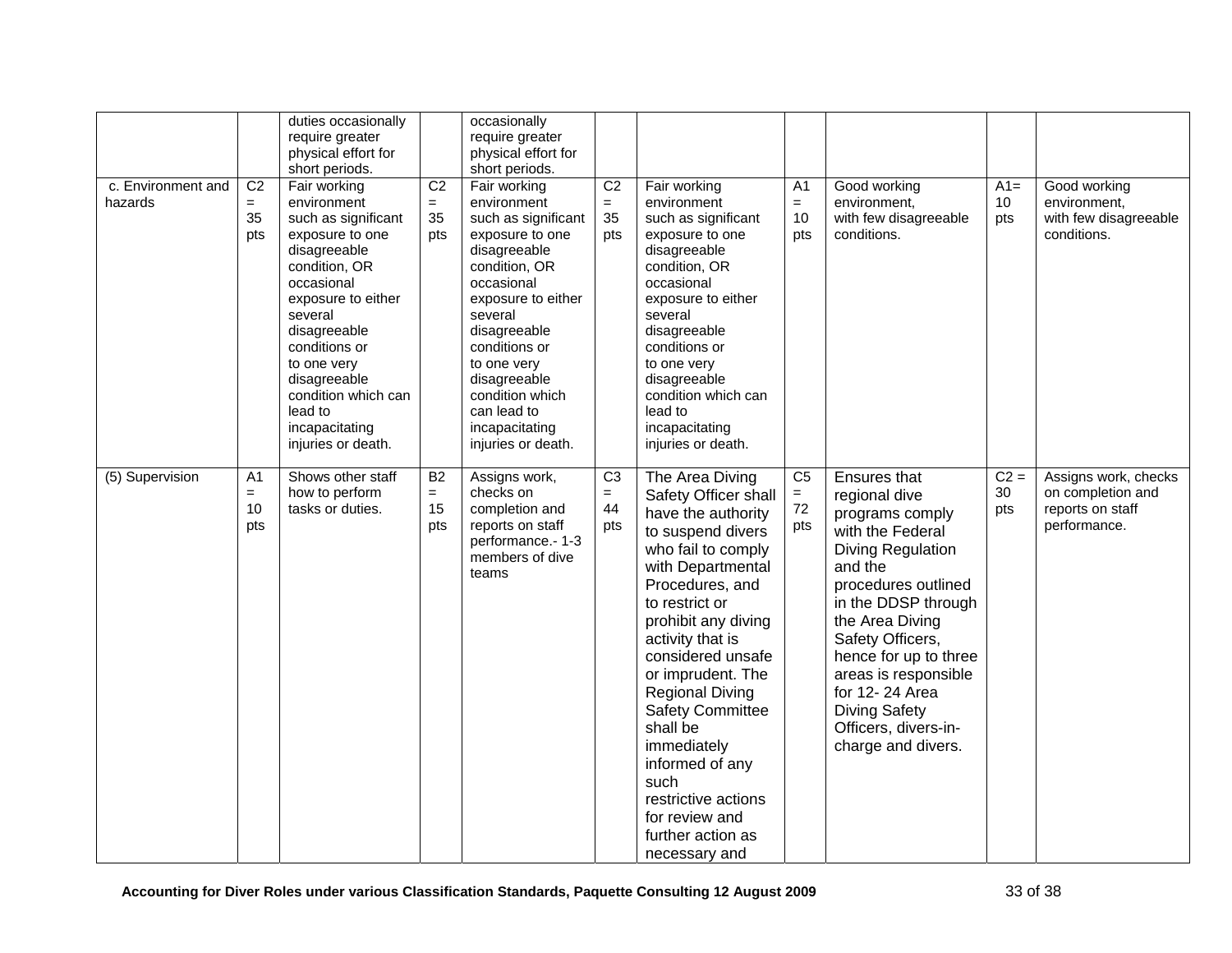|              |     |               |     |               |     | does so through<br>-4-8 divers-in-<br>charge and divers |     |               |     |          |
|--------------|-----|---------------|-----|---------------|-----|---------------------------------------------------------|-----|---------------|-----|----------|
| <b>TOTAL</b> | 345 |               | 350 |               | 558 |                                                         | 561 |               | 704 |          |
| Level        |     | $(341 - 430)$ |     | $(341 - 430)$ |     | $(521 - 620)$                                           |     | $(521 - 620)$ |     | (621-720 |

# **ADMINISTRATIVE SERVICES (AS)**

The Administrative Services (AS) Group lends itself to permitting the work required by a position required to carry out one of the "diving" roles to influence the classification of the position. The reason for this is that as defined on page 2 of the AS Classification Standard this standard uses a point rating system:

*This standard describes the point-rating plan to be used to evaluate jobs allocated to the General Technical Group. . . . Point rating is an analytical, quantitative method of determining the relative value of jobs. It is particularly suited to heterogeneous occupational groups in which jobs consist of varied combinations of tasks. Essentially, point-rating plans define characteristics or factors common to the jobs being evaluated. They define degrees of each factor and allocate point values to each degree. The total value determined for each job is the sum of the point values assigned by the raters. . . .The point-rating method facilitates rational discussion and resolution of differences in determining the relative values of jobs.* 

#### *Factors*

*The combined factors do not describe all aspects of jobs. They deal only with those characteristics that can be defined and distinguished and that are useful in determining the relative value of jobs.* 

*Four factors are used in this plan. All the factors have more than one dimension and have been defined in terms of two or three related elements. The factors and elements . . . with their point values are* 

|                                       | Minimum | <b>Maximum</b> |
|---------------------------------------|---------|----------------|
| Knowledge<br>Education and Experience | 60      | 300            |
| Continuing Study                      | 10      | 50             |
| Decision Making                       | 70      | 350            |
| Responsibility for Contacts           | 26      | 130            |
| Supervision                           | -       | 170            |
|                                       | 166     | 1.000          |

| <b>Officer</b><br><b>Officer</b><br><b>Diver</b><br><b>Regional Diving</b><br><b>Factor</b> and<br><b>Element</b><br>nangr <del>i</del> mants<br>Divino<br>Charge<br>Are<br>' In<br>Divinc<br>Diver<br>nentar<br>ттпе.<br>Jebar |
|---------------------------------------------------------------------------------------------------------------------------------------------------------------------------------------------------------------------------------|
|---------------------------------------------------------------------------------------------------------------------------------------------------------------------------------------------------------------------------------|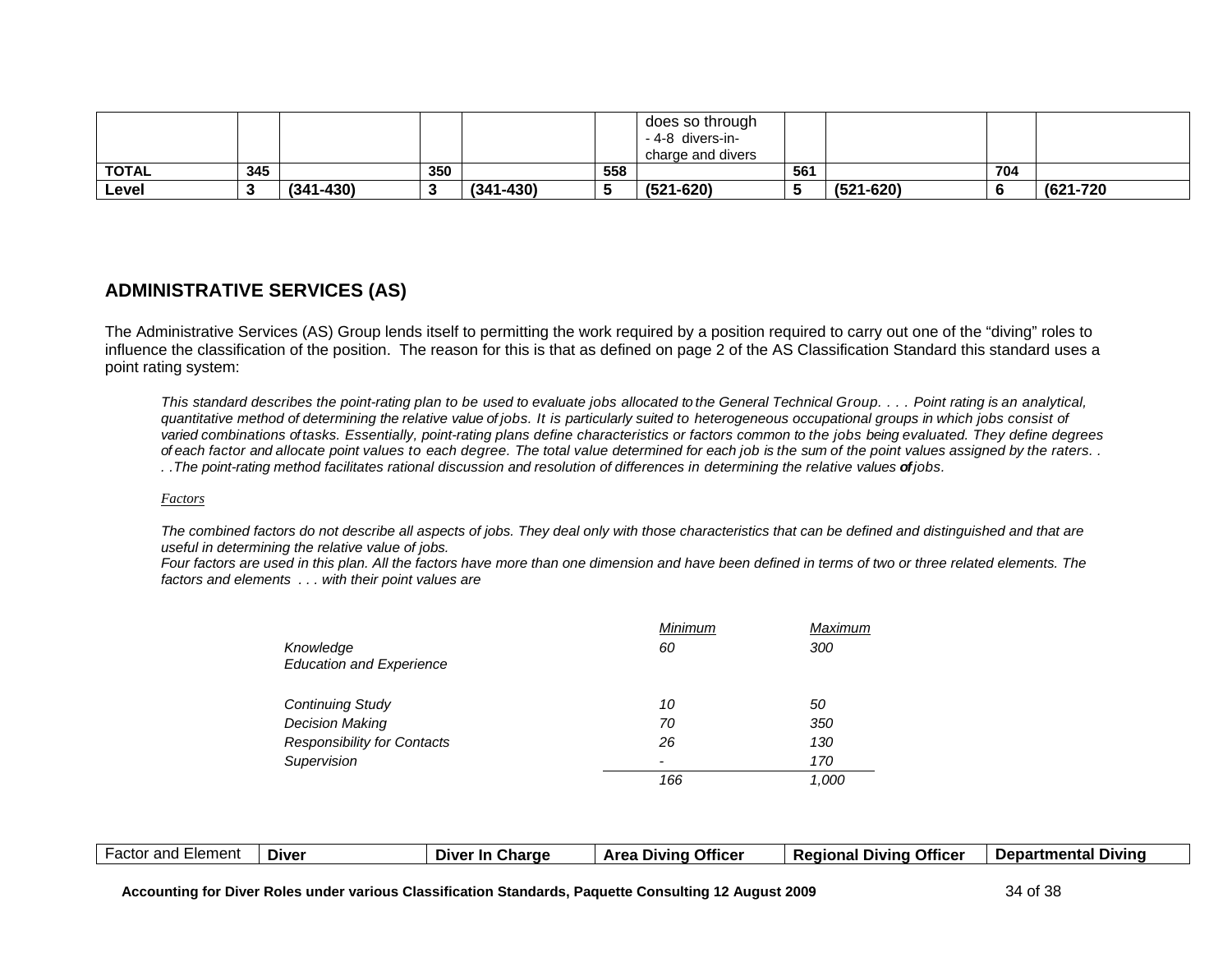|               |                |                       |                |                   |                |                        |                |                         | <b>Officer</b>  |                          |
|---------------|----------------|-----------------------|----------------|-------------------|----------------|------------------------|----------------|-------------------------|-----------------|--------------------------|
| Knowledge:    | B <sub>2</sub> | Completion of         | B <sub>3</sub> | Completion of     | C <sub>3</sub> | Education and          | C <sub>3</sub> | Education and           | $\overline{C4}$ | Education and            |
| Education and | $\equiv$       | Secondary             | $\equiv$       | Secondary         | $=$            | experience             | $=$            | experience equivalent   | $=$             | experience equivalent    |
| Experience    | 124            | School                | 151            | School            | 189            | equivalent to          | 189            | to university           | 216             | to university            |
|               | pts            | <b>Education plus</b> | pts            | Education plus    | pts            | university graduation  | pts            | graduation providing    | pts             | graduation providing     |
|               |                | Specialized           |                | Specialized       |                | providing knowledge    |                | knowledge of            |                 | knowledge of theories,   |
|               |                | Training in           |                | Training in       |                | of theories.           |                | theories, principles    |                 | principles and           |
|               |                | various aspects       |                | various aspects   |                | principles and         |                | and practices of the    |                 | practices of the         |
|               |                | of diving             |                | of diving         |                | practices of the       |                | physiology the human    |                 | physiology the human     |
|               |                | sufficient to         |                | sufficient to     |                | physiology the         |                | body in an              |                 | body in an underwater    |
|               |                | qualify when          |                | qualify when      |                | human body in an       |                | underwater              |                 | environment and gas      |
|               |                | combined with         |                | combined with     |                | underwater             |                | environment and gas     |                 | laws, and of diving and  |
|               |                | experience (up to     |                | experience (up to |                | environment and gas    |                | laws, and of diving     |                 | potential dangers to     |
|               |                | 4 years)              |                | 6 years)          |                | laws, and of diving    |                | and potential dangers   |                 | the individual diver at  |
|               |                |                       |                |                   |                | and potential          |                | to the individual diver |                 | various depths at a      |
|               |                |                       |                |                   |                | dangers to the         |                | at various depths at a  |                 | level of understanding   |
|               |                |                       |                |                   |                | individual diver at    |                | level of understanding  |                 | to develop proper        |
|               |                |                       |                |                   |                | various depths at a    |                | to to ensure the        |                 | procedures and           |
|               |                |                       |                |                   |                | level of               |                | safety of divers;       |                 | practices to ensure the  |
|               |                |                       |                |                   |                | understanding to       |                | theories, principles    |                 | safety of divers;        |
|               |                |                       |                |                   |                | ensure the safety of   |                | and practices of the    |                 | theories, principles and |
|               |                |                       |                |                   |                | divers; theories,      |                | medical treatment of    |                 | practices of the         |
|               |                |                       |                |                   |                | principles and         |                | diving related injury,  |                 | medical treatment of     |
|               |                |                       |                |                   |                | practices of the       |                | including treatment     |                 | diving related injury,   |
|               |                |                       |                |                   |                | medical treatment of   |                | protocols to assist     |                 | including treatment      |
|               |                |                       |                |                   |                | diving related injury, |                | other divers:           |                 | protocols to assist      |
|               |                |                       |                |                   |                | including treatment    |                | theories, principles    |                 | other divers; theories,  |
|               |                |                       |                |                   |                | protocols to assist    |                | and practices of        |                 | principles and           |
|               |                |                       |                |                   |                | other divers;          |                | common law as           |                 | practices of common      |
|               |                |                       |                |                   |                | theories, principles   |                | applied in health and   |                 | law as applied in        |
|               |                |                       |                |                   |                | and practices of       |                | safety at a level of    |                 | health and safety at a   |
|               |                |                       |                |                   |                | common law as          |                | understanding to        |                 | level of understanding   |
|               |                |                       |                |                   |                | applied in health and  |                | interpret statutes and  |                 | to interpret statutes    |
|               |                |                       |                |                   |                | safety at a level of   |                | regulations to ensure   |                 | and regulations to       |
|               |                |                       |                |                   |                | understanding to       |                | that regional diving    |                 | ensure that national     |
|               |                |                       |                |                   |                | interpret statutes     |                | operations are in       |                 | diving operations are    |
|               |                |                       |                |                   |                | and regulations to     |                | compliance with         |                 | in compliance with       |
|               |                |                       |                |                   |                | ensure that area       |                | them; theories,         |                 | them; theories,          |
|               |                |                       |                |                   |                | diving operations are  |                | principles, practices,  |                 | principles, practices,   |
|               |                |                       |                |                   |                | in compliance with     |                | and techniques of       |                 | and techniques of        |
|               |                |                       |                |                   |                | them; theories,        |                | diving at a level of    |                 | diving at a level of     |
|               |                |                       |                |                   |                | principles, practices, |                | understanding to        |                 | understanding to carry   |
|               |                |                       |                |                   |                | and techniques of      |                | carry out diving        |                 | out diving operations    |
|               |                |                       |                |                   |                | diving at a level of   |                | operations under all    |                 | under all underwater     |
|               |                |                       |                |                   |                | understanding to       |                | underwater conditions   |                 | conditions based on      |
|               |                |                       |                |                   |                | carry out diving       |                | based on having up      |                 | having up to 8 to ten    |
|               |                |                       |                |                   |                | operations under all   |                | to 6 years experience   |                 | years experience         |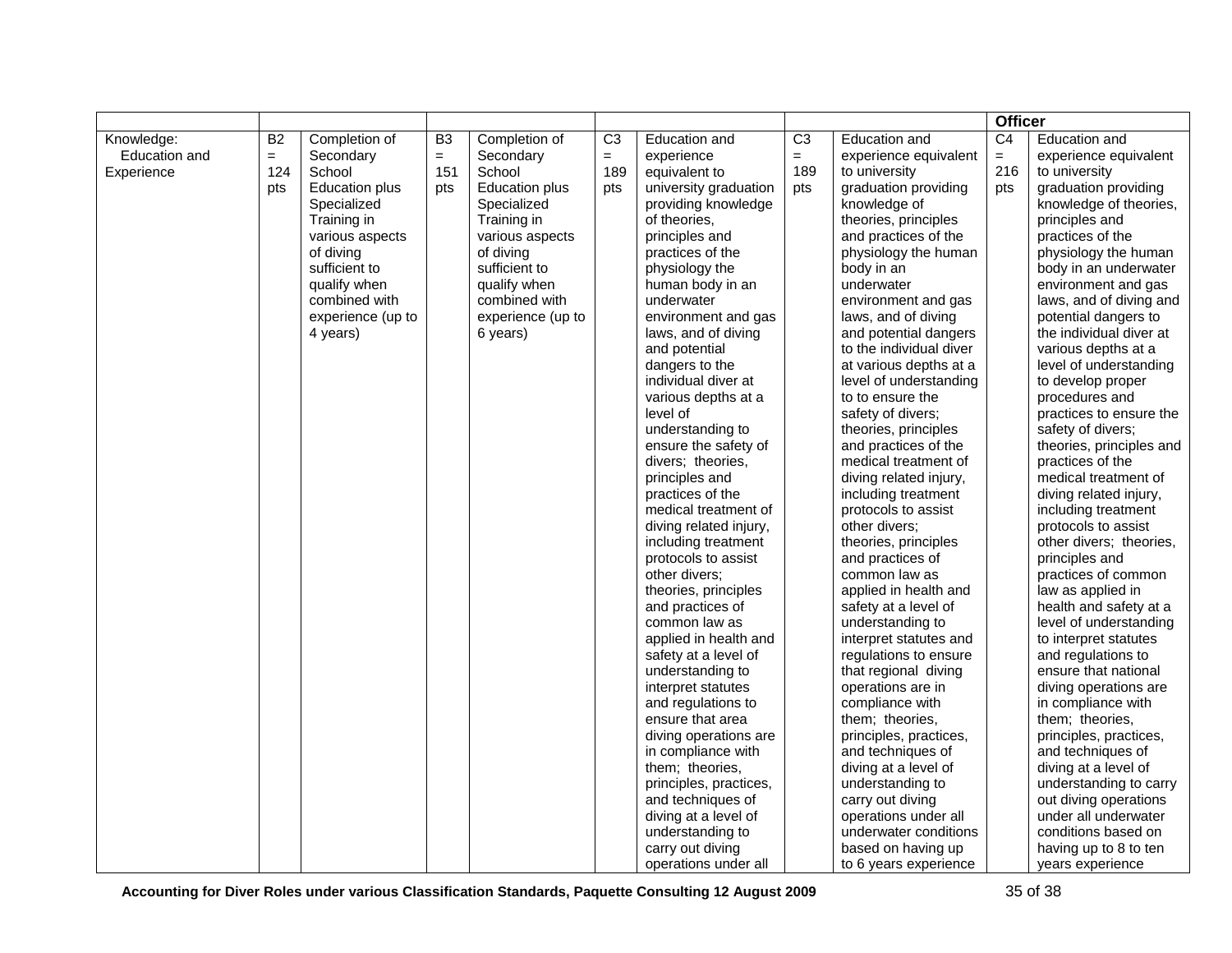|                                       |                                    |                                                                                                                                                                                                                                                                                                                                                                                               |                                    |                                                                                                                                                                                                                                                                                                                                                                                               |                                     | underwater<br>conditions based on<br>having up to 6 years<br>experience                                                                                                                                                                                                                                                                                                                                                                                                              |                      |                                                                                                                                                                                                                                                                                                                                                                                                                                                                                                   |                   |                                                                                                                                                                                                                                                                                                                                                                                                                                                                                          |
|---------------------------------------|------------------------------------|-----------------------------------------------------------------------------------------------------------------------------------------------------------------------------------------------------------------------------------------------------------------------------------------------------------------------------------------------------------------------------------------------|------------------------------------|-----------------------------------------------------------------------------------------------------------------------------------------------------------------------------------------------------------------------------------------------------------------------------------------------------------------------------------------------------------------------------------------------|-------------------------------------|--------------------------------------------------------------------------------------------------------------------------------------------------------------------------------------------------------------------------------------------------------------------------------------------------------------------------------------------------------------------------------------------------------------------------------------------------------------------------------------|----------------------|---------------------------------------------------------------------------------------------------------------------------------------------------------------------------------------------------------------------------------------------------------------------------------------------------------------------------------------------------------------------------------------------------------------------------------------------------------------------------------------------------|-------------------|------------------------------------------------------------------------------------------------------------------------------------------------------------------------------------------------------------------------------------------------------------------------------------------------------------------------------------------------------------------------------------------------------------------------------------------------------------------------------------------|
| Knowledge:<br><b>Continuing Study</b> | $\overline{2}$ =<br>30<br>pts      | Work requires<br>knowledge of<br>trends<br>and<br>developments in<br>an administrative<br>or technical<br>specialty directly<br>related to the<br>duties performed,<br>gained by<br>continuing study<br>of texts,<br>journals and<br>periodicals.                                                                                                                                             | $2=$<br>30<br>pts                  | Work requires<br>knowledge of<br>trends<br>and<br>developments in<br>an administrative<br>or technical<br>specialty directly<br>related to the<br>duties performed,<br>gained by<br>continuing study<br>of texts,<br>journals and<br>periodicals.                                                                                                                                             | $2=$<br>30<br>pts                   | Work requires<br>knowledge of trends<br>and developments in<br>an administrative or<br>technical specialty<br>directly related to the<br>duties performed,<br>gained by<br>continuing study of<br>texts,<br>journals and<br>periodicals.                                                                                                                                                                                                                                             | $2=$<br>30<br>pts    | Work requires<br>knowledge of trends<br>and developments in<br>an administrative or<br>technical specialty<br>directly related to the<br>duties performed,<br>gained by continuing<br>study of texts,<br>journals and<br>periodicals.                                                                                                                                                                                                                                                             | $3=$<br>50<br>pts | Work requires<br>development and<br>maintenance of<br>knowledge in<br>depth in an<br>administrative or<br>technical specialty<br>through<br>broad-ranging,<br>intensive study,<br>AND knowledge of the<br>nature and<br>interrelationships of<br>trends<br>and developments in a<br>number of fields<br>through study of a<br>wide variety of texts,<br>journals and<br>periodicals.                                                                                                     |
| Decision Making                       | A <sub>1</sub><br>$=$<br>70<br>pts | Decisions require<br>some judgement,<br>initiative and<br>discretion.<br>Individual<br>problems are<br>solved by<br>the selection of a<br>course of action<br>indicated by<br>established<br>methods and<br>instructions. The<br>implications of<br>possible courses<br>of action are<br>usually<br>apparent from<br>precedents.<br>Unusual<br>problems are<br>referred<br>to superiors, e.g. | A <sub>1</sub><br>$=$<br>70<br>pts | Decisions require<br>some judgement,<br>initiative and<br>discretion.<br>Individual<br>problems are<br>solved by<br>the selection of a<br>course of action<br>indicated by<br>established<br>methods and<br>instructions. The<br>implications of<br>possible courses<br>of action are<br>usually<br>apparent from<br>precedents.<br>Unusual<br>problems are<br>referred<br>to superiors, e.g. | B <sub>2</sub><br>$=$<br>163<br>pts | Decisions require a<br>moderate degree of<br>judgement, initiative<br>and discretion.<br>Problems are solved<br>by selection of<br>courses of action<br>that may require<br>some modification<br>of established<br>methods. The<br>implications of<br>possible courses of<br>action may not be<br>readily apparent.<br>Direction is sought<br>from and<br>recommendations<br>made to the<br><b>Regional Diving</b><br>Safety Officer, Area<br>Director, or client<br>project or area | $B3 =$<br>210<br>pts | Decisions require a<br>moderate degree of<br>judgement, initiative<br>and discretion,<br>Problems are solved<br>by selection of<br>courses of action<br>that may require<br>some modification<br>of established<br>methods. The<br>implications of<br>possible courses of<br>action may not be<br>readily apparent.<br>Direction is sought<br>from and<br>recommendations<br>made to the National<br>Diving Safety Officer,<br><b>Regional Director</b><br>General, or client<br>program managers | C3<br>$=$<br>256  | Decisions require a<br>high degree of<br>judgement, initiative<br>and discretion.<br>Duties of the position<br>require the<br>development of<br>solutions to diverse<br>and interrelated<br>problems.<br>Substantial<br>contributions are made<br>to planning, developing<br>and changing<br>programs in response<br>to recommendations,<br>in anticipation of<br>changing<br>conditions or to<br>achieve objectives<br>established by<br>superiors. Implications<br>of actions taken or |

**Accounting for Diver Roles under various Classification Standards, Paquette Consulting 12 August 2009** 36 of 38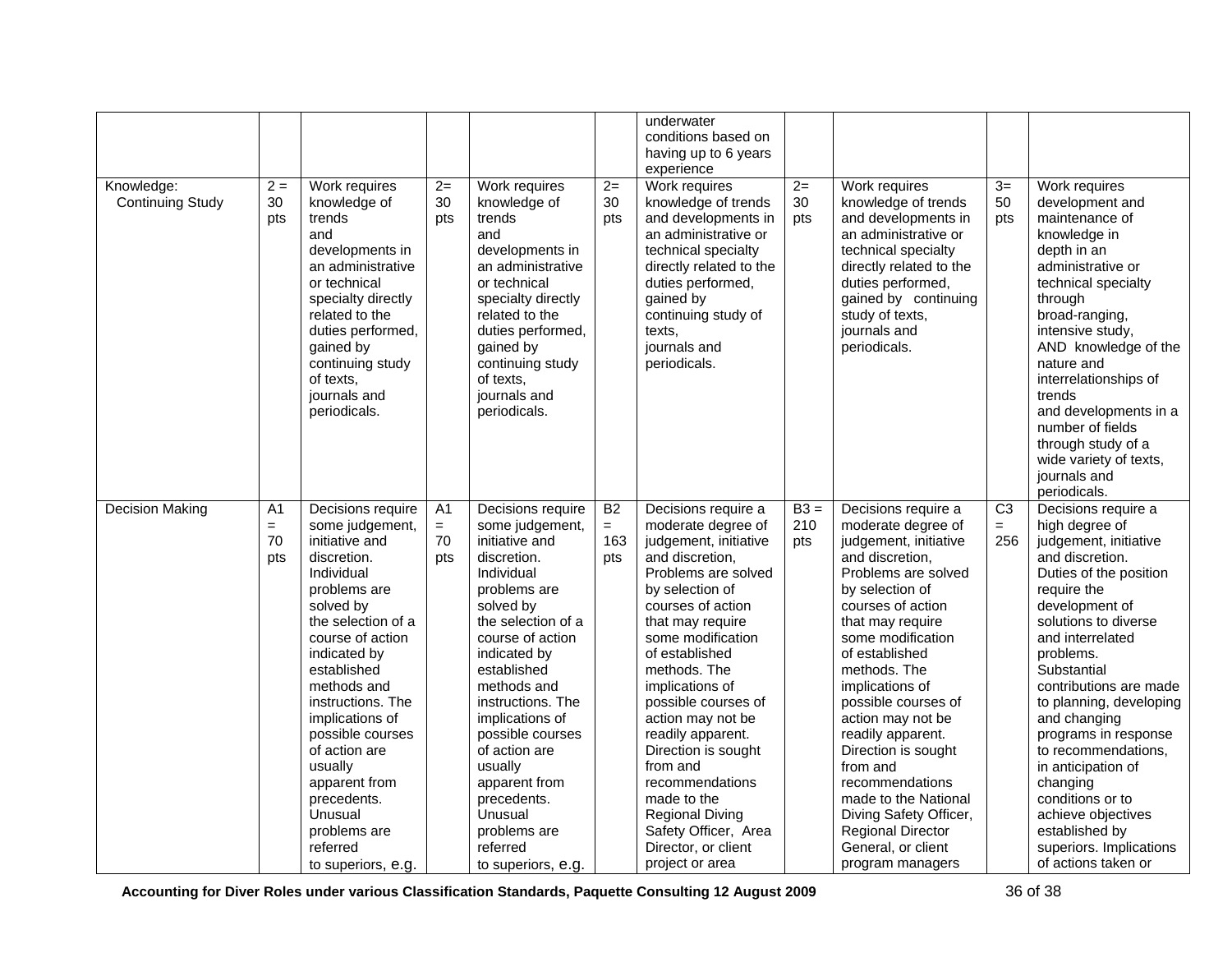|                                |                        | the diving<br>supervisor or<br>client scientist<br>or manager.<br>Impact is on<br>the dive, the<br>diving team,<br>and the project                                                                                                                                                                                          |                             | the Area Diving<br>Safety Officer,<br>or other<br>supervisor or<br>client scientist<br>or manager.<br>Impact is on<br>dives for which<br>responsible,<br>the diving<br>teams, and the<br>project                                                                                                                            |                        | manager when the<br>apparent<br>solutions to<br>problems are not<br>within the<br>intent of established<br>practices.<br>Impact is on all<br>diving operations<br>within the area for<br>which functionally<br>responsible, and<br>on all projects and<br>programs thereby<br>affected.                                                                                                                                                      |                    | served when the<br>apparent<br>solutions to problems<br>are not within the<br>intent of established<br>practices.<br>Impact is on all<br>diving operations<br>within the area for<br>which functionally<br>responsible, and on<br>all projects and<br>programs thereby<br>affected.                                                                                                                                                                                 |                         | proposed are complex<br>and often cannot be<br>determined with<br>certainty.<br>Recommendations are<br>made to the ADM<br>Science as the<br>departmental official<br>responsible for<br>developing and<br>implementing the<br>departmental diving<br>safety program<br>Impact is on the<br>departmental diving<br>program and on all<br>projects and programs<br>for which diving<br>services are required,<br>as well as on<br>Canadian and<br>international diving<br>safety policy and<br>procedures.<br>Cf: BM14 |
|--------------------------------|------------------------|-----------------------------------------------------------------------------------------------------------------------------------------------------------------------------------------------------------------------------------------------------------------------------------------------------------------------------|-----------------------------|-----------------------------------------------------------------------------------------------------------------------------------------------------------------------------------------------------------------------------------------------------------------------------------------------------------------------------|------------------------|----------------------------------------------------------------------------------------------------------------------------------------------------------------------------------------------------------------------------------------------------------------------------------------------------------------------------------------------------------------------------------------------------------------------------------------------|--------------------|---------------------------------------------------------------------------------------------------------------------------------------------------------------------------------------------------------------------------------------------------------------------------------------------------------------------------------------------------------------------------------------------------------------------------------------------------------------------|-------------------------|----------------------------------------------------------------------------------------------------------------------------------------------------------------------------------------------------------------------------------------------------------------------------------------------------------------------------------------------------------------------------------------------------------------------------------------------------------------------------------------------------------------------|
| Responsibility for<br>Contacts | A2<br>$=$<br>38<br>pts | To give, obtain<br>and<br>exchange<br>information<br>requiring<br>discussion,<br>explanation and<br>co-operation.<br>; and do so in<br>contact with<br>members of<br>diving teams<br>which may be<br>employees in the<br>same<br>department,<br>colleagues in<br>other<br>departments, and<br>members of<br>private partner | A2<br>$\equiv$<br>38<br>pts | To give, obtain<br>and<br>exchange<br>information<br>requiring<br>discussion,<br>explanation and<br>co-operation.<br>; and do so in<br>contact with<br>members of<br>diving teams<br>which may be<br>employees in the<br>same<br>department,<br>colleagues in<br>other<br>departments, and<br>members of<br>private partner | B2<br>$=$<br>64<br>pts | To persuade and<br>obtain<br>assistance or<br>agreement<br>of others; and do so<br>in contact with such<br>persons as officials<br>in other departments<br>and agencies whose<br>primary duties are<br>not related to<br>the provision of<br>administrative<br>services but wishing<br>to partner in Area<br>diving operations;<br>officials in other<br>departments or<br>agencies who have<br>authority to control<br>or affect the extent | $C2=$<br>91<br>pts | To act as a<br>representative of the<br>department or agency<br>at formal meetings<br>where differences in<br>interest may be<br>expected, with<br>authority to discuss<br>problems and seek<br>common ground on<br>which to base<br>solutions with respect<br>to diving operations in<br>a region in contact<br>with officials in other<br>departments or<br>agencies who have<br>authority to control or<br>affect the extent and<br>scope of the<br>department's | C3<br>$=$<br>103<br>pts | To act as a<br>representative of the<br>department or agency<br>at formal meetings<br>where differences in<br>interest may be<br>expected, with<br>authority to discuss<br>problems and seek<br>common ground on<br>which to base<br>solutions and do so<br>with Officials of other<br>levels of government,<br>other countries, private<br>organizations or<br>industry responsible<br>for diving safety<br>programs.                                                                                               |

**Accounting for Diver Roles under various Classification Standards, Paquette Consulting 12 August 2009** 37 of 38